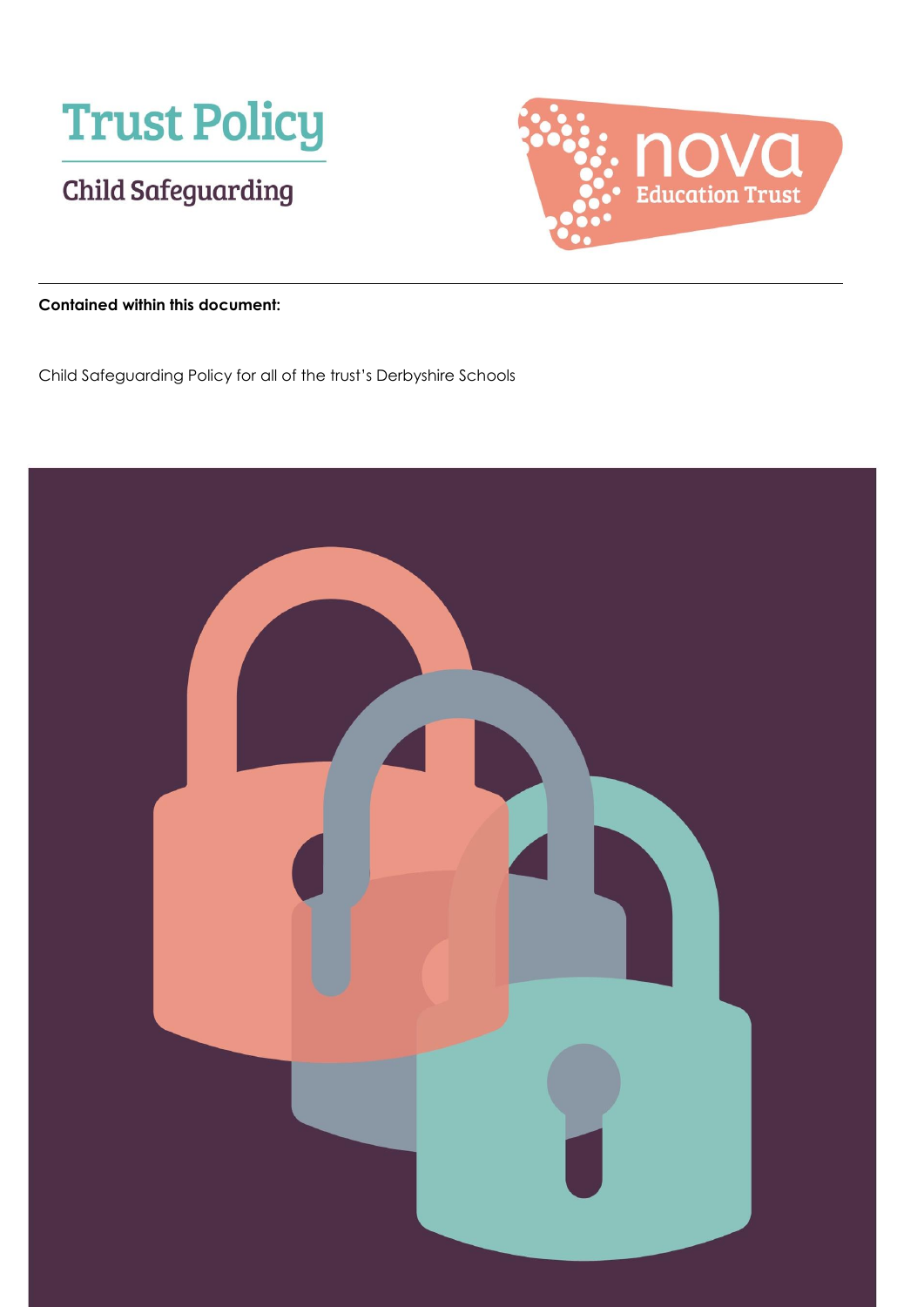# **Safeguarding Policy (Derbyshire County Council Model)**

# **Policy/Procedure management log**

| Document name  | Safeguarding Policy (Derbyshire) |
|----------------|----------------------------------|
| Author         | H Duffy                          |
| Date approved  | September 2021                   |
| Date issued    | September 2021                   |
| Date of review | September 2022                   |
| Reviewer       | <b>Executive Directors</b>       |

#### **Document history**

| Version        | Date<br>authored                                        | Author  | Date approved | Date issued |
|----------------|---------------------------------------------------------|---------|---------------|-------------|
| V1             | 1st Sept 2018                                           | H Duffy | Sept 18       | Sept 18     |
| V <sub>2</sub> | 12th Sept 2019                                          | H Duffy | Sept 19       | Sept 19     |
| V3             | 1 <sup>st</sup> September<br>2020<br><b>March COVID</b> | H Duffy | Sept 20       | Sept 20     |
|                | update 21                                               |         |               |             |
| V <sub>4</sub> | 1st September                                           | H Duffy | Sept 21       | Sept 21     |

#### **Files, Recording and Auditing**

#### **Please Note: It is important to acknowledge that some Nova schools no longer keep paper files.**

Staff will need to access relevant training to be confidently and competently able to administer the system and its functions for recording and reporting cases of a 'safeguarding' and or 'child protection nature. Staff with designated safeguarding responsibilities, including governors and senior leaders will need to be conversant with the electronic system to ensure it is fully operational, maintained and suitable to support the schools 'safeguarding arrangements'.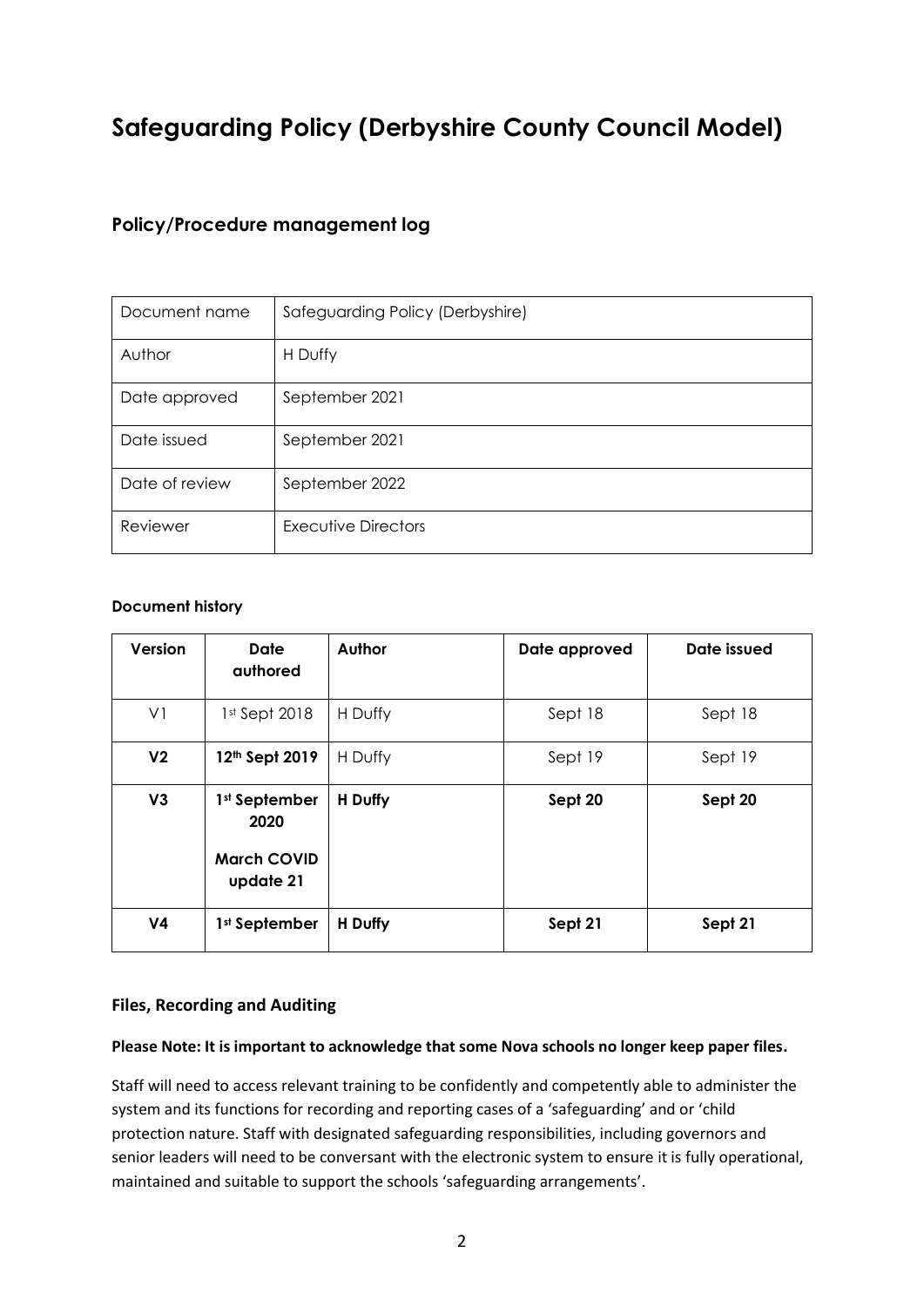The Head Teacher, if not the Snr Designated Safeguarding Lead, as well as named governors with child protection/ safeguarding responsibilities, will also need to be conversant with whatever system is in place to be able to carry out as a minimum the annual safeguarding/ child protection audits.

Your school child protection/safeguarding policy should stipulate which system you have chosen to adopt.

#### **Transfer of Concern/Child Protection File**

When children leave a school or college through either transfer or transition to another school or education provider the Snr Designated Safeguarding Lead (DSL) should ensure their 'concern'/'child protection' file is transferred to the new school or college as soon as possible, ideally at the same time as the child goes off roll. The 'concern'/'child protection' file should be transferred separately from the main pupil file, ensuring secure transit via a secure and signed for mechanism, or where possible, in person, and confirmation of receipt should be obtained. It is advised, wherever possible, for the file to be hand-delivered to the receiving Snr Designated Safeguarding Lead, ensuring a discussion takes place and is **clearly logged** with the time, date and name of the DSL, before the child goes on roll, to ensure all necessary safeguards are in place and the child is aware of who will be available to support them.

Transferring of schools at key stages is often a difficult or anxious time for most children. For children with child protection or safeguarding concerns/ needs this can be increased through the nature of what may be happening in the child's life and within the family.

Those with designated safeguarding roles and responsibilities should ensure wherever possible the child feels able to voice any concerns or share information with a member of staff. It would be advisable wherever possible for the child to be offered a mentor or 'key person' who they can go to for support.

If there is any ongoing legal action when the child/ young person is leaving or transferring to another school this must be shared fully with the Snr DSL at the receiving school i.e.

A child being on a Child Protection Plan could also be considered as 'legal 'action'. Custody of any legal documentation and responsibility for subsequent actions then passes to the School that the child/ young person transfers to. School should not retain copies of information or legal documentation unless it complies with any retention policy of the individual school.

#### Retaining files:

- Primary schools must send everything that they have to the secondary school and keep nothing themselves.
- Secondary schools must retain copies of the person's file up until their 26th birthday

**New Please Note:** This guidance along with the child protection policy template will be extensively reviewed and revised as soon as the Government and DFE publish the next edition of DFE Keeping Children Safe in Education and HM Working Together to Safeguard Children or other statutory guidance which will inform on roles, responsibilities and practices to be brought into place and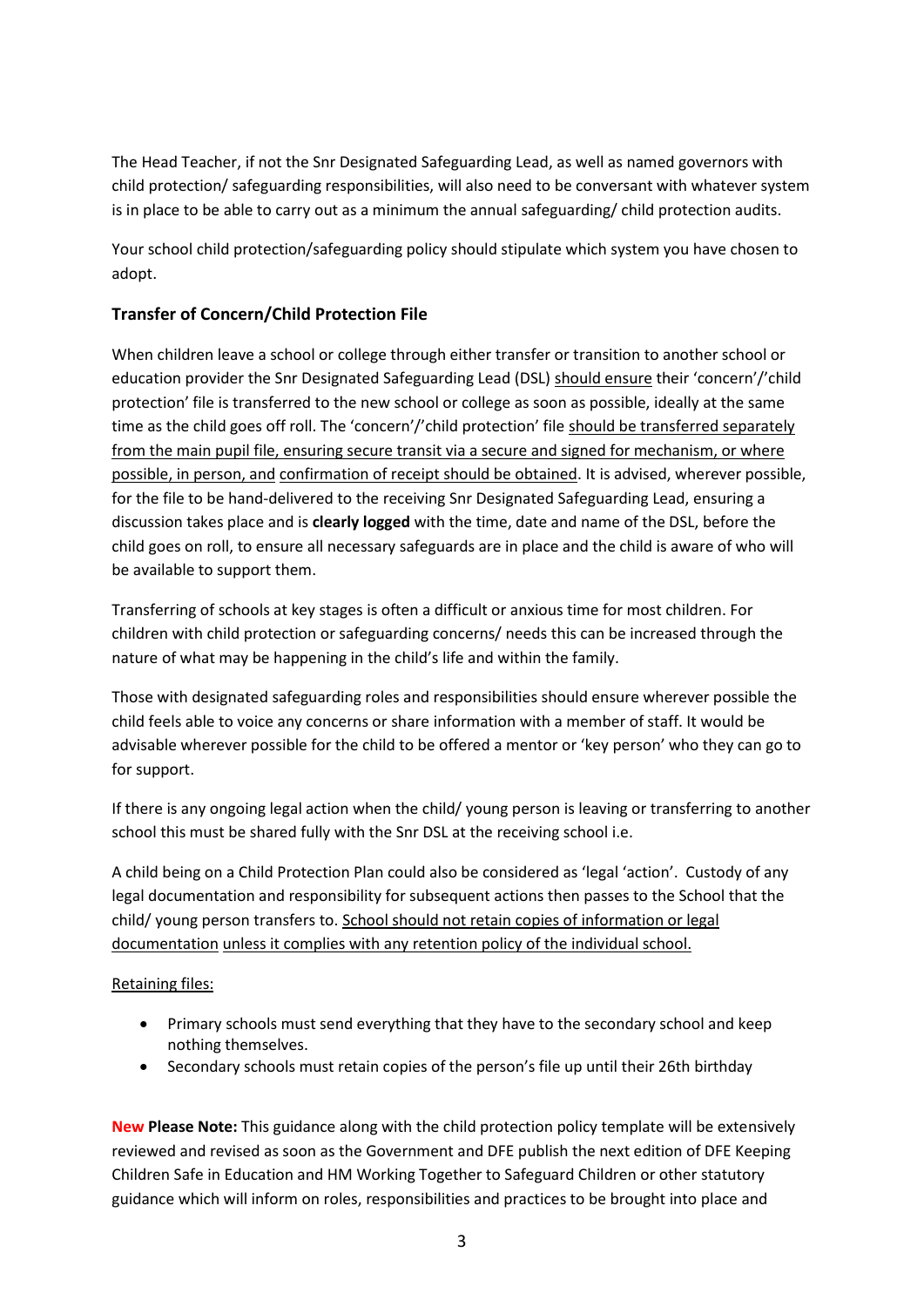action. It is also vital that a school reviews policy and procedures at regular intervals and linked to any contextual ad relevant safeguarding concerns.

# **KIRK HALLAM ACADEMY CHILD PROTECTION AND SAFEGUARDING POLICY**

# **1. Introduction and Context**

**1.2 Our school/setting**, its community, and our vision & ethos.

Kirk Hallam is an inclusive and open learning environment characterised by the pursuit of the highest standards of achievement and excellence in all its forms. We are committed to providing a supportive, happy and safe environment for all scholars at the academy.

The safeguarding of all scholars is a key priority for all staff at Kirk Hallam Academy. This is reflected in the Senior Designated Safeguarding Lead, Megan Williams' roles and responsibilities and she, together with the designated safeguarding team, ensure that all staff are aware of our policy and procedures so they confidently contribute to the safeguarding of our children and staff at all times. We continue to reflect on all of our practice and processes in order to maintain, develop and improve our high standards. The regular and responsive training of our staff throughout the year remains paramount as does the coordination of information that helps us keep children safe. Actions are taken in a timely and appropriate manner to safeguard and promote children's welfare. We work as a team to ensure that

We endeavour to provide a broad range of opportunities that not only develop scholars' academic capacity, but also nurture their personal growth. We encourage all stakeholders to conduct themselves in line with our key focus, PRIDE. Our scholars, staff, governors and community are dedicated to working together to inspire individuals to develop the skills, confidence and initiative to play active and positive roles in their future. The safety and wellbeing of our scholars remains a key focus and underpins all that we do. We are committed to the raising of standards through the improvement of teaching and learning and by providing opportunities and support for the personal and professional development of all of our staff. As a school we adopt a scholar-centred approach which is underpinned by a belief that in order for all children to achieve their potential they must feel safe and well. We are committed to providing an extensive and informative RSE curriculum in line with supportive pastoral structures that give our scholars a voice that is heard.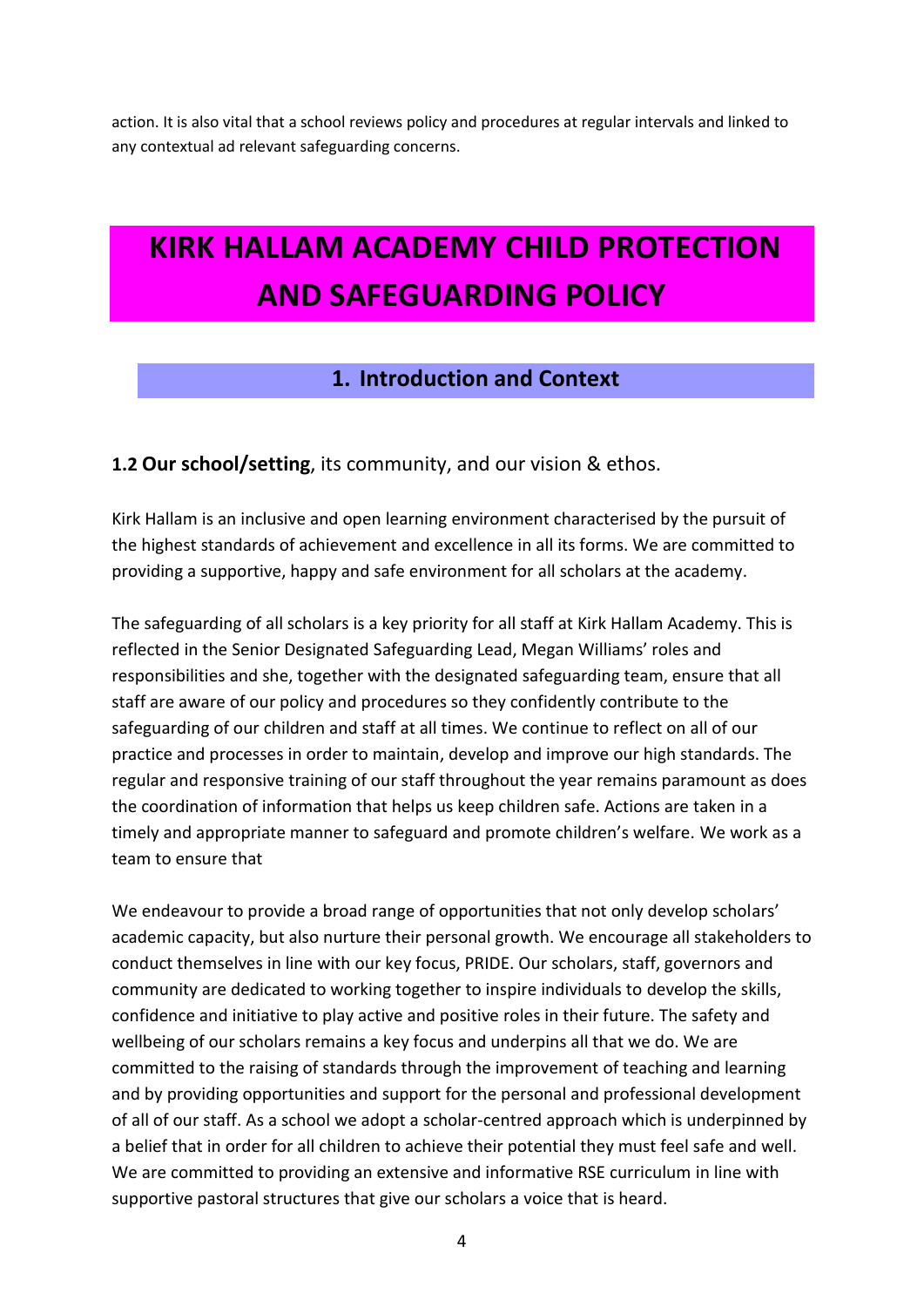# **1.3 Our Policy**

Kirk Hallam Academy fully recognises it's for Child Protection and Safeguarding, this Policy sets out how the School/setting will deliver these responsibilities.

This is an overarching policy.

Child as written in this policy is a child until 18.

Child as written in this policy is of statutory school age.

Child as written in this policy is a pupil or student in this school/setting.

Staff as written in this policy means, any one with contact to a child or young person, all teaching staff, non-teaching, Governors and Volunteers, and extends to all supply/agencies/visitors being used by the school for duties within the school.

This policy should be read in conjunction with:

['Working Together to Safeguard Children' \(](https://www.gov.uk/government/publications/working-together-to-safeguard-children--2)updated 2020) which is statutory guidance to be read and followed by all those providing services for children and families, including those in education.

["Keeping Children Safe in Education"](https://www.gov.uk/government/publications/keeping-children-safe-in-education--2) 1 Sept 2021 which is the statutory guidance for Schools and Colleges.

["What to do if worried a child is being abused" \(March 2015\)](https://www.gov.uk/government/publications/what-to-do-if-youre-worried-a-child-is-being-abused--2)

["Information Sharing: Advice for practitioners](https://www.gov.uk/government/publications/safeguarding-practitioners-information-sharing-advice) providing safeguarding services to children, young people, parents and carers (July 2018)

["The Prevent Duty](https://www.gov.uk/government/publications/protecting-children-from-radicalisation-the-prevent-duty) for schools and childcare providers" (June 2015).

[Sexual Violence and Harassment](https://www.gov.uk/government/publications/sexual-violence-and-sexual-harassment-between-children-in-schools-and-colleges) between children in schools and colleges, Sept 2021

[The Role of the Designated Teacher](https://www.gov.uk/government/publications/designated-teacher-for-looked-after-children) for Looked After and Previously Looked after children, Feb 2018

Furthermore, we will follow the [Procedures set out by the local Safeguarding Partnership](http://derbyshirescbs.proceduresonline.com/)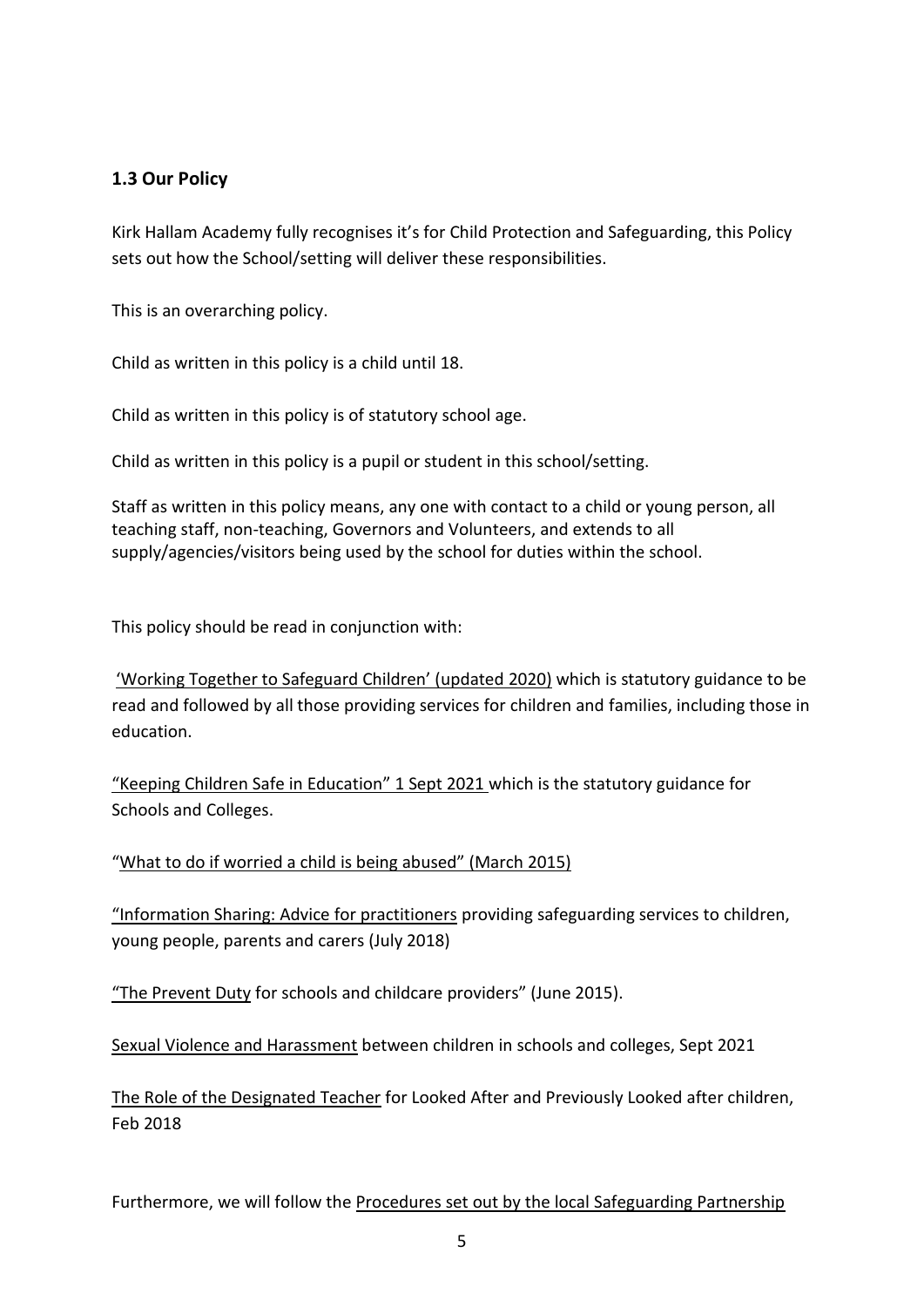In accordance with the above procedures, we carry out an annual audit of our Safeguarding provision (S175 Safeguarding Audit, which is a requirement of the Education Act 2002 & 2006) a copy of which is sent to the Derby and Derbyshire Safeguarding Children Partnership.

Through implementation of this policy we will ensure that our School provides a safe environment for children (and vulnerable adults when in their setting) to learn and develop.

We will refer to other policies relevant to our safeguarding in the school which can be found in the policies section of our school website.

# **1.4 Our Principles**

Safeguarding arrangements at this school are underpinned by these key principles:

- Safeguarding is everyone's responsibility: all Staff should play their full part in keeping children (Includes vulnerable adults when in their setting) safe.
- We will aim to protect children using national, local, and school child protection procedures.
- We aim to work in partnership and have an important role in multi-agency safeguarding arrangements as set out by latest Working Together guidance.
- That all Staff have a clear understanding regarding abuse and neglect in all forms; including how to identify, respond and report. This also includes knowledge in the process for allegations against professionals. Staff, should feel confident that they can report all matters of Safeguarding in the School/setting where the information will be dealt with swiftly and securely, following the correct procedures with the safety and wellbeing of the children in mind at all times.
- We will aim to operate a child-centred approach: a clear understanding of the needs, wishes, views and voices of children and will actively seek out and promote this.

Working Together defines safeguarding children and promoting their welfare is defined as:

- Protecting children from maltreatment.
- Preventing impairment of children's' health or development.
- Ensuring that children are growing up in circumstances consistent with the provision of safe and effective care.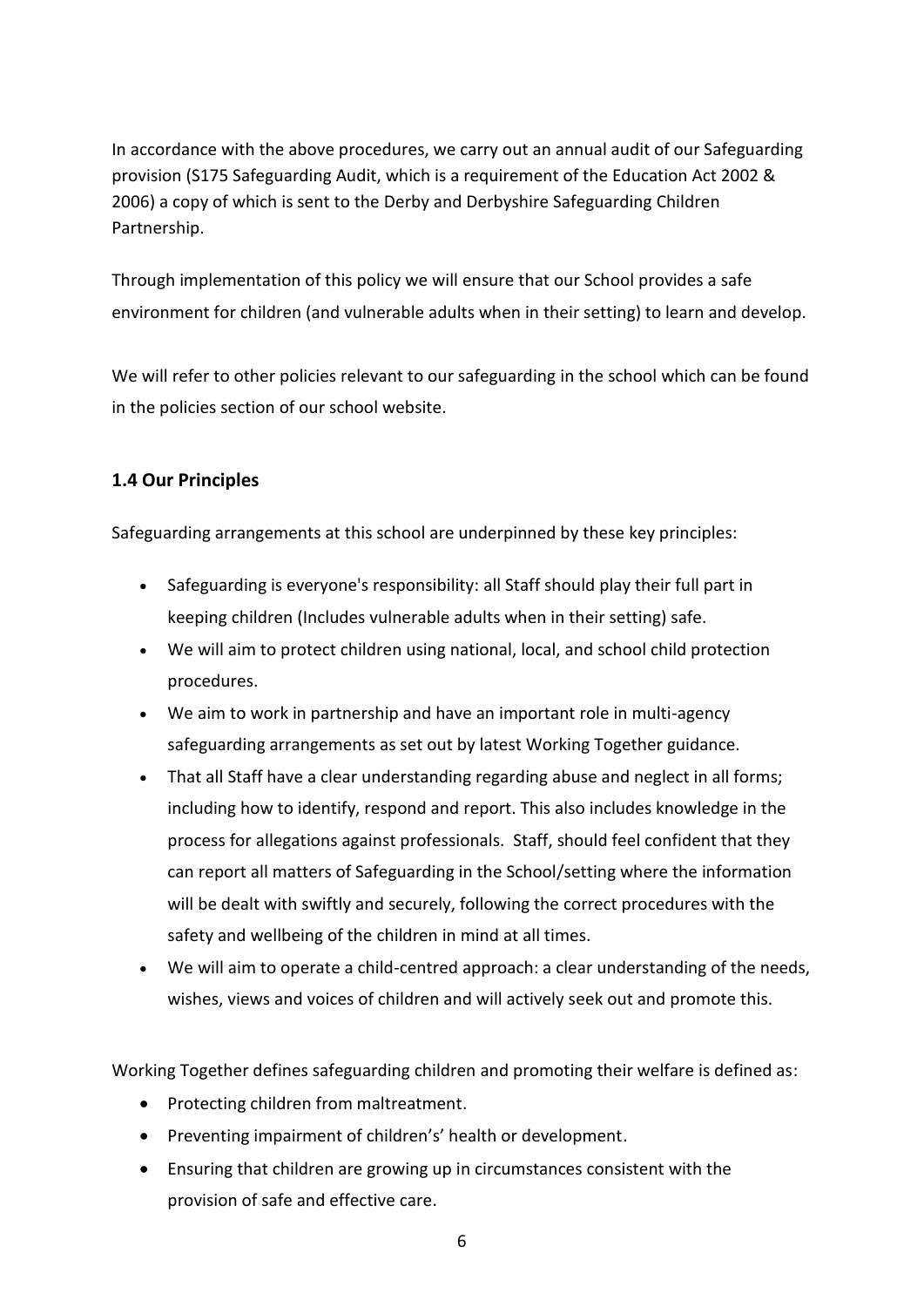• Taking action to enable all children to have the best outcomes.

This school/setting will work in partnership with the Derby and Derbyshire Safeguarding Children Partnership and follow relevant local arrangements, policies and procedures as set out under the local safeguarding partnership arrangements. It is expected that the Derby and Derbyshire Safeguarding Partnership will name local schools and colleges as relevant agencies and as such we will be under a statutory duty to co-operate with the published arrangements.

We will ensure that our parents/carers know about our principles, vision, and ethos in Safeguarding. That we aim as a school to work with our parents/carers and the local community to help keep children safe.

# **2. Safeguarding Roles and Responsibilities**

All Staff who have contact with a child, including Governors and volunteers have responsibility in this school for:

- Listening to, and seeking out, the views, wishes and feelings of children and can demonstrate this in their practice.
- Being alert to the signs of abuse, including specific issues in Safeguarding and their need to refer any concerns to the Safeguarding Designated Lead(s) in the School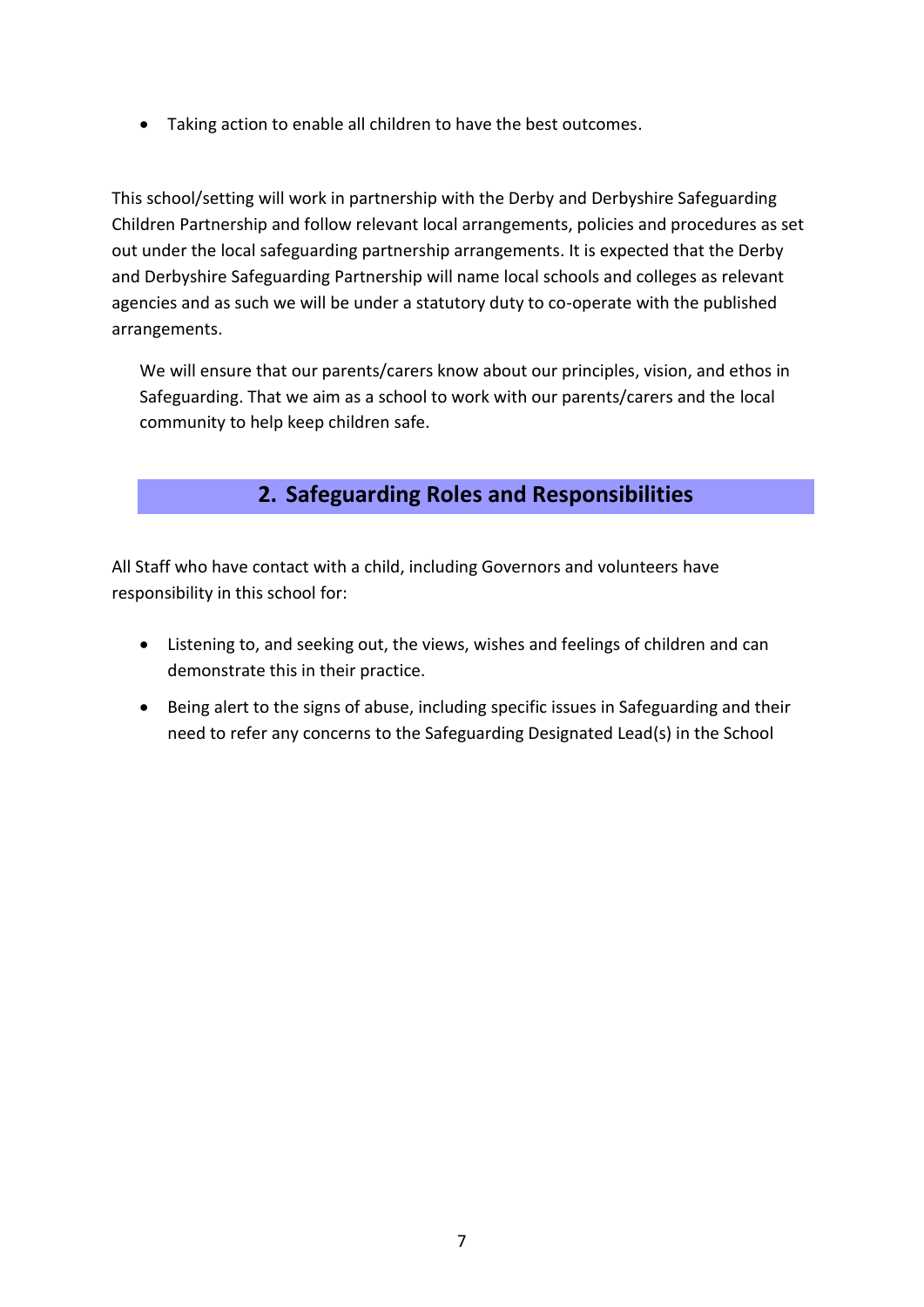

- Knowing who the School Designated Lead/Teacher(s) for Safeguarding are and the relevant links for CIC (Child in Care / Looked After Children), SEN/D and Anti- Bullying including who is the School link Governor for Child Protection and Safeguarding.
- Feeling able in this school to obtain feedback on all concerns reported to a Designed Safeguarding Lead.
- Feeling able to use the schools and local safeguarding partnerships Escalation Policy and Dissent policies.
- Being aware of the 'Allegations Against Professionals' LADO procedures and feeling confident in been to report concerns about other staff and the setting.
- Being aware of safer working practices.
- Sharing any concerns about a Headteacher/Principal/Proprietor, with the Chair of Governors.
- Being aware of the schools Whistle Blowing procedures and where to obtain further information, advice, and support (policy can be found on our school website).
- Sharing information and working together with agencies such as health and the police to provide children and young people with the help and support they need.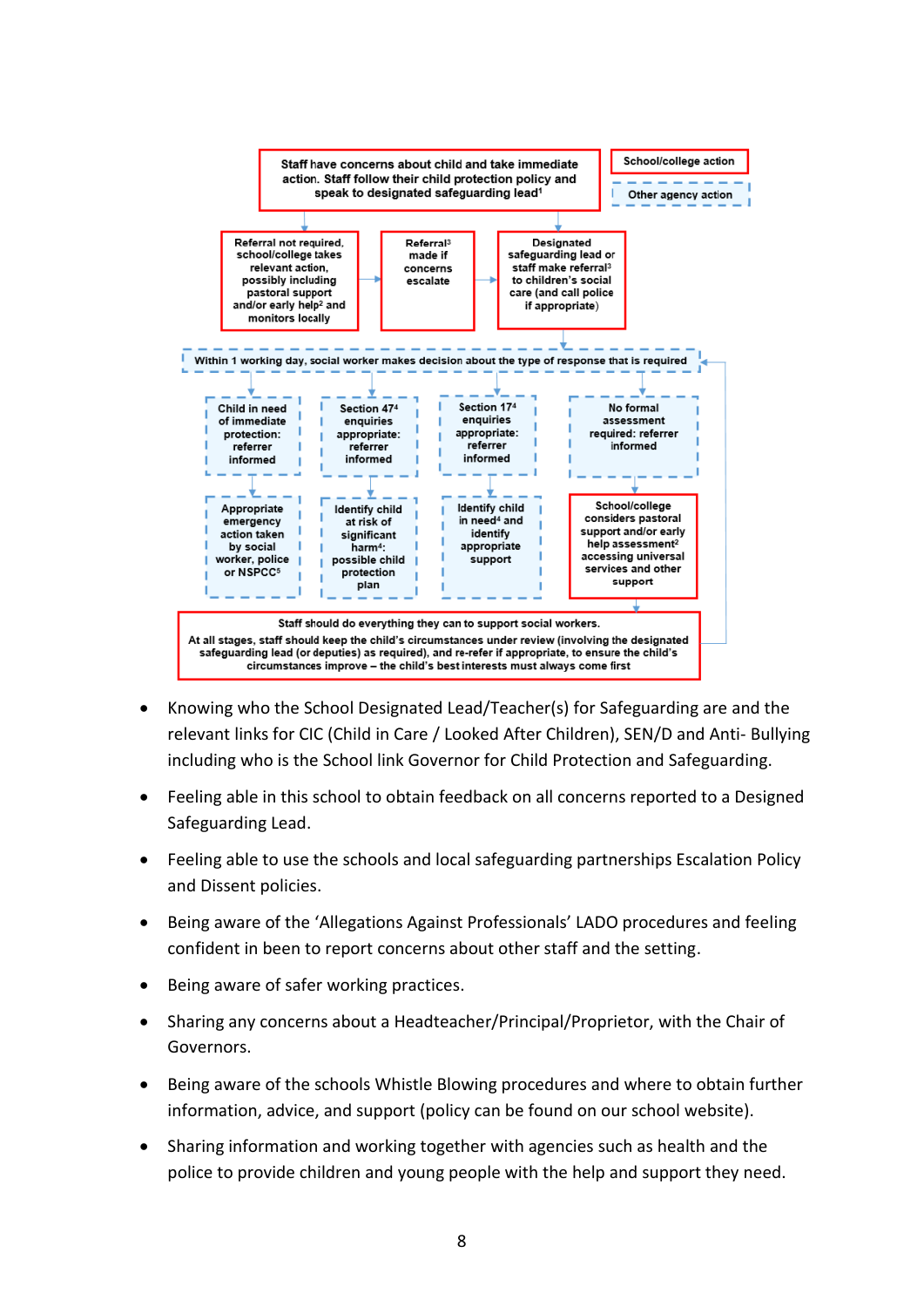- Supporting pupils who have been abused in accordance with his/her Child Protection Plan.
- Children who go missing from school and or the classroom and particularly those where it is believed a child is leaving the country.
- Identifying children in their school/setting who may be vulnerable to criminal and sexual exploitation; including trafficking and knowing about what action to take, referring into children's services and or the police.
- Recognising that Home Educated Children can be more vulnerable than other children and ensuring processes are followed when a child is likely to be removed from the roll.
- Recognising that looked After Children and care leavers are more vulnerable than other children, and ensuring their needs are acknowledged and met by working with the allocated Social worker on the Pathway Plan and transitions into Post 16.
- Children identified as SEND in the schools/setting can be more vulnerable and may not be able to recognise abuse, abusive situations or protect themselves from significant harm and exploitation.
- When using reasonable force this is in line with national guidelines and considers individual pupil needs and risk management /care plans and about SEND.
- Identifying a young carer and ensure they are supported and signposted to organisations that can help them.
- Recognising that a child may be homeless and obtaining the necessary help and support to help them continue in education.
- Identifying a child may be privately fostered and they have a duty to notify Children's Services if it is thought or known they are ben privately fostered or their living arrangements appear ambiguous.
- Being aware of what is extremism in all its forms, including ideologies and race hate. Therefore, understanding their duties under prevent when in the school.
- Recognising that children can abuse other children or their peers. That this may constitute sexual violence and/or harassment and is a child protection concern requiring action and reporting.
- Recognising emotional and mental health needs in children when children are struggling to seek advice and support including signposting to health agencies and organisations who can assist.
- Ensuring that their Child Protection training is up to date and undertaking refresher/updated training at least annually.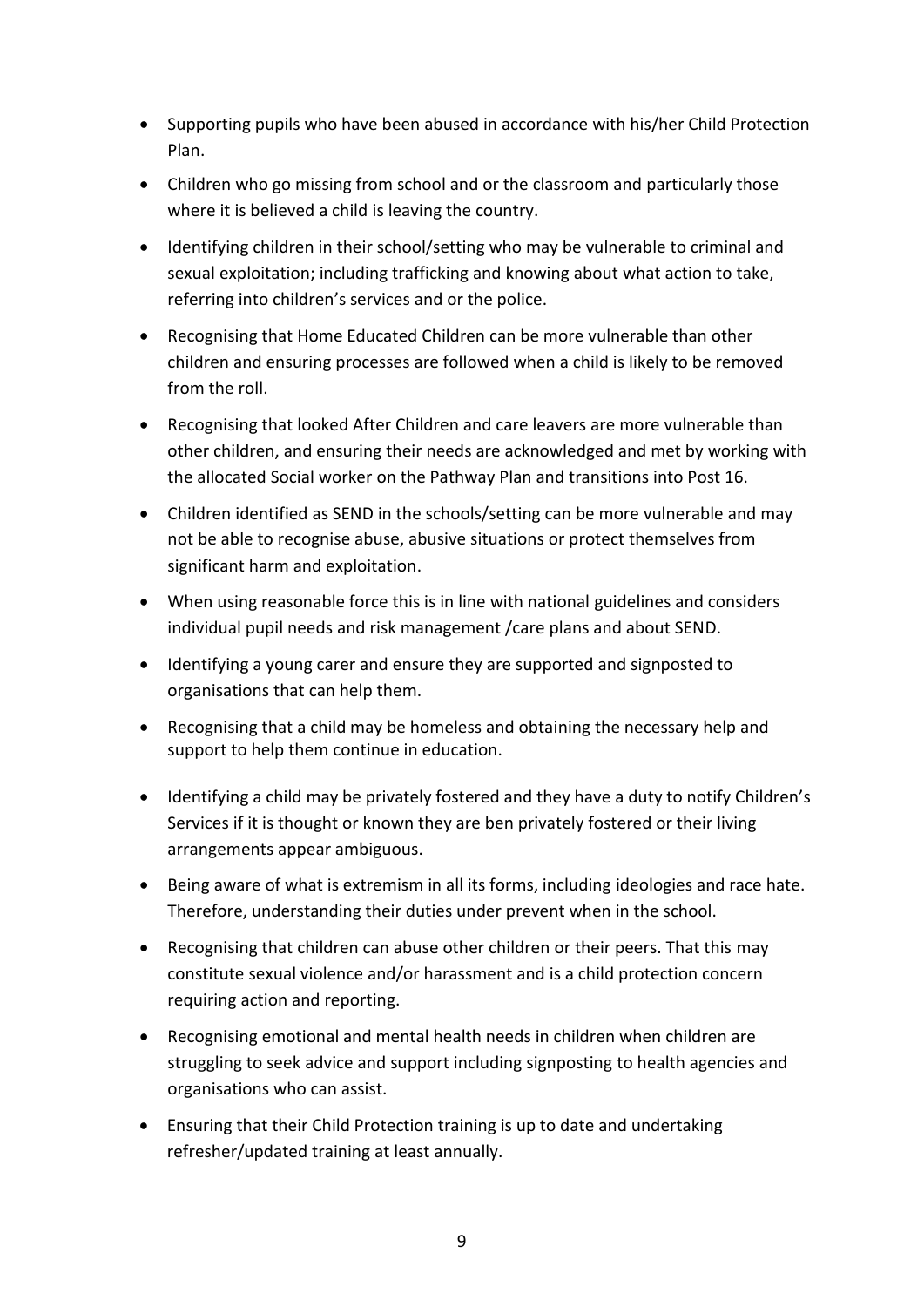• The Senior Leadership Team/DSL in the school are mindful of national / local Serious Case Reviews, and serious incident reviews to help inform their practice and implement any lessons learnt for this school/setting. (A summary of learning for schools is available in this policy Appendix F).

We have provided a full list of staff appointed to the specific roles and responsibilities in safeguarding.

These are listed in Appendix A.

# **3. Types of Abuse/signs of Abuse/Specific Safeguarding Issues (Child Protection)**

# **Child Abuse**

We acknowledge that there are four types of child abuse as defined in 'Working Together to Safeguard Children' (2018) which is also defined in the 'Keeping Children Safe in Education Statutory Guidance, 2021'.

Details of this can be found in the Appendix A at the rear of this document.

Kirk Hallam Academy understands that there are indicators of child abuse; however, these should not be considered as a definitive list, but used when considering the possibility of abuse in children.

A full explanation of indicators is in Appendix B.

Kirk Hallam Academy understands that there are specific safeguarding issues, which we will ensure all Staff will be trained to understand, identify, report, and monitor these concerns. Where appropriate these issues will be included in the curriculum:

• Bullying including cyber bullying and cyber crime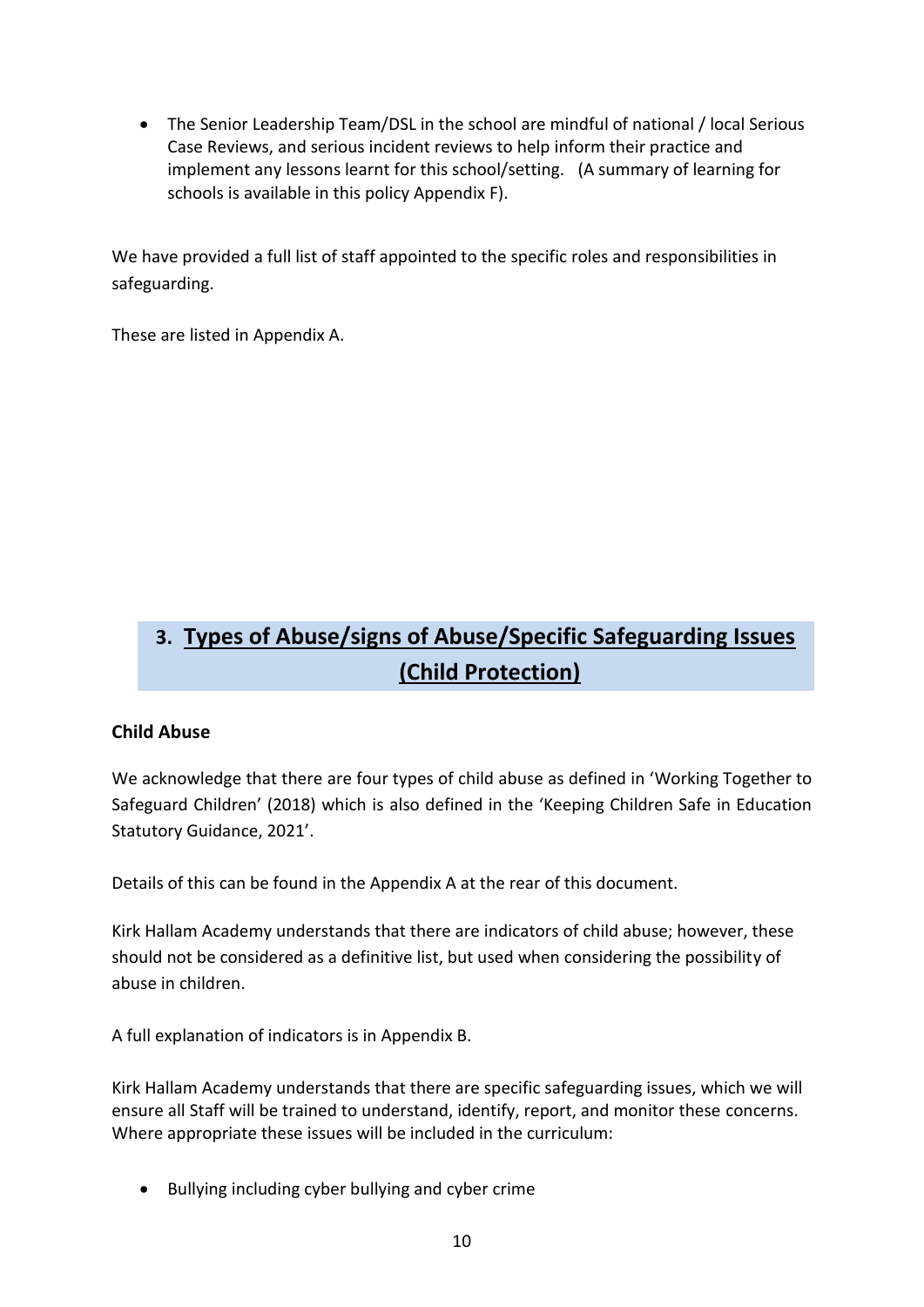- Children at risk of exploitation including child sexual exploitation
- Child sexual abuse within the family
- Compromised parenting, particularly in relation to babies and very young children
- Domestic Abuse and teenage relationship abuse
- Fabricated or induced illness
- Faith abuse
- Forced marriage, Female Genital Mutilation (FGM) and breast ironing
- Gangs, youth violence and trafficking
- Gender based violence/Violence against women and girls (VAWG)
- Hate including race hate, discrimination, including LGBTQI+
- Mental Health
- Missing children from education and home
- Online abuse/Sexting/harassment
- Private Fostering
- Preventing Radicalisation
- Substance and alcohol abuse

#### **Domestic Abuse**

Domestic Abuse is rarely a one-off incident, but a pattern of power and control. It is any threatening behaviour, violence or abuse between adults who are, or have been in a relationship, or between family members. It can be psychological, physical, sexual, financial, or emotional abuse.

Children living with Domestic Abuse in their home or who are caught up in incidents of Domestic Abuse, are victims, and this can seriously harm children and young people. Some children are physically harmed as they can get caught up in the incident, some children are witnesses to the abuse, or hear the abuse. The impact on children living in a household where there is Domestic Abuse is likely to influence their development and social skills. We will treat any disclosure of information relating to Domestic Abuse as a Safeguarding concern and we will follow local Safeguarding Procedures.

We acknowledge the [Domestic Abuse Act, 2021](https://www.gov.uk/government/publications/domestic-abuse-bill-2020-factsheets/domestic-abuse-bill-2020-overarching-factsheet) and will work with its new powers when working with our staff, all children and their families, where we believe Domestic Abuse is a feature and children are living with Domestic Abuse.

Kirk Hallam Academy receives a notification (SDAT) from Derbyshire Police where there has been an incident in a household involving a child at this school. We have agreed processes on how to respond and support the pupil whist in school and are able to escalate any Safeguarding concerns into Children's Services.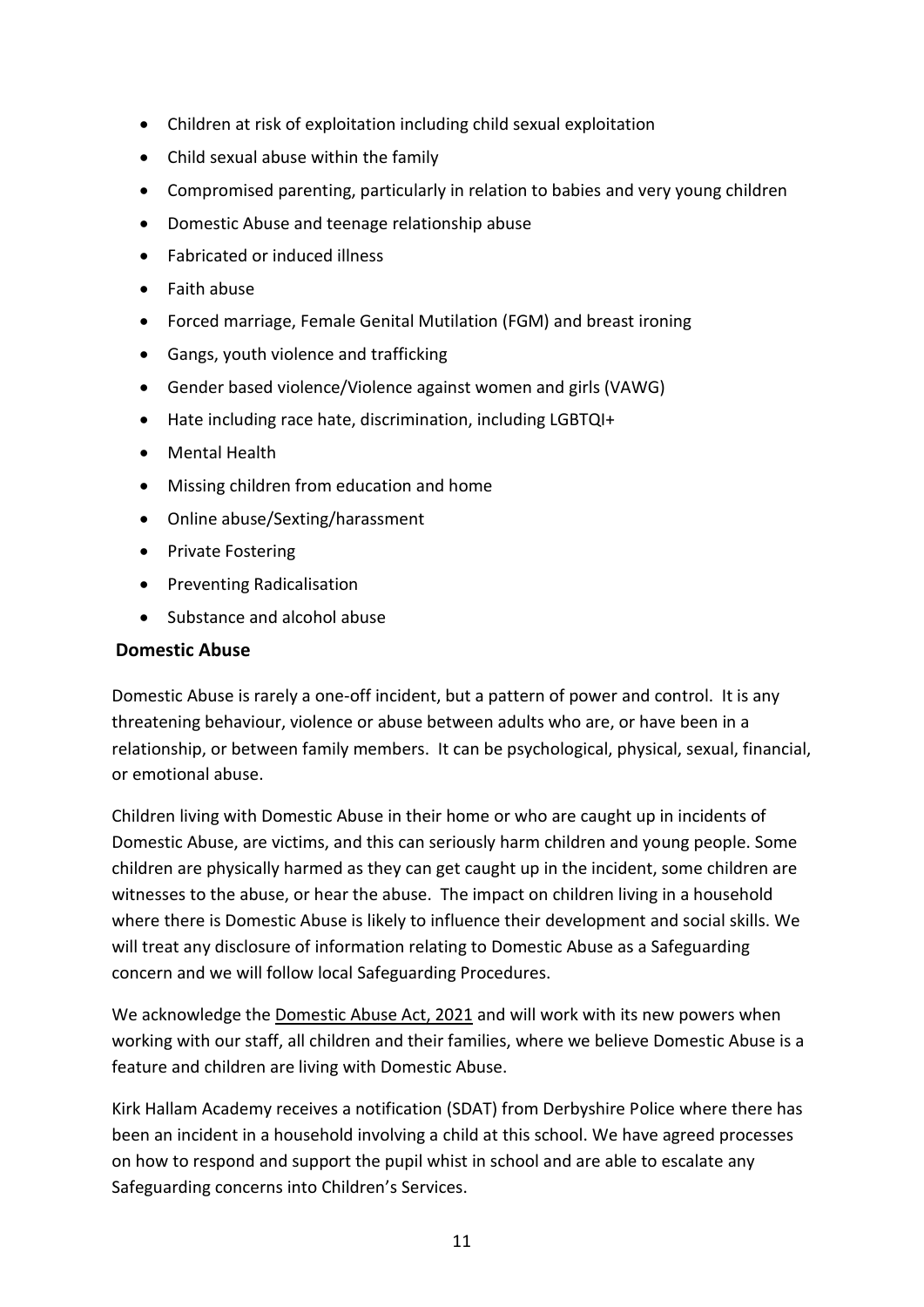Teenagers aged 16/17 in a relationship are protected by Domestic Abuse Safeguarding Procedures and the law. If our school is aware that any information received about such a concern, we will treat this as Safeguarding concern and follow our Safeguarding processes.

The Multi-Agency Risk Assessment Conference (MARAC) is a multi-agency approach in managing cases of Domestic Abuse and where children are residing, the victim will be seen as high risk of serious harm/ homicide. A Multi-Agency response is essential in ensuring that victims and their families are as safe as possible.

This school recognises this process and that as a partner they can make a referral into [MARAC,](https://www.saferderbyshire.gov.uk/what-we-do/domestic-abuse/staff-guidance/adults/marac/multi-agency-risk-assessment-conference.aspx) based on information provided to them by a child, parent/carer.

The necessary form to make a referral is available here: [DA risk assessment and referral](https://www.saferderbyshire.gov.uk/dariskassessmentandreferral)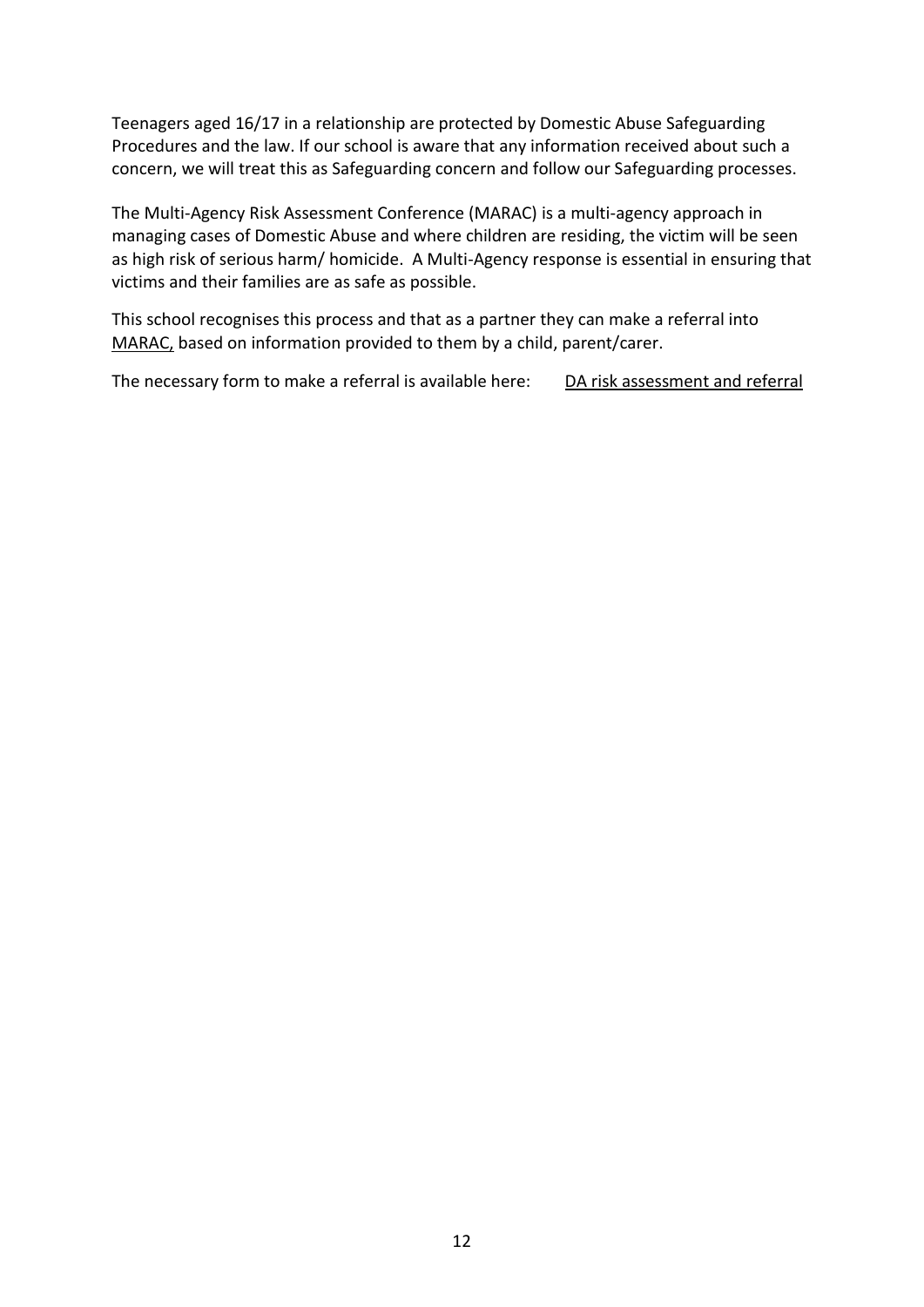#### **Emotional/Mental Health and Wellbeing**

All Staff should also be aware that mental health problems can, in some cases, be an indicator that a child has suffered or is at risk of suffering abuse, neglect or exploitation. Staff are well placed to observe children day-to-day and identify those whose behaviour suggests that they may be experiencing a mental health problem or be at risk of developing one.

Where children have suffered abuse and neglect, or other potentially traumatic adverse childhood experiences, this can have a lasting impact throughout childhood, adolescence and into adulthood. It is key that staff are aware of how these children's experiences, can impact on their mental health, behaviour, and education.

We acknowledge many children will have periods of feeling anxious, afraid and upset, and can develop phobias. However, some children will experience this more frequently.

Undertaking a coordinated and evidence-informed approach to mental health and wellbeing leads to improved emotional health and wellbeing in children, and greater readiness to learn, improved attendance, attention, behaviour, and attainment.

We are working towards appointing a Senior Mental Health lead to develop the knowledge and skills to implement an effective whole school or college approach to mental health and wellbeing in our setting.

Maria Cassidy (AHT) and Chris Harrison Hill (DSL) are our Mental Health Leads. Chris Harrison Hill is applying to undertake mental health training.

We will provide information and signposting services to children and parents. If Staff have an emotional or mental health concern about a child we will respond to the concern, inform, and discuss our concerns with parents/carers and seek ways to support the child in and out of school.

Our School/setting will contact the local School Community Advisor for advice:

#### [CAMHS North](https://www.camhsnorthderbyshire.nhs.uk/specialist-community-advisors)

#### [CAMHS South](https://www.derbyshirehealthcareft.nhs.uk/services/childrens-mental-health-services-camhs-derby-and-southern-derbyshire)

*(Insert here your local contact)*

We will use this website to help us signpost Staff and families:

[Derby & Derbyshire Emotional Health & Wellbeing](https://derbyandderbyshireemotionalhealthandwellbeing.uk/)

If a child is presenting with a risk of serious immediate harm and at risk of taking own life, we will seek urgent advice from the urgent CAHMS services and or seek medical intervention.

[CAMHS Rise](https://www.derbyshirehealthcareft.nhs.uk/services/childrens-mental-health-services-camhs-derby-and-southern-derbyshire/im-professional/camhs-rise) [CAMHS North Urgent Care](https://www.camhsnorthderbyshire.nhs.uk/urgent-care)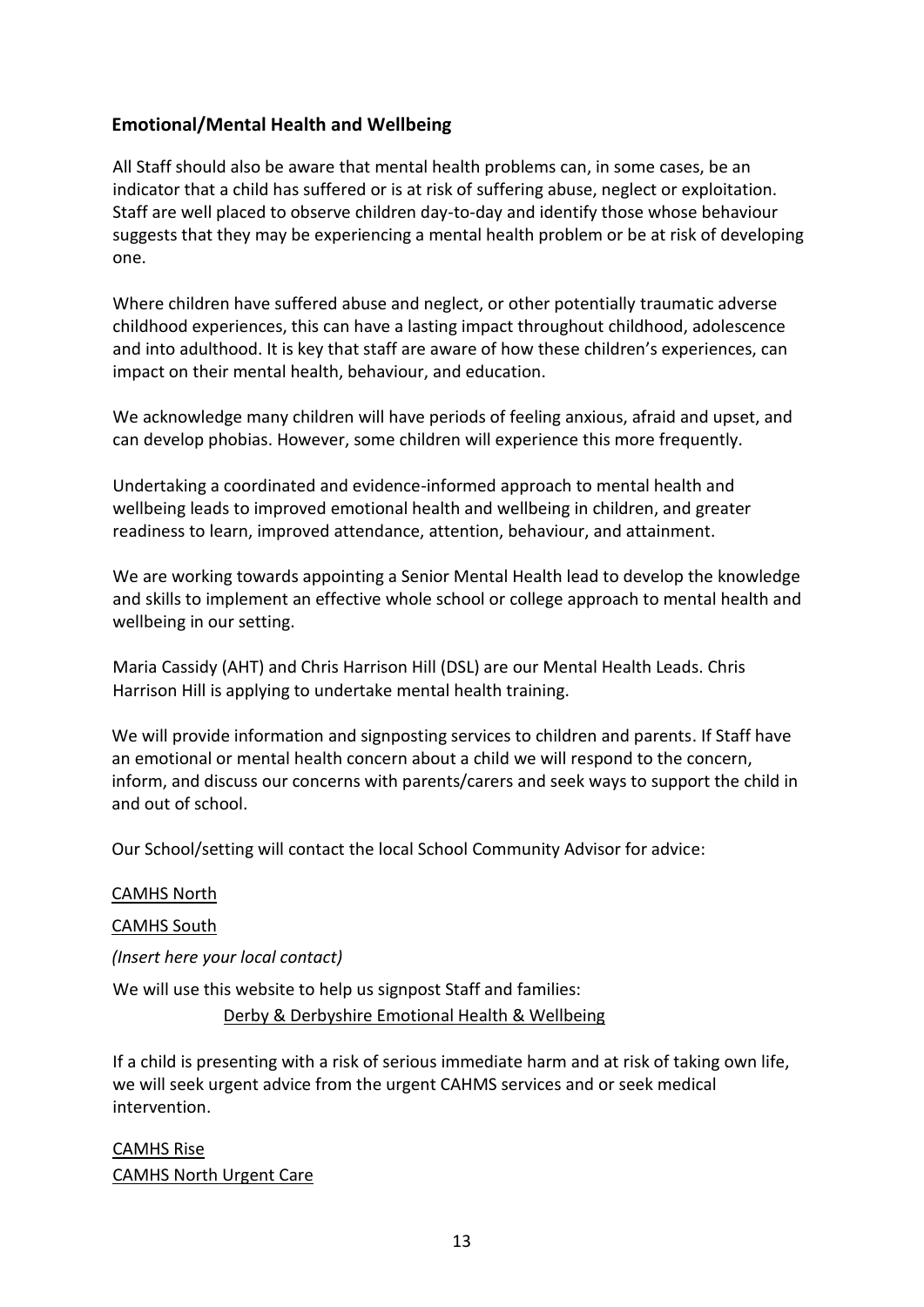# **Online Safety, Cyber Security (including remote/blended learning)**

*Kirk Hallam Academy* will work with our partners to keep children safe when online.

We will ensure that we have information and processes to raise awareness of online safety and cyber security for all our staff, children, and parents, our aim is to have a whole school approach to online safety. We are ensuring that online safety plays an integral role in our RSE curriculum.

This will cover a range of online safety issues including:

- fraud and scams
- copycat websites, phishing e-mails
- identity theft
- cyberbullying/trolling, cyberstalking,
- online grooming, online radicalisation,
- offensive/illegal content including race hate
- child sexual exploitation online
- Youth produced sexual imagery (sexting, nudes, semi-nudes)
- Using social media platforms.

Cyber Security is a growing Safeguarding concern and we recognise the need to have procedures to ensure networks, data and systems are protected against Cyber threats and help keep staff and pupils safe, particularly when using remote learning platforms and remote teaching platforms / delivery styles. We will use the recommended national and local guidelines on staff and pupils who may need to work remotely. Our RSE policy with details regarding online safety can be found on the 'Policies' section of our school website.

# **The Sending of Indecent Images from one child to another through Digital Media Devices, including nudes and semi-nudes.**

In the latest advice for schools and colleges (UKCIS, 2020), this is defined as the sending or posting of nude or semi-nude images, videos, or live streams online by young people under the age of 18. This could be via social media, gaming platforms, chat apps or forums. It could also involve sharing between devices via services like which works offline.

The motivations for taking and sharing nude and semi-nude images, videos and live streams are not always sexually or criminally motivated. This does not apply to adults sharing nudes or semi-nudes of under 18-year olds. This is a form of child sexual abuse and we will refer this to the police as a matter of urgency.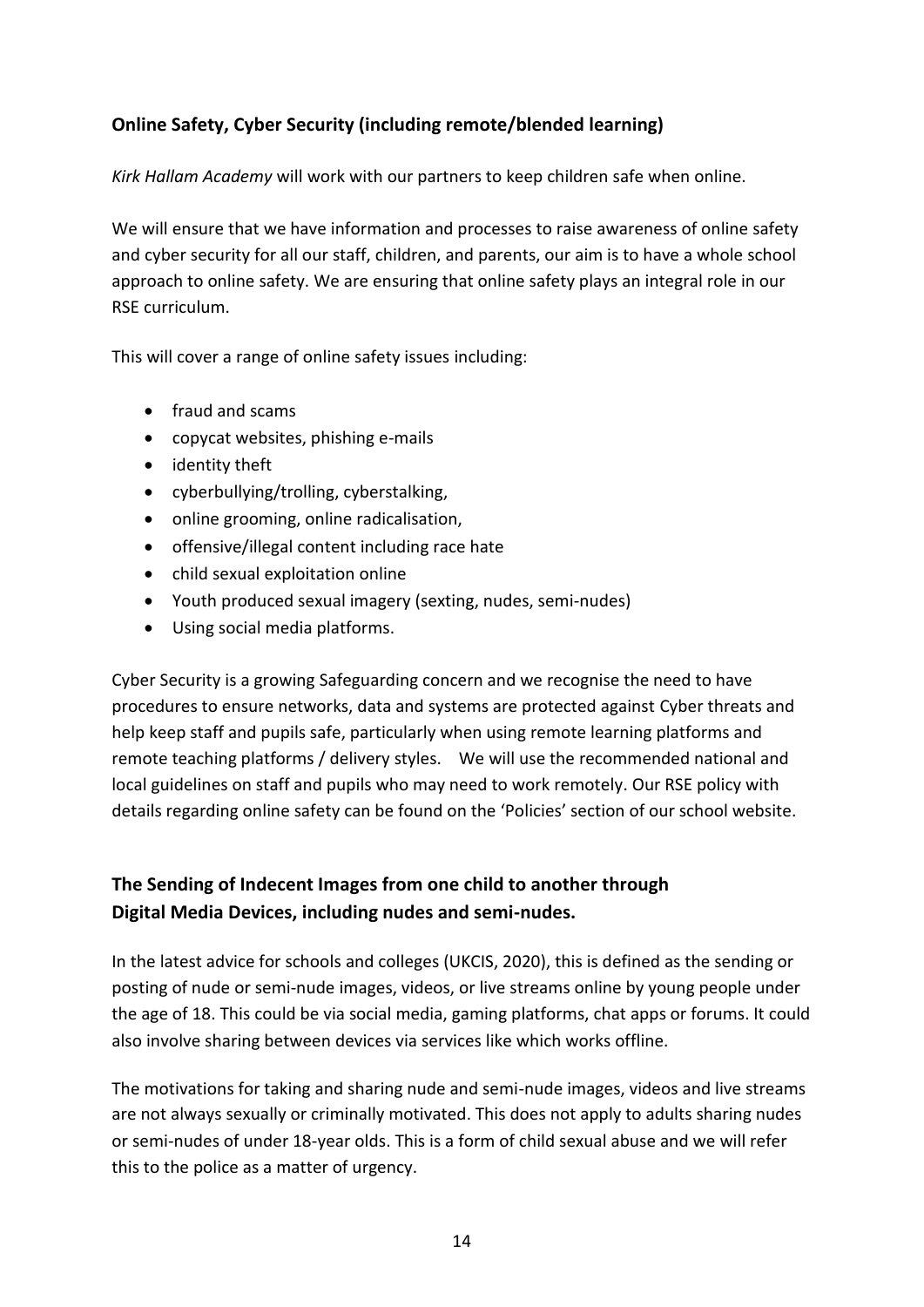Kirk Hallam Academy will respond to a child sending indecent images as a safeguarding concern. The DSL/Senior Leadership Team will seek advice from the police and will consider a referral into children's services.

We will use national and local guidance to help us:

[Derby City & Derbyshire Thresholds Document](http://www.proceduresonline.com/derbyshire/scbs/user_controlled_lcms_area/uploaded_files/DSCB-Thresholds.pdf)

"[Sexting in Schools & Colleges:](https://www.safeguardinginschools.co.uk/wp-content/uploads/2016/08/Sexting-in-schools-and-colleges-UKCCIS-August-2016.pdf) Responding to incidents & safeguarding young people" UK Council for child internet safety,

[The DfE guidance 2018 on Searching Screening and Confiscation Advice for Schools](https://www.gov.uk/government/publications/searching-screening-and-confiscation)

[The DfE Guidance, June 2019 on Teaching Online Safety in Schools](https://www.gov.uk/government/publications/teaching-online-safety-in-schools)

[Gov Guidance Sharing nudes and semi nudes,](https://www.gov.uk/government/publications/sharing-nudes-and-semi-nudes-advice-for-education-settings-working-with-children-and-young-people) Dec 2020

# **The Criminal Exploitation of Children:**

We will train all staff to recognise signs which may indicate criminal exploitation and to identify children in the school who may be at risk and to report this.

Criminal exploitation is child abuse where children under 18 and older where there is a vulnerable adult are manipulated and coerced into committing crimes.

County Lines is the police term for urban gangs exploiting young people into moving drugs from a hub, normally a large city, into other markets - suburban areas and market and coastal towns and using dedicated mobile phone lines or "deal lines".

Cuckooing is a practice where people take over a person's home and use the property to facilitate exploitation. There are different types of cuckooing:

Using the property to deal, store or take drugs Using the property to sex work Taking over the property as a place for them to live Taking over the property to financially abuse the tenant

The most common form of cuckooing is where drug dealers take over a person's home and use it to store or distribute drugs. Children living in these properties are at risk of neglect and other types of abuse.

# **The Sexual Exploitation of Children:**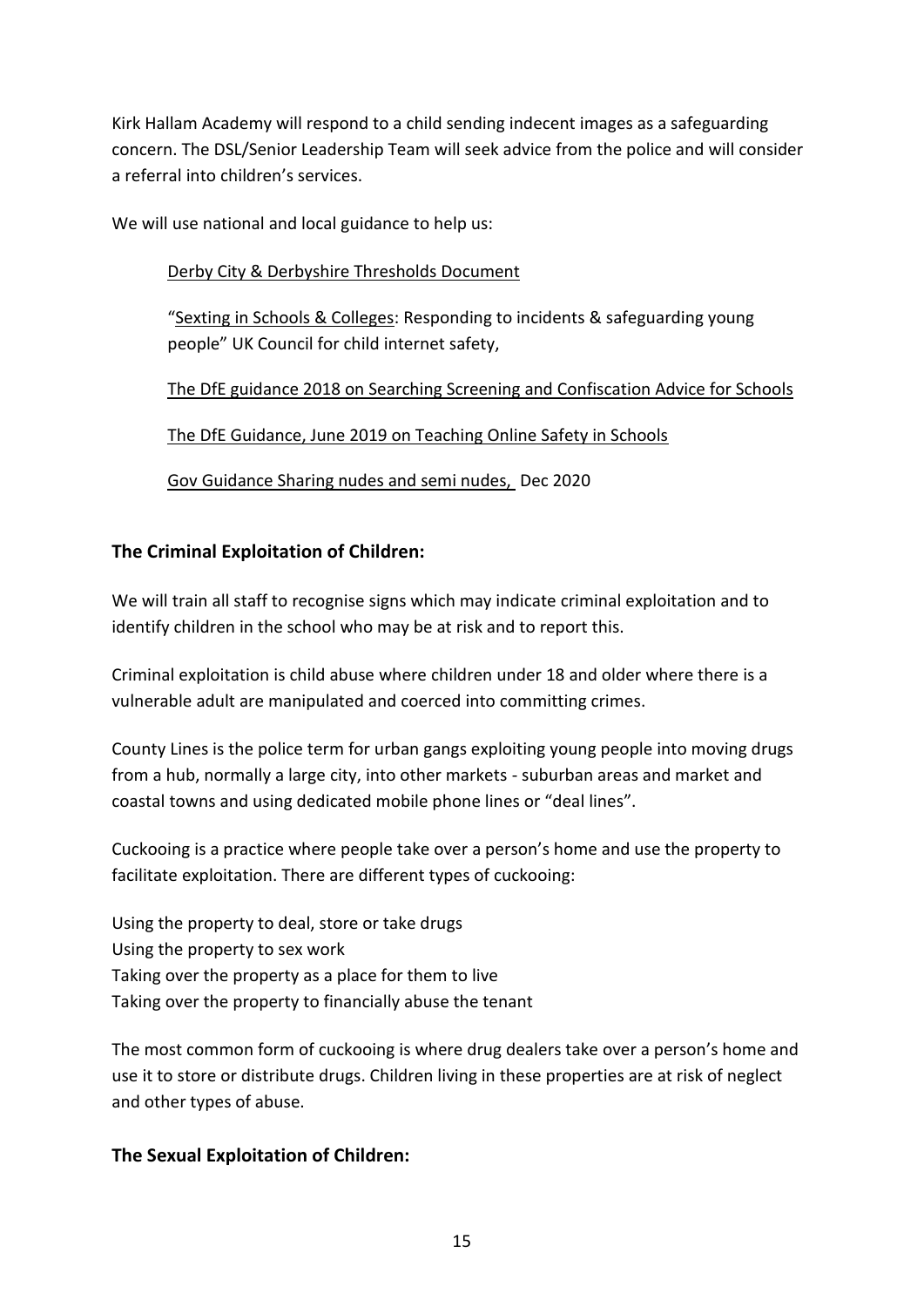We will train all staff to recognise signs which may indicate sexual exploitation and to identify children in the school who may be at risk and to report this.

Child Sexual Exploitation (CSE) is a type of child sexual abuse. It occurs where an individual or group takes advantage of an imbalance of power to coerce, manipulate or deceive a child or young person under the age of 18 into sexual activity.

It can occur online, and many young people can be persuaded or forced to have sexual conversations by text or online, send or post sexually explicit images of themselves, take part in sexual activities via a webcam or smartphone.

Children and young people in sexually exploitative situations and relationships are persuaded or forced to perform sexual activities or have sexual activities performed on them in return for gifts, drugs, money, or affection.

All suspected or actual cases of CRE/CSE are a Safeguarding concern in which safeguarding procedures will be followed and this will include a referral to the police and children's services.

We will treat these children as exploited and they will be treated as victims. This school will put in place risk management plans with partners and will help and support the children and their family, access advice from other agencies for example health, or sexual health services.

In order to support the safety our students, we will attend all CRE Cluster meetings where we will work closely with additional services, partner agencies and local schools.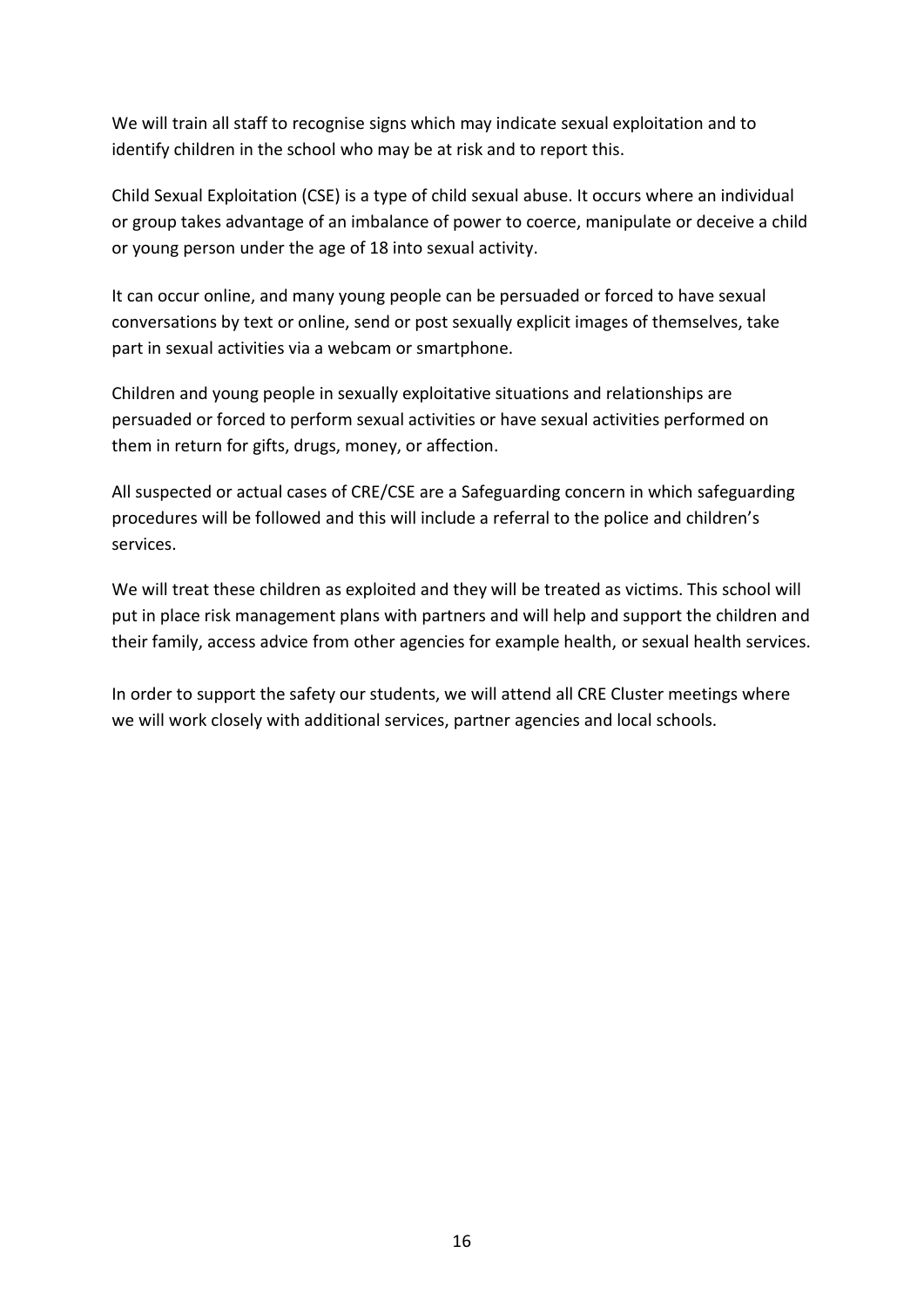# **Forced Marriage/ Honour based Violence and Female Genital Mutilation (Child Protection)**

Kirk Hallam Academy knows about a mandatory reporting duty for all teachers to report to the police where it is believed an act of FGM has been carried out on a girl under 18 in the UK. Failure to do so may result in disciplinary action being taken.

All suspected or actual cases of FGM are a Safeguarding concern in which Safeguarding procedures will be followed. This will include a referral to the police made by the school. If any staff are concerned about a pupil, they will refer to the Safeguarding Designated Lead/s within the School/setting. The Designated Safeguarding Lead will refer into Children's Services. This will also apply to suspicions of a child been subject to treats of or honourbased violence.

If any staff have concerns that a child may be or is subject to breast ironing, this is Child Abuse and Safeguarding procedures will be followed and in all cases.

#### **Prevent and Counter Terrorism**

The School/setting will ensure all staff including governors and volunteers adhere to their duties in the Prevent guidance 2015 to prevent radicalisation. The Head teacher and Chair of Governors will:

- Establish or use existing mechanisms for understanding the risk of extremism.
- Ensure staff understand the risk and build capabilities to deal with issues arising
- Communicate the importance of the duty.
- Ensure all Staff (governors and volunteers) implement the duty.

The School/setting will ensure all staff, will adhere to their duties under Prevent, as detailed in the [Prevent Duty Guidance 2015,](https://www.gov.uk/government/publications/prevent-duty-guidance) (also [Prevent Duty Guidance for schools\)](https://www.gov.uk/government/publications/protecting-children-from-radicalisation-the-prevent-duty) to have due regard to the need to prevent people from becoming drawn into terrorism. The HT/Principal and Chair of Governors will:

- Establish or use existing mechanisms for assessing the risk of extremism and terrorism.
- Ensure staff understand the risk and build capabilities to deal with issues identified.
- Communicate the importance of the duty.
- Ensure all Staff understand their roles and responsibilities in prevent.
- This School/setting will respond to any concern about Prevent as a Safeguarding concern.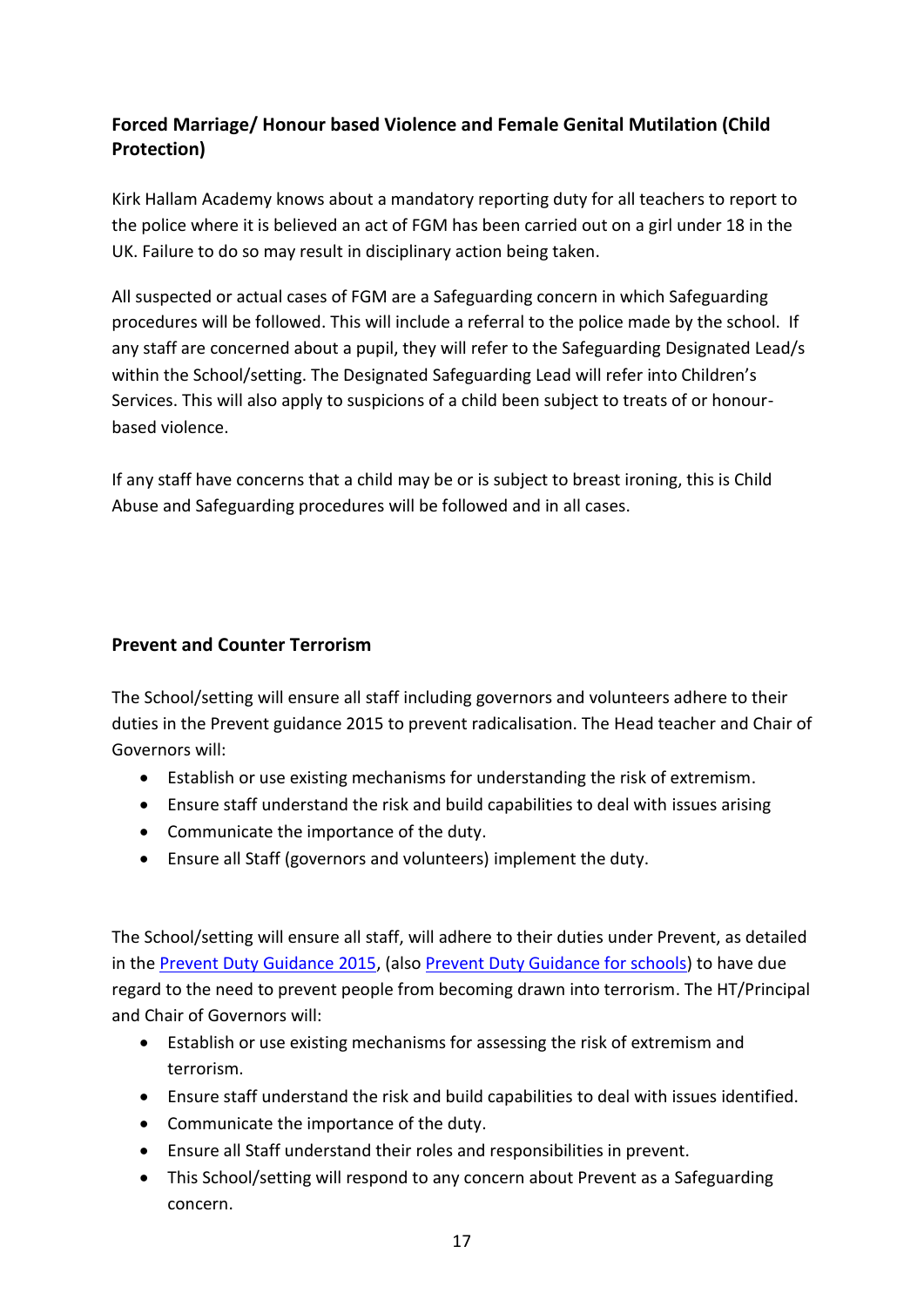- We will seek to work in partnership with agencies undertaking risk assessments where appropriate and proportionate to risk.
- We will aim to build our children's resilience to radicalisation.
- Any indicators that the concern may be a prevent or of possible extremism. A referral will be made in all cases to the Derbyshire Police Prevent Team: [Extremism](https://schoolsnet.derbyshire.gov.uk/keeping-children-safe-in-education/safeguarding-issues-for-schools-and-education-settings/extremism-and-prevent.aspx)  [and Prevent \(derbyshire.gov.uk\)](https://schoolsnet.derbyshire.gov.uk/keeping-children-safe-in-education/safeguarding-issues-for-schools-and-education-settings/extremism-and-prevent.aspx)

The school is committed to providing effective filtering and monitoring systems, this will include monitoring the activities of children when on-line in the school/college and actions taken relevant to the activity.

The school/setting will record any concerns, and these records will be treated as a child Protection Record, storing them on a Child Protection /Safeguarding file on CPOMS.

# **Peer on Peer abuse, Sexual Violence and Harassment**

Children are vulnerable to physical, sexual, and emotional bullying and abuse by their peers. Such abuse will be taken seriously by this school/setting and we will aim to eradicate any behaviours seen as this.

Peer on peer abuse applies when there is an allegation or suspicion that a child has abused or is at risk of abusing another child or adult, including:

- Within their household (for example sibling abuse or violence towards parents/carers); and
- Outside of the child's immediate household.
- Education or community settings
- On-line/off-line or both

Peer on peer abuse can take various forms and includes: serious bullying / cyber-bullying, relationship abuse, domestic abuse, child sexual exploitation, 'sexting' / youth produced sexual imagery, youth and serious youth violence, gang related activity, harmful sexual behaviour, and / or sexual violence / harassment.

We recognise that peer on peer abuse is often gender based. it is more likely that girls will be victims and boys' perpetrators. However, both can experience peer on peer abuse but are likely to experience it differently.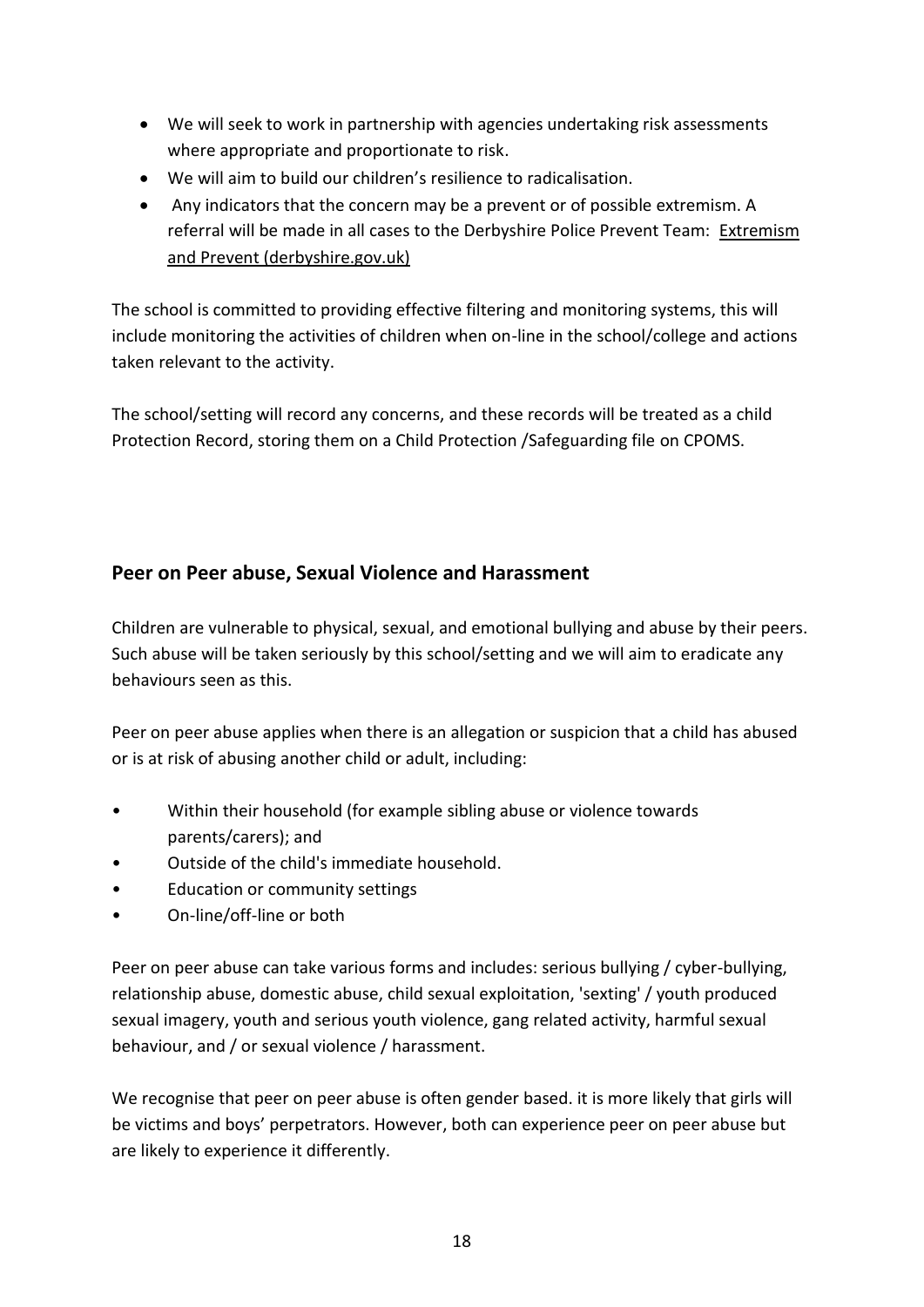Kirk Hallam Academy understands we need to equip all staff about identifying and handing disclosures, including third party disclosures from other peers.

All suspicions or incidents of will be treated seriously and as a safeguarding concern and responded to. In all cases this will require a discussion with the Designated Safeguarding Lead who will consider a referral into the Police and Children's Services.

This school/setting may also apply sanctions and consider all features in every case to assist in decision making.

We understand that we need as a school to have clear mechanisms and procedures in place to identify and report incidents or concerns.

We also understand that peer on peer incidents can affect the local community, and in the context of wider safeguarding of those children in our local community.

We will use the following national and local guidance's to assist us:

- [Sexual Violence and Sexual Harassment between Children in Schools and Colleges](https://www.gov.uk/government/publications/sexual-violence-and-sexual-harassment-between-children-in-schools-and-colleges)  [\(DfE\)](https://www.gov.uk/government/publications/sexual-violence-and-sexual-harassment-between-children-in-schools-and-colleges)
- [Keeping Children Safe in Education \(DfE\), part five.](https://www.gov.uk/government/publications/keeping-children-safe-in-education--2)
- [Sexting in Schools and Colleges: Responding to Incidents and Safeguarding Young](https://www.safeguardinginschools.co.uk/wp-content/uploads/2016/08/Sexting-in-schools-and-colleges-UKCCIS-August-2016.pdf)  [People \(GOV.UK\)](https://www.safeguardinginschools.co.uk/wp-content/uploads/2016/08/Sexting-in-schools-and-colleges-UKCCIS-August-2016.pdf)
- [The Derby and Derbyshire Safeguarding Children procedures, section, 1.6.1](https://derbyshirescbs.proceduresonline.com/index.htm)

This school/setting has a peer on peer abuse policy. *(Refer to here, your policy [: Harmful](https://schoolsnet.derbyshire.gov.uk/keeping-children-safe-in-education/safeguarding-issues-for-schools-and-education-settings/harmful-sexual-behaviours-in-children-and-young-people.aspx)  [sexual behaviours in children and young people \(derbyshire.gov.uk\)](https://schoolsnet.derbyshire.gov.uk/keeping-children-safe-in-education/safeguarding-issues-for-schools-and-education-settings/harmful-sexual-behaviours-in-children-and-young-people.aspx) and its location)*

We will ensure that we support both the alleged abuser/s and victim/s and will use a range of strategies tools and templates available to us, for example:

- [Derbyshire's Harmful sexual behaviour gui](https://schoolsnet.derbyshire.gov.uk/site-elements/documents/keeping-children-safe-in-education/emerging-school-safeguarding-themes/peer-on-peer-abuse-guidance-for-schools-and-colleges.pdf)dance
- [Lucy Faithful Traffic Light Tool](https://www.parentsprotect.co.uk/traffic-light-tools.htm)
- Local intel and mapping tools and meetings e.g. LCP's local children's partnerships.
- [Risk management plans for alleged abusers](https://schoolsnet.derbyshire.gov.uk/keeping-children-safe-in-education/safeguarding-issues-for-schools-and-education-settings/harmful-sexual-behaviours-in-children-and-young-people.aspx)
- [Victim support plans for alleged victims](https://schoolsnet.derbyshire.gov.uk/keeping-children-safe-in-education/safeguarding-issues-for-schools-and-education-settings/harmful-sexual-behaviours-in-children-and-young-people.aspx)

We will work with partners for example, the police, health, children's services, and youth offending to help keep the child safe and feel protected. WE will seek advice for the child and signpost them to services.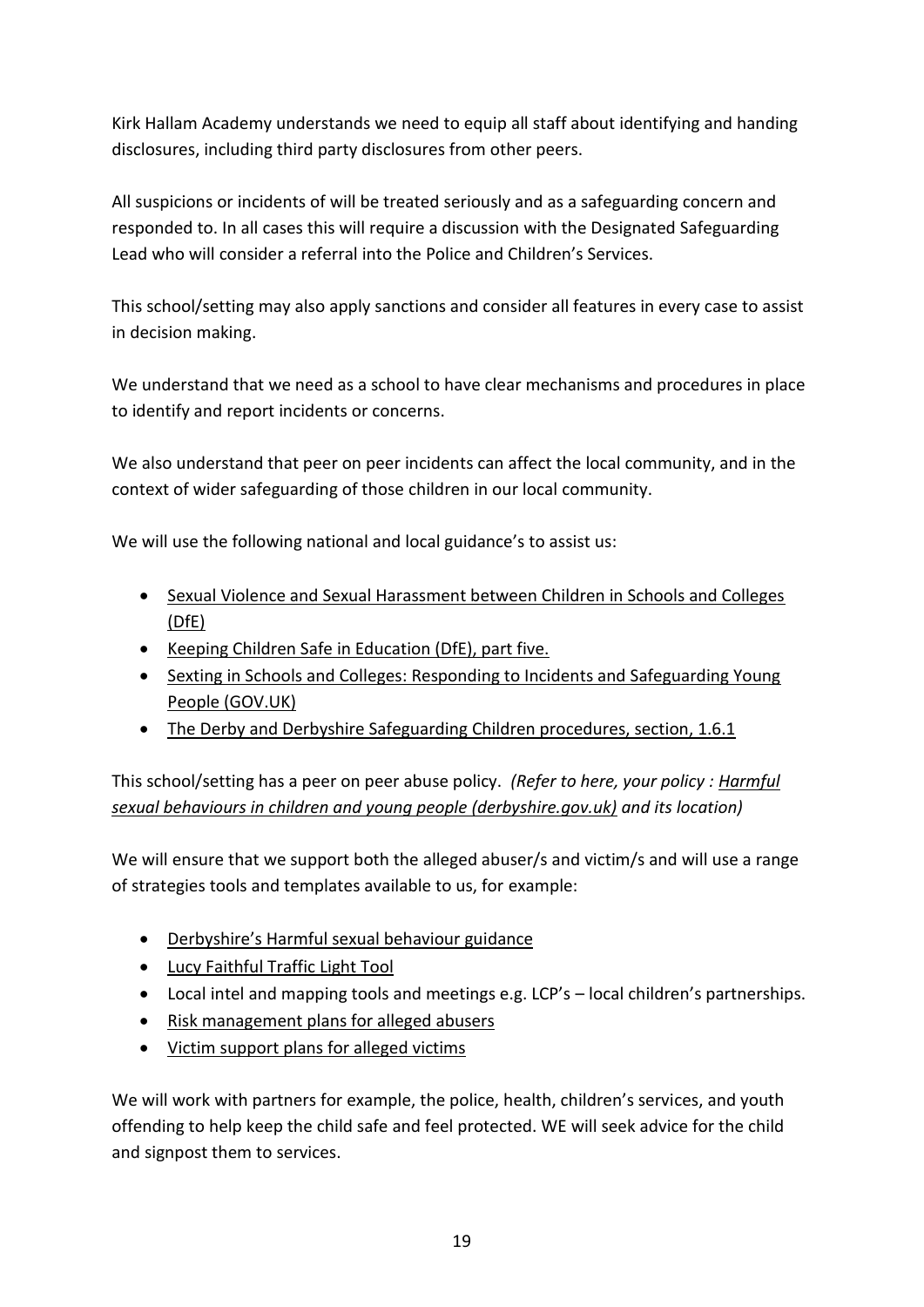We will listen to and consult with the child, working with the parents for example, looking at segregation and separation in the school and the classroom.

All staff will receive an awareness and understanding of peer on peer abuse, sexual violence and harassment in their training and we will work together to reduce this behaviour and any related incidents.

We aim to use approaches in the curriculum to address and tackle peer on peer abuse and eradicate any cultures pertaining to an unsafe and unhealthy school/setting where children do not feel safe.

# **Serious Violence/ Carrying Knifes/Offensive Weapons & Gang Culture**

We will work with partners for example the Police, local Safer Neighbourhood Teams, and Community Safety to identify any child or groups of children who may present as being involved in serious violence, gang, or knife culture.

Bringing and carrying a knife/offensive weapon onto school/setting premises is a criminal offence and immediate action will be taken by calling the Police. In some circumstances we may have to use our lockdown procedures.

The guidance on [Searching, Screening and Confiscation for Head teachers, Schools and](https://www.gov.uk/government/publications/searching-screening-and-confiscation)  [Governors, January 2018](https://www.gov.uk/government/publications/searching-screening-and-confiscation) will be our guide and the school/setting will consider sanctions.

If a member of staff suspects a pupil being involved in gang culture where it is believed to be exploitative or harmful, this is a safeguarding concern and the safety and wellbeing of the child takes priority.

We will ensure any suspicions of a child linked to a gang is reported by staff to the Designated Safeguarding Lead. The DSL will consider if a referral to the police and children's services are needed.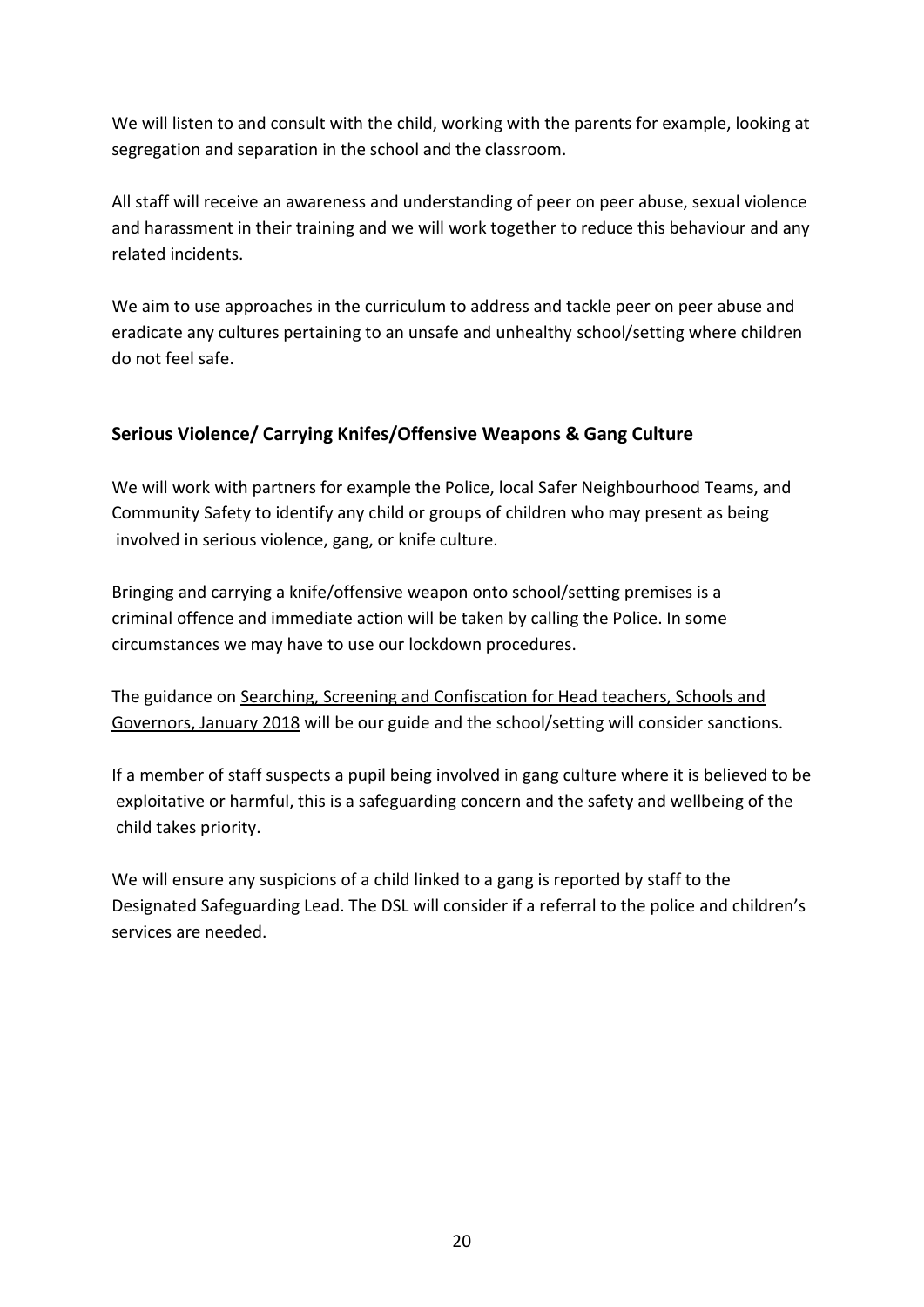# **4. Safeguarding and the Curriculum**

# **Relationship, Sex, Health Education (RSHE)**

Relationship, Sex and Health Education is compulsory. As a school we have developed our approaches to meet statutory requirements and teaching. This will include equality, diversity, and difference.

We acknowledge that there may be times during the teaching of RSHE, that children may need an opportunity to talk to a trusted adult in the school. We will aim to provide that opportunity along with the availability for children to access national organisations and resources that may help with teaching RSHE in our school/setting

The world is a rapidly changing and evolving place which means that our scholars will enter a society that requires them to have the necessary knowledge and skills to do the following:

- Understand a range of social and societal issues
- Have the necessary 'schema' that will allow them to respond to appropriately to any issues they are presented with
- To have the knowledge to be able to navigate a range of risks they may encounter
- To be able to discuss and articulate ideas relating to their personal development
- Have the 'soft' skills as well as academic qualifications to reduce any barriers to scholars being able to have the choices they want

Our character and civics curriculum is key to the personal development of our scholars. We passionately believe that our scholars have unlimited potential, and the development of their character is key to this. We have carefully integrated PRIDE into our lessons, so scholars recognise the character skills they are developing. Civics is a key part of developing our scholar's cultural capital so they can interact and make a positive contribution to society.

Our curriculum has been carefully sequenced with clear thinking behind when topics are introduced to our scholars. We use student voice and links with our primary schools to help determine the correct starting point in Year 7. The knowledge builds up through all the key stages to equip our scholars with the necessary cultural capital to understand the constantly changing world around them. Our curriculum is designed for flexibility so we can respond to emerging issues that are present in our school community, local community as well as national trends. As scholars progress through the curriculum, they may have more questions or seek support. We have signposted where scholars can access support whether in school through our 'Safe Guardians' or externally.

Our curriculum is based on the following themes: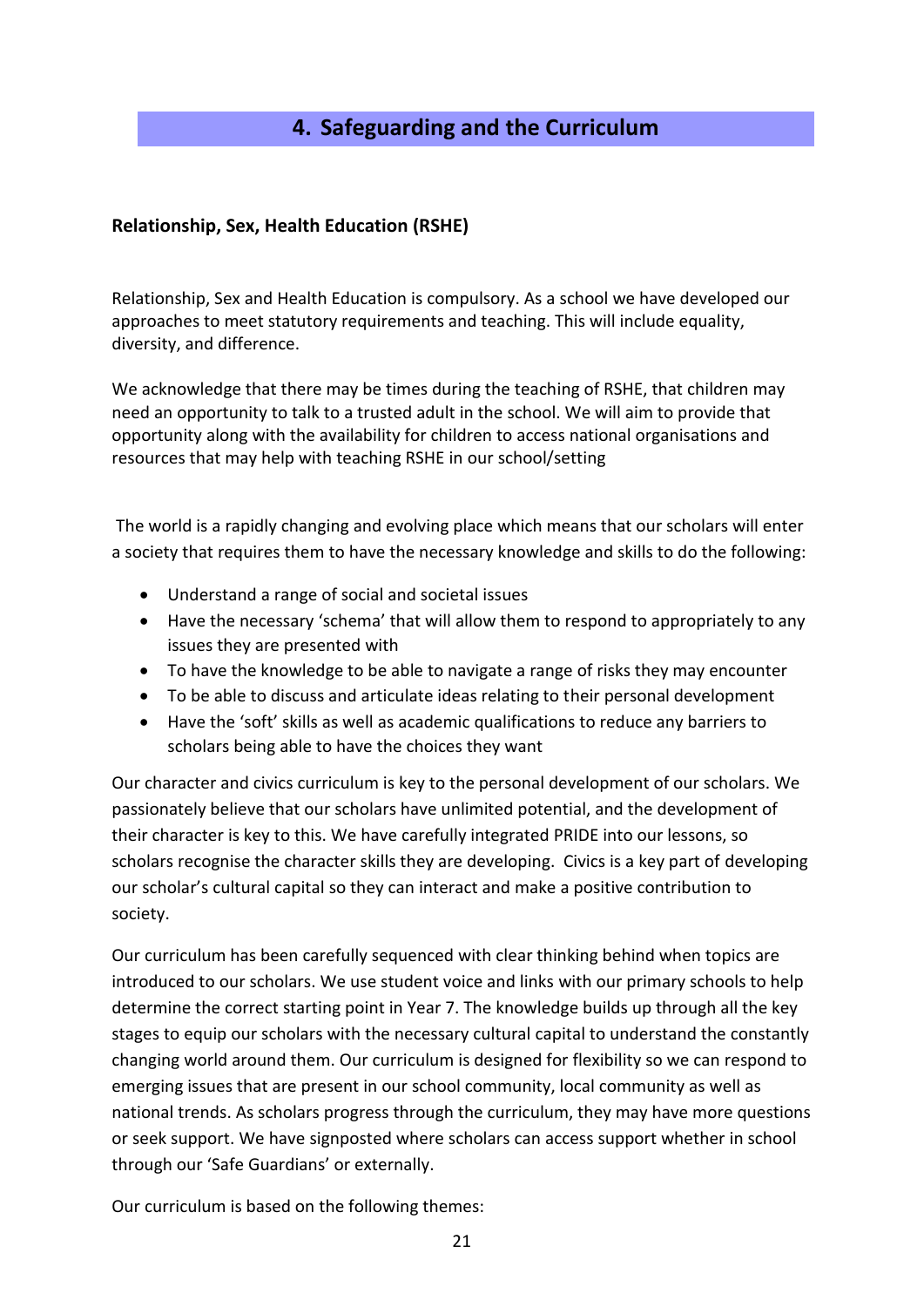- Health and well-being
- Relationships
- Living in the wider world
- Religious Education

# IC

# Achievement Cycle Overview **Curriculum: Character & Civics**

#### **Excellence. No Excuses.**

| Year | AC <sub>1</sub>                                                                                                                                                                                                                                                                                                                                                                                                                                                                  | AC <sub>2</sub>                                                                                                                                                                                                                                                                                                                                                                                                                                                                                                                                 | AC3                                                                                                                                                                                                                                                                                                                                                                                                                                                                               | AC4                                                                                                                                                                                                                                                                                                                                                                                                                                                                                                                                                                                              |
|------|----------------------------------------------------------------------------------------------------------------------------------------------------------------------------------------------------------------------------------------------------------------------------------------------------------------------------------------------------------------------------------------------------------------------------------------------------------------------------------|-------------------------------------------------------------------------------------------------------------------------------------------------------------------------------------------------------------------------------------------------------------------------------------------------------------------------------------------------------------------------------------------------------------------------------------------------------------------------------------------------------------------------------------------------|-----------------------------------------------------------------------------------------------------------------------------------------------------------------------------------------------------------------------------------------------------------------------------------------------------------------------------------------------------------------------------------------------------------------------------------------------------------------------------------|--------------------------------------------------------------------------------------------------------------------------------------------------------------------------------------------------------------------------------------------------------------------------------------------------------------------------------------------------------------------------------------------------------------------------------------------------------------------------------------------------------------------------------------------------------------------------------------------------|
| 8    | Topic Overview:<br>Health & well-being<br><b>PSHE Core themes:</b><br>Self-concept, mental health & emotional well-being, healthy<br>lifestyles, drugs, alcohol & tobacco, managing risk & personal<br>safety, puberty & sexual health<br>Topic Overview:<br>Health & well-being<br><b>PSHE Core themes:</b><br>Self-concept, mental health & emotional well-being, healthy<br>lifestyles, drugs, alcohol & tobacco, managing risk & personal<br>safety, puberty & sexual health | Topic Overview:<br>Relationships<br><b>PSHE Core themes:</b><br>Positive relationships, relationship values, forming and<br>maintaining respectful relationships, consent, contraception<br>& parenthood, bullying, abuse and discrimination, social<br><b>influences</b><br>Topic Overview:<br>Relationships<br><b>PSHE Core themes:</b><br>Positive relationships, relationship values, forming and<br>maintaining respectful relationships, consent, contraception<br>& parenthood, bullying, abuse and discrimination, social<br>influences | Topic Overview:<br>Living in the wider world<br><b>PSHE Core themes:</b><br>Learning skills. Choices and pathways, work and career,<br>employment tights and responsibilities, financial choices,<br>media literacy and digital resilience<br>Topic Overview:<br>Living in the wider world<br>PSHE Core themes:<br>Learning skills. Choices and pathways, work and career,<br>employment tights and responsibilities, financial choices,<br>media literacy and digital resilience | Topic Overview:<br><b>Civics</b><br>PSHE Core themes:<br>Should religious buildings be sold to feed the starving?<br>DAS Strand: Believing<br>What is so radical about Jesus?<br>DAS strand: Expressing<br>What is good and what is challenging about being a<br>teenage Muslim in Britain today?<br>DAS Strand: Living<br>Topic Overview:<br><b>Civies</b><br>PSHE Core themes:<br>Does religion help people to be good?<br>DAS Strand: Believing<br>How can people express the spiritual through arts?<br>DAS Strand: Expressing<br>Is death the end? Does it matter?<br>DAS Strand: Believing |
| 9    | Topic Overview:<br>Health & well-being<br><b>PSHE Core themes:</b><br>Self-concept, mental health & emotional well-being, healthy<br>lifestyles, drugs, alcohol & tobacco, managing risk & personal<br>safety, puberty & sexual health                                                                                                                                                                                                                                           | Topic Overview:<br>Living in the wider world<br><b>PSHE Core themes:</b><br>Learning skills. Choices and pathways, work and career,<br>employment tights and responsibilities, financial choices,<br>media literacy and digital resilience                                                                                                                                                                                                                                                                                                      | Topic Overview:<br>Relationships<br><b>PSHE Core themes:</b><br>Positive relationships, relationship values, forming and<br>maintaining respectful relationships, consent,<br>contraception & parenthood, bullying, abuse and<br>discrimination, social influences                                                                                                                                                                                                                | Topic Overview:<br><b>Civics</b><br>PSHE Core themes: Should happiness be the purpose of<br>life?<br>DAS Strand: Living<br>Is religion a power of peace or conflict in the world<br>today?<br>DAS strand: Living<br>Why is there suffering? Are there any good solutions?<br>DAS Strand: Believing                                                                                                                                                                                                                                                                                               |
|      | Topic Overview:<br>Health & well-being<br>PSHE Core themes:<br>Self-concept, mental health & emotional well-being, healthy<br>lifestyles, drugs, alcohol & tobacco, managing risk & personal<br>safety, puberty & sexual health                                                                                                                                                                                                                                                  | Topic Overview:<br>Relationships<br>Drop-down day 1<br>PSHE Core themes:<br>Positive relationships, relationship values, forming and<br>maintaining respectful relationships, consent, contraception<br>& parenthood, bullying, abuse and discrimination, social<br>influences                                                                                                                                                                                                                                                                  | Topic Overview:<br>Living in the wider world<br>PSHE Core themes:<br>Learning skills. Choices and pathways, work and career,<br>employment tights and responsibilities, financial choices,<br>media literacy and digital resilience                                                                                                                                                                                                                                               | Topic Overview:<br>Civics<br>Drop-down day 2<br>PSHE Core themes:<br>Ethical issues: life after death, abortion, genetic<br>engineering, cloning, racism, discrimination                                                                                                                                                                                                                                                                                                                                                                                                                         |
|      | Topic Overview:<br>Health & well-being<br><b>PSHE Core themes:</b><br>Self-concept, mental health & emotional well-being, healthy<br>lifestyles, drugs, alcohol & tobacco, managing risk & personal<br>safety, puberty & sexual health                                                                                                                                                                                                                                           | Topic Overview:<br>Relationships<br>PSHE Core themes:<br>Positive relationships, relationship values, forming and<br>maintaining respectful relationships, consent, contraception<br>& parenthood, bullying, abuse and discrimination, social<br><b>influences</b>                                                                                                                                                                                                                                                                              | Topic Overview:<br>Living in the wider world<br>PSHE Core themes:<br>Learning skills. Choices and pathways, work and career,<br>employment tights and responsibilities, financial choices,<br>media literacy and digital resilience                                                                                                                                                                                                                                               |                                                                                                                                                                                                                                                                                                                                                                                                                                                                                                                                                                                                  |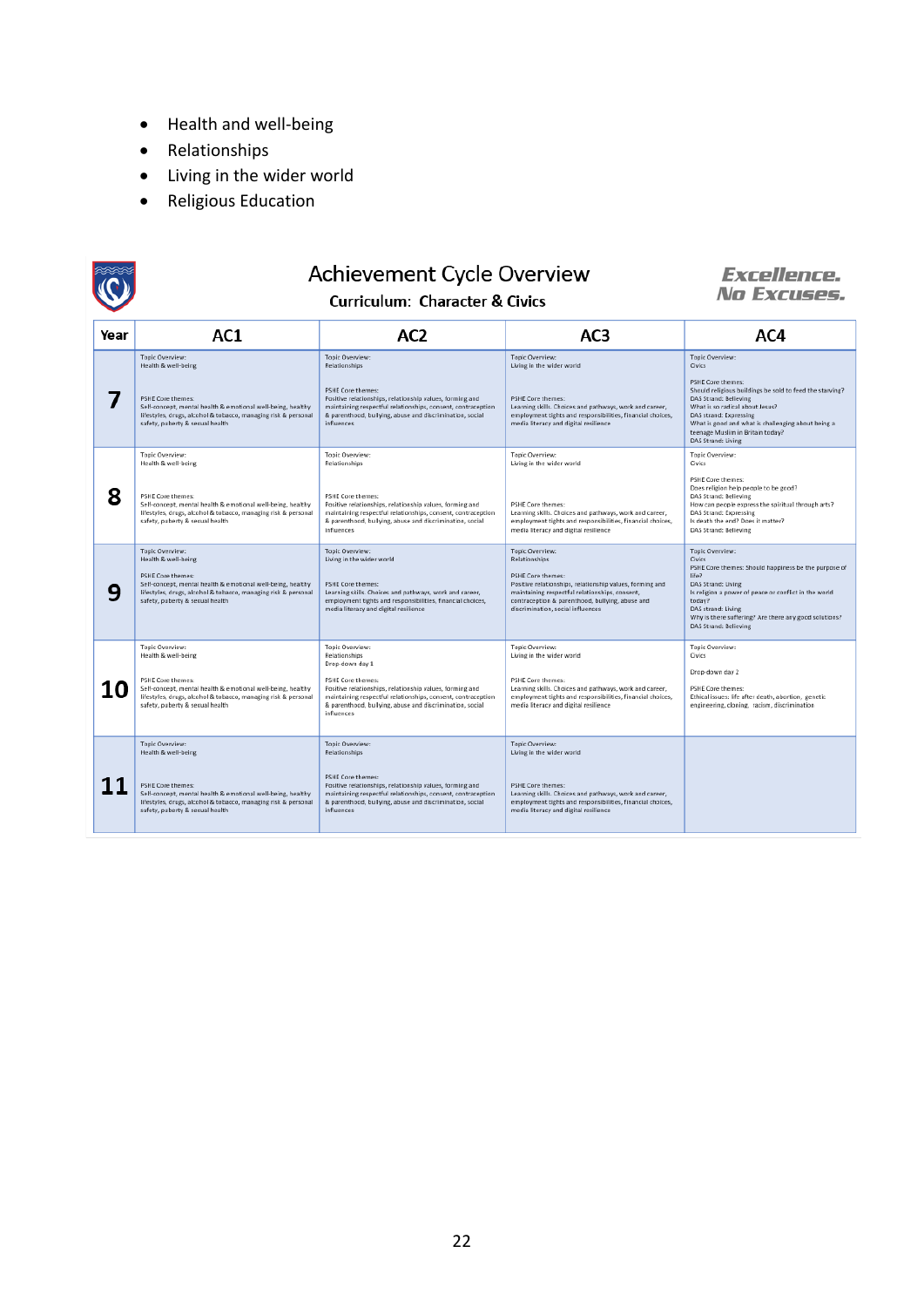# **5. Safeguarding Processes and Procedures**

Kirk Hallam Academy will deliver its responsibilities for identifying and acting on emerging needs, Early Help, Safeguarding and Child Protection, and in line with national and local policies and procedures. This school/setting will refer to and use the Safeguarding Policies and Procedures as set out by the [Derby and Derbyshire Safeguarding Children Partnership.](https://schoolsnet.derbyshire.gov.uk/keeping-children-safe-in-education/derby-and-derbyshire-safeguarding-children-partnership/derby-and-derbyshire-safeguarding-children-partnership.aspx)

The [Derby and Derbyshire Safeguarding Children Partnership Threshold Document](https://derbyshirescbs.proceduresonline.com/docs_library.html#guidance) is available to this school and all partners. This assists this school with identifying a level of need for a child and their family with meeting a child's needs in Derby and Derbyshire, border local authorities also have their own, details of which can be found in the local Children's Safeguarding Procedures. This document will be used to help identify the level of concern and any next course of action.

#### **Children with Emerging Needs and those children who may require Early Help**

All Staff working within the School should be alert to the potential need for Early Help for children, following the procedures identified for initiating Early Help using the local and current Safeguarding Partnership Threshold Document, and also consideration for a child who:

- Is disabled and has specific additional needs.
- Has special educational needs.
- Is a young carer.
- Is a privately fostered child.
- Has returned home to their family from care.
- Is showing signs of engaging in anti-social or criminal behaviour.
- Is in a family circumstance presenting challenges for the child, such as substance abuse, adult mental health, domestic violence; and/or
- Is showing early signs of abuse and/or neglect.
- Is showing signs of emotional/mental ill health.
- Is showing signs of displaying behaviour or views that are extreme.
- Is misusing drugs or alcohol themselves:
- Not attending school or are at risk of exclusion from school.
- Frequently going missing/goes missing from care or from home.
- Is at risk of modern slavery, trafficking, exploitation, radicalised.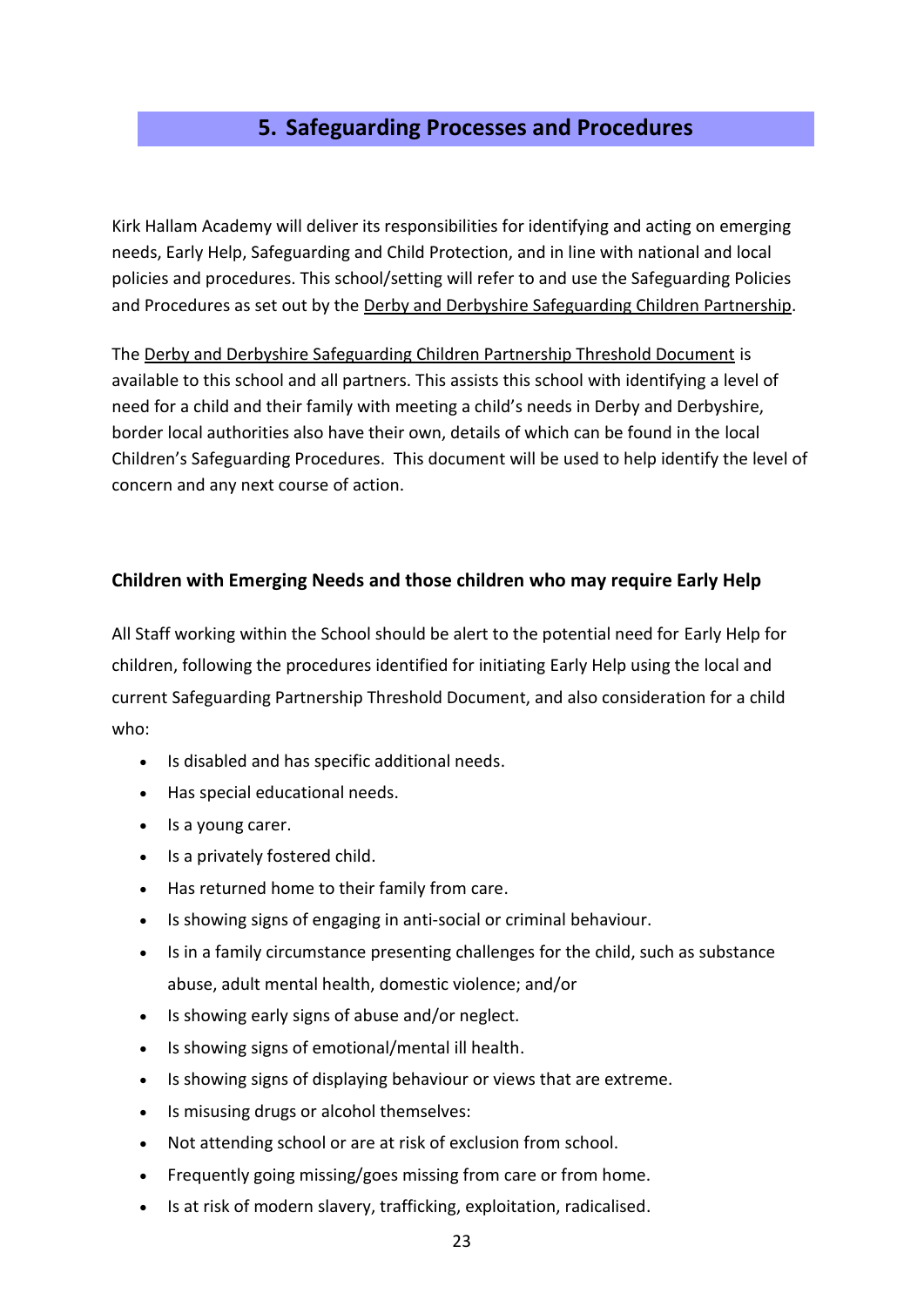• Not in education, training, or employment after the age of 16 (NEET).

We acknowledge that these children are more vulnerable. This School will identify who these children are in the school children. We will monitor their health, safety and wellbeing and ensure all Staff know how to identify these children and to seek advice, help and support where needed.

The provision of Early Help Services should form part of a continuum of help and support to respond to the different levels of need of individual children and their families.

When providing early help provision in the school, this school can demonstrate they have a framework and structures to support the work including information sharing, procedures around step up into children's service, robust recording and support to staff in early help activity.

Please refer to the school website for further details of our Early Help offer.

# **Needs of Children with a Social Worker**

We recognise that children may need a Social Worker due to Safeguarding or welfare needs. Children may need this help due to abuse, neglect and complex family circumstances. A child's experiences of adversity and trauma can leave them vulnerable to further harm, as well as educationally disadvantaged in facing barriers to attendance, learning, behaviour, and mental health.

The Designated Safeguarding Lead should hold and use this information so that decisions can be made in the best interests of the child's safety, welfare, and educational outcomes.

Where children need a social worker, we understand that this should inform decisions about safeguarding, with regard to attendance, missing, exclusions and we should work to actively promote their welfare, providing pastoral support and access to services and the Victual School.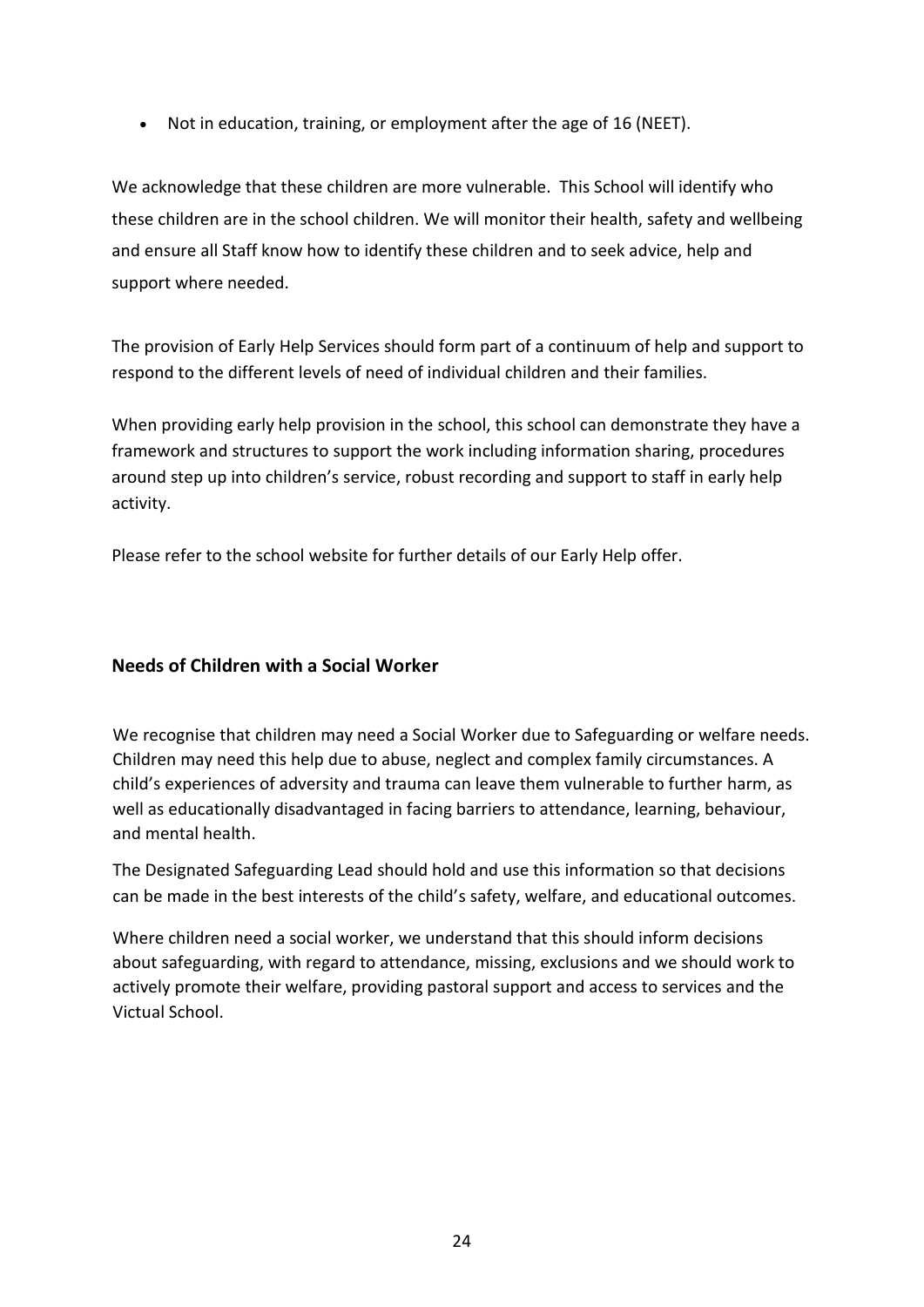#### **Making a referral into children's services**

Where welfare and safeguarding concerns are identified e.g. as a child having an injury or has made a disclosure of abuse, this is a Child Protection concern and we will follow locally agreed Safeguarding procedures.

If a child makes a disclosure or presents with an injury, it is imperative that advice is sought immediately prior to the child returning home and as soon as the school become aware of this.

A telephone referral must be made as soon as possible to [Starting Point](https://www.derbyshire.gov.uk/social-health/children-and-families/support-for-families/starting-point-referral-form/starting-point-contact-and-referral-service.aspx) Derbyshire's first point of contact for a referral into children's services:

Where the DSL/Pastoral Team identifies a child in the school who requires child in need services under Section 17 of the children Act, an online form is completed.

If the child has been the subject of an Early Help Assessment then a chronology, a copy of the assessment, together with a copy of any multi-agency plans, is submitted along with the referral.

When a member of Staff has concerns for a child, and if the school are aware that the case is open to an Allocated Worker in locality, they will discuss their concerns with the Allocated Worker, or use the escalation process if contact is not successful.

This school will ensure the referrer has spoken to the family about their concerns and proposed actions unless to do so would place the child at significant risk (imminent danger because of a disclosure made).

Appendix D provides more information on making a referral.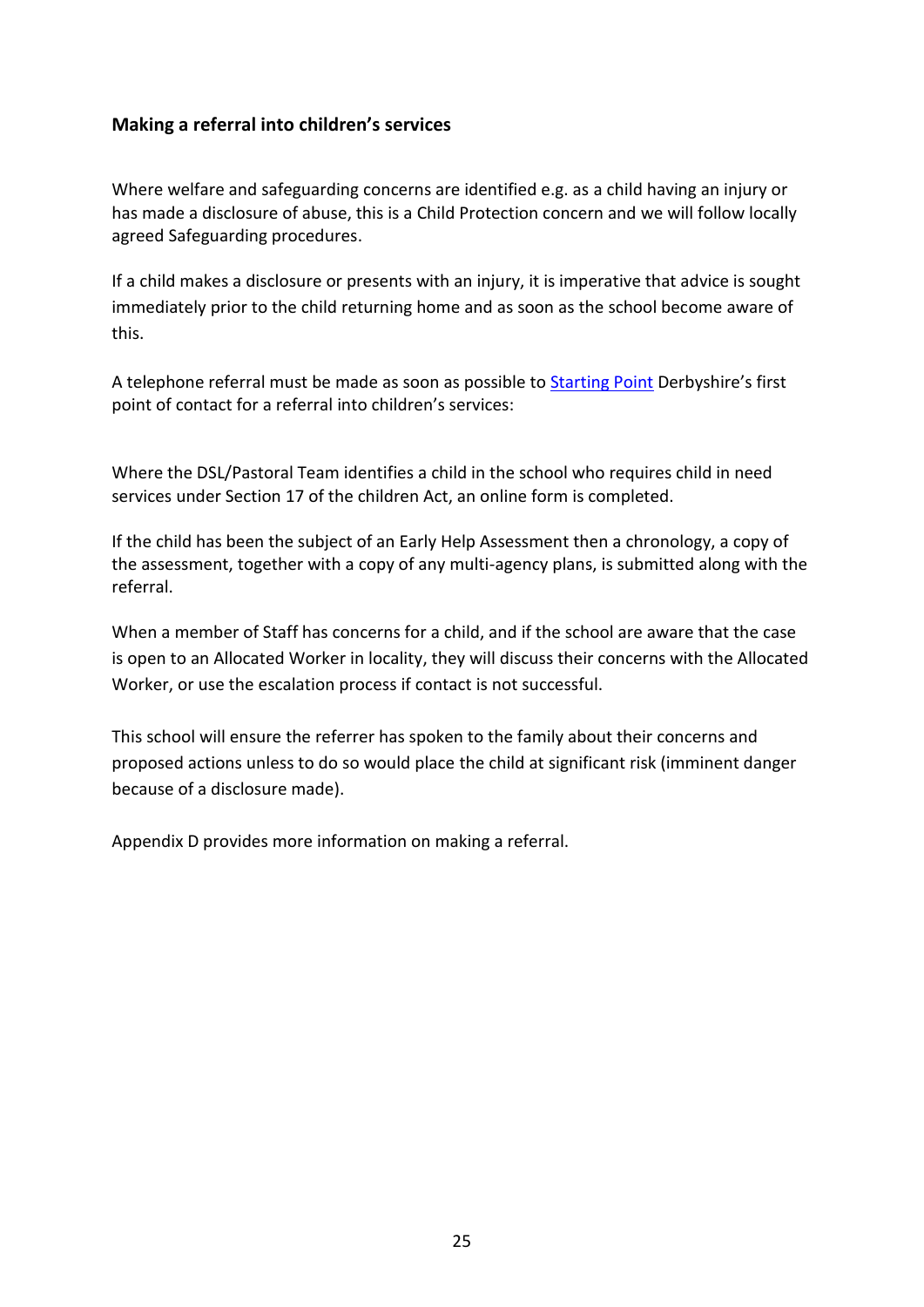# **Creating a Safe and Secure Environment:**

- That the building; including its surroundings, access and exits are safe and is one where children can feel safe.
- That the building is always secure, and in any significant event we will use lockdown procedures.
- We will check and ask questions to obtain reassurances around DBS checks and safeguarding policies in place, when hiring out/using the school/setting for sports, clubs, and activities. We will keep a record of this.
- Where 'Extended School' activities are provided by and managed by the school/setting, our own Safeguarding policy and procedures will apply.
- If other organisations provide services or activities on our site, we will check that they have appropriate procedures in place, including safer recruitment checks and procedures, insurance, and staff suitability.
- We will have clear protocols on reception for visitors and contractors with procedures in place to ensure the appropriate questions are asked and checks made in line with KCSIE and Derbyshire County Council requirements regarding the Single Central Record*.*
- When our children attend offsite activities, we will check that effective Child Protection arrangements are in place. We will use Risk Assessment and Risk Management models to assist us to do this.
- We recognise the host families, homestays/exchange visits abroad and the need to provide safe provision and exchanges. We have a system in place, ensuring the suitability of adults in families when arranging hosting and exchanges.
- We recognise that where our school places a child in an activity or in another provision, we will remain responsible for the Safeguarding and wellbeing of that child.
- We will carry out checks or use an agency for this purpose and review those arrangements to reassure ourselves of those Safeguarding arrangements.
- We will obtain written confirmation from all alternative providers that checks have been carried out on individuals working in that provision.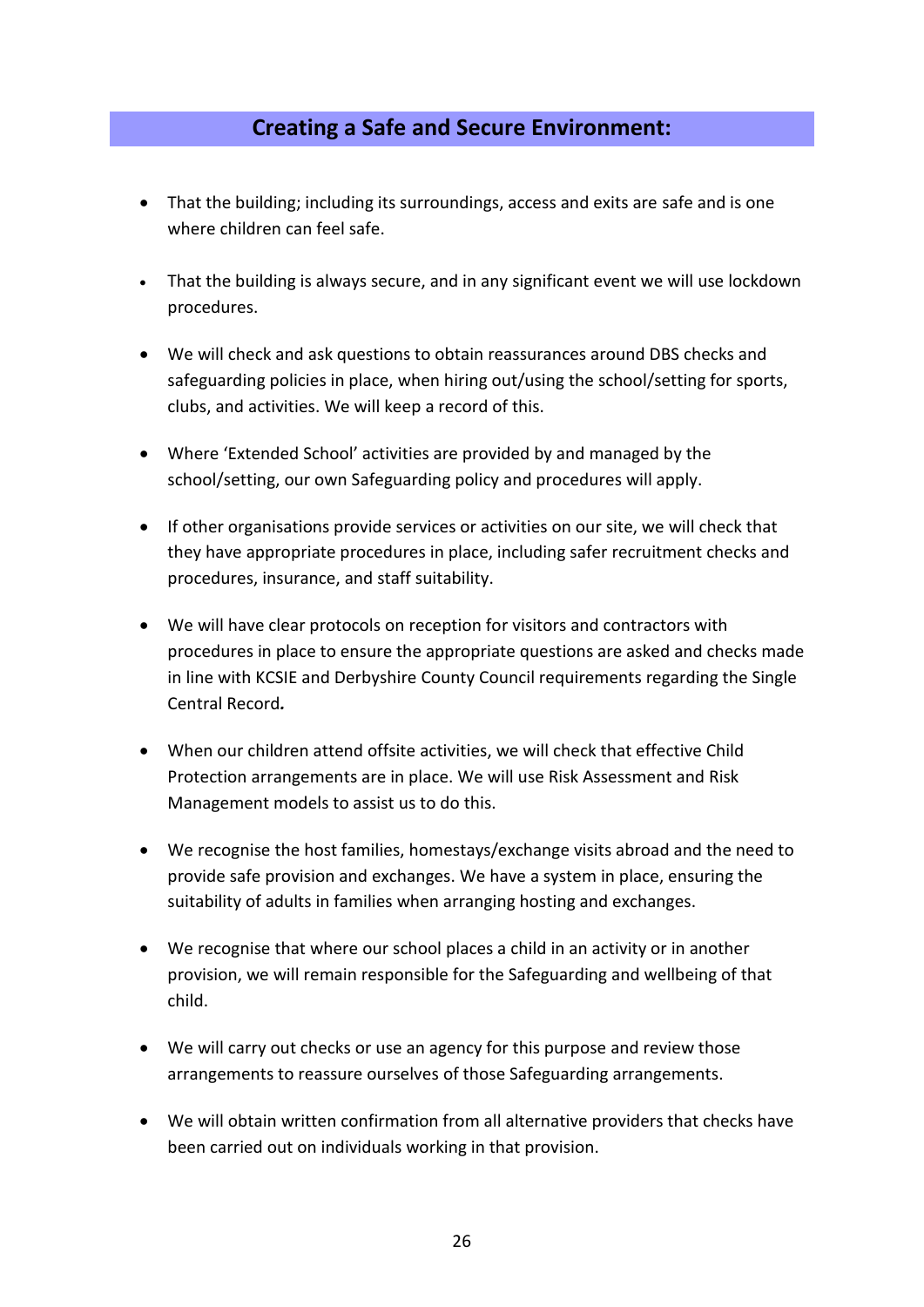• We will be mindful of who we are hiring our premises to and refuse the hiring of premises for any activity deemed not in the interests of the children/young people the school/college, the local community and or viewed to be inflammatory e.g. banned political groups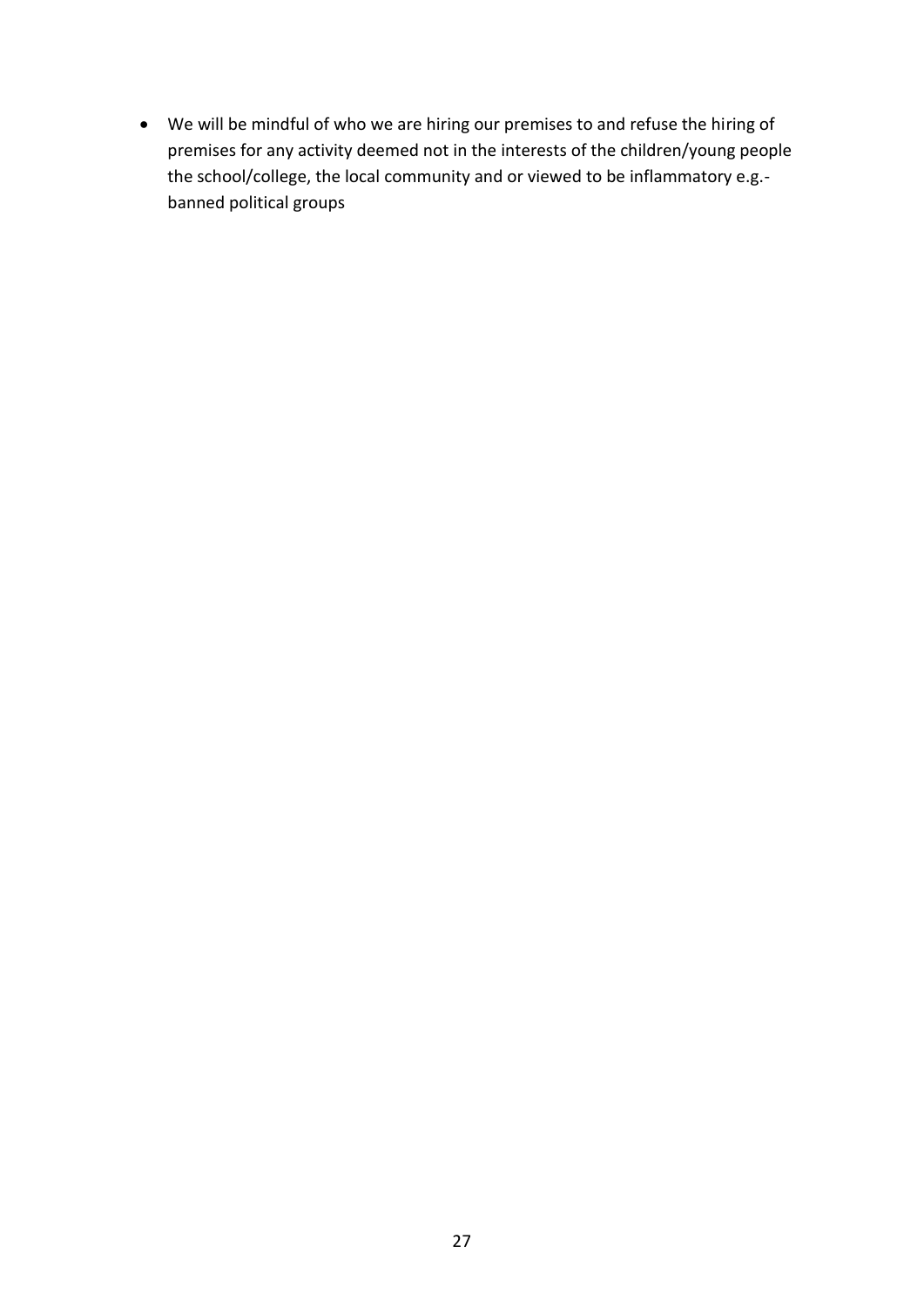# **Safer Working Practices**

This school/setting will follow the requirements as described in the Statutory Guidance [Keeping Children safe in Education, Sept, 2021,](https://www.gov.uk/government/publications/keeping-children-safe-in-education--2) Part three and Part four.

We must prevent people who pose a risk of harm from working with children and will do this by complying with statutory responsibilities in:

- Recruitment and staffing.
- Records and record keeping of personnel who are working and have worked in the school/setting.
- Having a staff code of conduct, for when working in school and when out in the community and including when online (can be found on the Nova Gateway).
- Managing allegations against staff, and volunteers.
- Using national and local procedures aimed to identify and prevent unsuitable adults from working with children, for example, referring to LADO- The Local Authority Lead Officer for managing allegations, the DBS service, national teacher standards, and Teaching Disciplinary Regulations, 2012 where relevant.
- We will co-operate and provide information in any enquiries from the LADO, police and/or children's social services.
- Using consultation with a schools/setting's human resources department or service.
- Seeking employment legal advice and services where necessary.

We will operate a Single Central Record which will cover all Staff, including Governors, Volunteers, frequent Visitors, Students, Agency, and Supply, and in some cases, Contractors providing a service to the school. For Independent Schools, including Academies and Free Schools, this will also cover all members of the Proprietor body.

We will ensure that the Single Central Record and supporting personal files are regularly updated and reviewed to meet requirements.

All Staff will be made aware of current government guidance on safer recruitment and receive training and support around conduct and practice when in environments with children.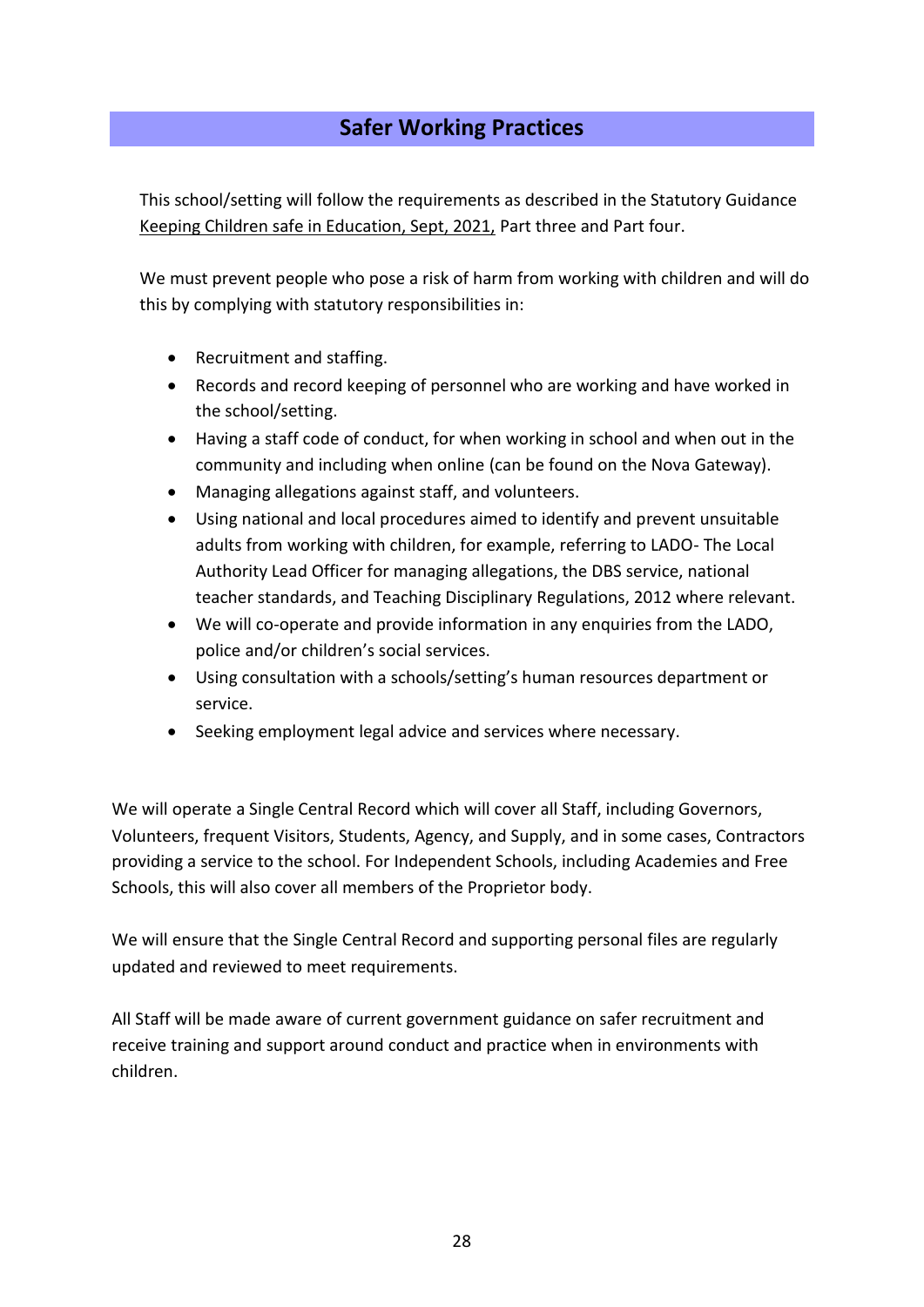# **Recruitment, Staffing:**

- All interview panels will have at least one member who has undergone Safer Recruitment Training and is up to date and has the necessary skills and knowledge.
- In an interview there will be a minimum of two questions regarding Safeguarding.
- We will investigate any gaps provided in references and will require an explanation for the gaps.
- We will raise an alert with a Senior member of the Leadership Team if there are gaps in references and / or any missing references.
- Provide risk assessments and on the personnel record of any employee who in post does not have a reference or cannot provide one due to length in post.

In the pre recruitment process. We will in all cases check and verify:

- the identity of candidates.
- professional qualifications.
- the right to stay and work in the UK.
- is not subject to a prohibition order issued by the Secretary of State
- References and ask for and follow up at least two references.
- applications for gaps in employment.
- If disqualification by association applies

The Disclosure and Barring Service (DBS) is available to this school/setting to help employers make Safer Recruitment decisions

The DBS are responsible for:

- Processing requests for criminal records checks
- Deciding whether it is appropriate for a person to be placed on or removed from a barred list
- Placing or removing people from the DBS Children's Barred list and Adults' Barred list for England, Wales, and Northern Ireland
- Providing an online DBS service

A DBS check will be requested as part of all pre-recruitment checks.

We will also ensure that we have procedures in place to make a referral to the Disclosure and Barring Service (DBS) if a person in regulated activity has been dismissed, removed due to Safeguarding concerns, or would have been had they not resigned. This is a legal duty, and includes Teaching Disciplinary Regulations, 2012.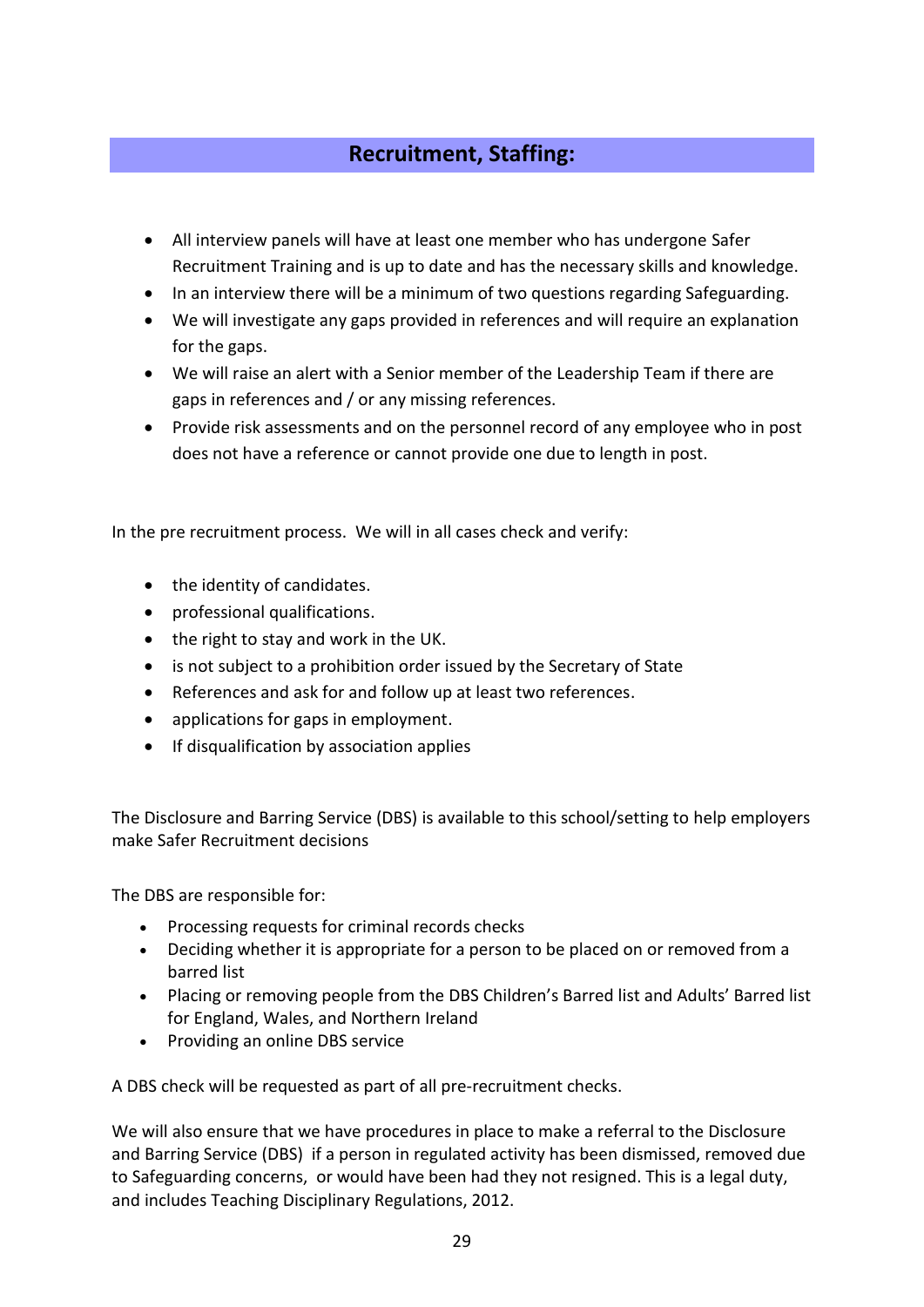# **Overseas checks**

Individuals who have lived or worked outside the UK must undergo the same checks as all other staff in schools or colleges This includes obtaining:

- an enhanced DBS certificate (including barred list information, for those who will be engaging in regulated activity) even if the individual has never been to the UK.
- Any further checks they think appropriate so that any relevant events that occurred outside the UK can be considered.
- Where overseas checks are not available, we will aim to seek alternative methods of checking suitability and or undertake a risk assessment that supports informed decision making on whether to proceed with the appointment.

Following the UK's exit from the EU, this school/setting schools will apply the same approach for any individuals who have lived or worked outside the UK regardless of whether or not it was in an EEA country or the rest of the world.

# **Supply/Agency Staff**

We will induct all work experience and student teachers and supply them with the Schools Safeguarding and Child Protection Policy and any other policies deemed relevant for them to carry out their duties, safely and consistently.

The Allegations against Professionals, volunteers and carers also applies to supply/agency teachers. Whilst this school is not the employer of supply/agency teachers, we will take responsibility and will ensure allegations are dealt with correctly.

Where a concern is raised a member of the Senior Leadership Team/DSL will discuss with the supply agency whether it is appropriate to suspend the supply teacher, or redeploy them to another part of the school, whilst they carry out their investigation. They will also keep track of any enquiry and investigation and keep records.

# **Students/Work Placements**

We will induct all work experience and student teachers and supply them with a copy of Safeguarding and Child Protection policy and any other policies deemed relevant for them to carry out their duties, safely and consistently.

We will use a risk assessment model with the student to determine suitability, and expectations around the placement when commencing.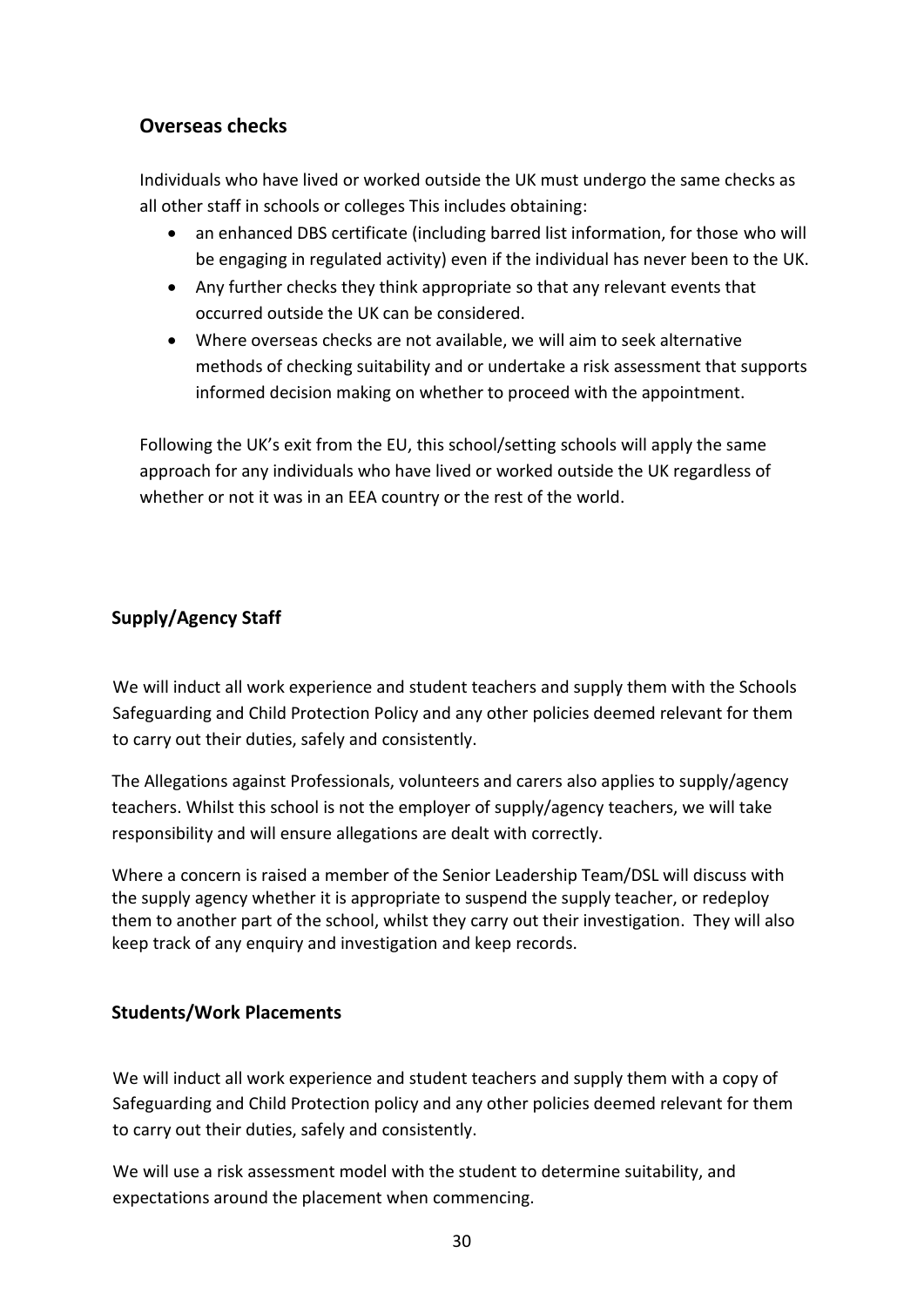If the student/teacher is over 18 years of age, we will seek a DBS check. If there are any concerns about this student, we will apply the Allegations against Professionals, volunteers, and carers criteria as an adult.

If the student on placement is under 18 years of age, in some circumstances we will seek a DBS check, to help in determining this, we will seek advice. If there are any concerns about this student, we will follow Local Children's Safeguarding Procedures.

# **Contractors**

This school will ensure that any contractor requesting access has company ID which is checked and visible.

Contractors will not be left unsupervised unless verified to engage in related activity.

Any contractor, or any employee of the contractor, on site, will been subject to the appropriate level of DBS check.

Contractors engaging in regulated activity relating to children will require an enhanced DBS check (including children's barred list information).

Where the contractor does not have opportunity for regular contact with children, this school will decide on whether a basic DBS disclosure would be appropriate.

Records will be kept of checks carried out and any additional reassurances the school has sought.

# **Regulated Activity**

The Senior Leadership Team/DSL will need to be aware and have a clear understanding of what regulated activity is and implications for volunteers in this school/college. Supervision of an activity with children which is a regulated activity when unsupervised.

This may mean undertaking risk assessments on any activity.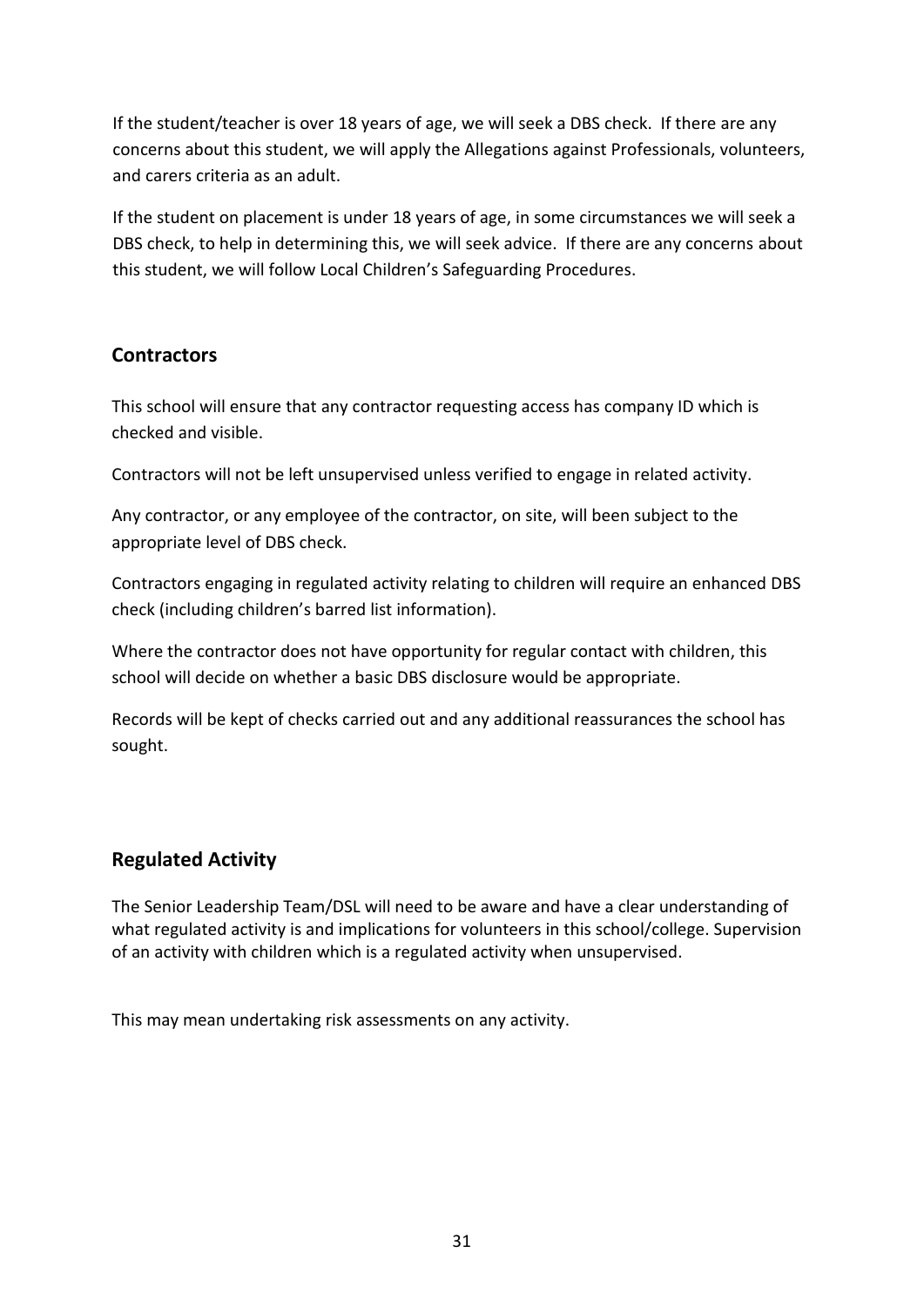# **Dealing with allegations against staff, volunteers, and carers**

This School will adhere to the procedures set out under 'Allegations Made Against Professionals' (Allegations of Abuse by Teachers and other Staff), this document can be found on the Derby and Derbyshire Safeguarding Children Partnership website.

If a member of Staff has concerns about another member of Staff, Volunteer, Carer, Student, Supply and Agency Staff, then this will be referred to the Head Teacher. Where there are concerns about the Head Teacher this will be referred to the Chair of Governors.

We will ensure that the allegations threshold is considered, where it is alleged that anyone working in the school or college that provides education for children under 18 years of age, including supply teachers and volunteers has:

- behaved in a way that has harmed a child or may have harmed a child.
- possibly committed a criminal offence against or related to a child.
- behaved towards a child or children in a way that indicates he or she may pose a risk of harm to children; or
- behaved or may have behaved in a way that indicates they may not be suitable to work with children.

This may also mean a referral to the Police. A referral to the Police will also apply to:

- Regardless of whether the school/setting is where the alleged abuse took place.
- Allegations against a Teacher who is no longer teaching
- Historical allegations of abuse taking place in the school/setting.

In our considerations where it is felt it meets the criteria, we will make a referral in every case to the Local Authority Designated Lead (LADO), using the [Derby and Derbyshire](http://www.proceduresonline.com/derbyshire/scbs/user_controlled_lcms_area/uploaded_files/Derby%20and%20Derbyshire%20LADO%20referral%20form%20FINAL%20March%202017.docx)  [LADO Referral Form](http://www.proceduresonline.com/derbyshire/scbs/user_controlled_lcms_area/uploaded_files/Derby%20and%20Derbyshire%20LADO%20referral%20form%20FINAL%20March%202017.docx) and that this is done by an appropriate member of the Senior Management Team.

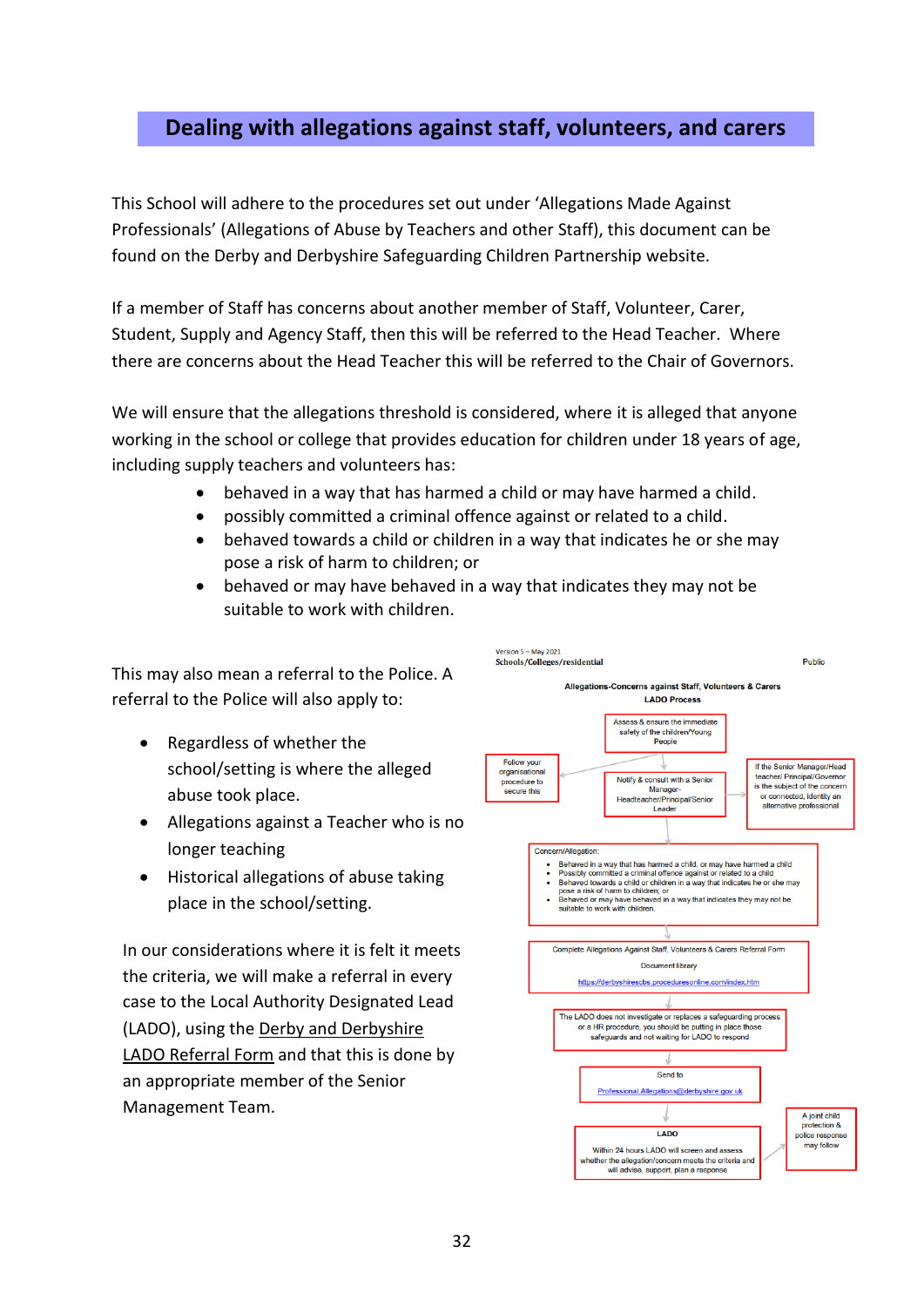This school will ensure we have followed all the necessary duties and processes under this process and under Whistle Blowing if this applies. We will use from the Derby and Derbyshire Safeguarding Children's Procedures section 2, and, in all cases, will consult with our Human Resources Department.

If a report of an allegation/s is determined to be unsubstantiated, unfounded, false or malicious, the DSL will consider if the child who has made the allegation is in need of help or may have been abused by someone else and a referral to Children's Social Care services may be appropriate.

If a report is shown to be deliberately invented or malicious, the school/setting will consider sanctions.

Where the allegations are substantiated, the School will fully ensure any specific actions are undertaken on the management of this outcome and during the exit arrangements, and as outlined in part four.

#### [Keeping Children Safe in Education statutory Guidance for schools/colleges](https://www.gov.uk/government/publications/keeping-children-safe-in-education--2)

# **A low-level concern:**

Allegation/concerns that do not meet the harms threshold are referred to as 'low level concerns".

Kirk Hallam will have a policy and process on how to deal with a low-level concern. It is in line with any Local Children's Safeguarding Procedures and Policy and LADO.

The policy and processes will apply to contractors, supply and agency staff and we will inform their employer to assist them in determining any historical context, the current concerns and decision making.

A low-level concern will be recorded and retained on the individual's personnel file. Records on individuals will also be reviewed in order that potential patterns of concerning, problematic or inappropriate behaviour can be identified.

We will make this aware to All Staff and in line with our Staff Code of Conduct and Guidance's around Safer Working practices and promoting safe cultures in schools.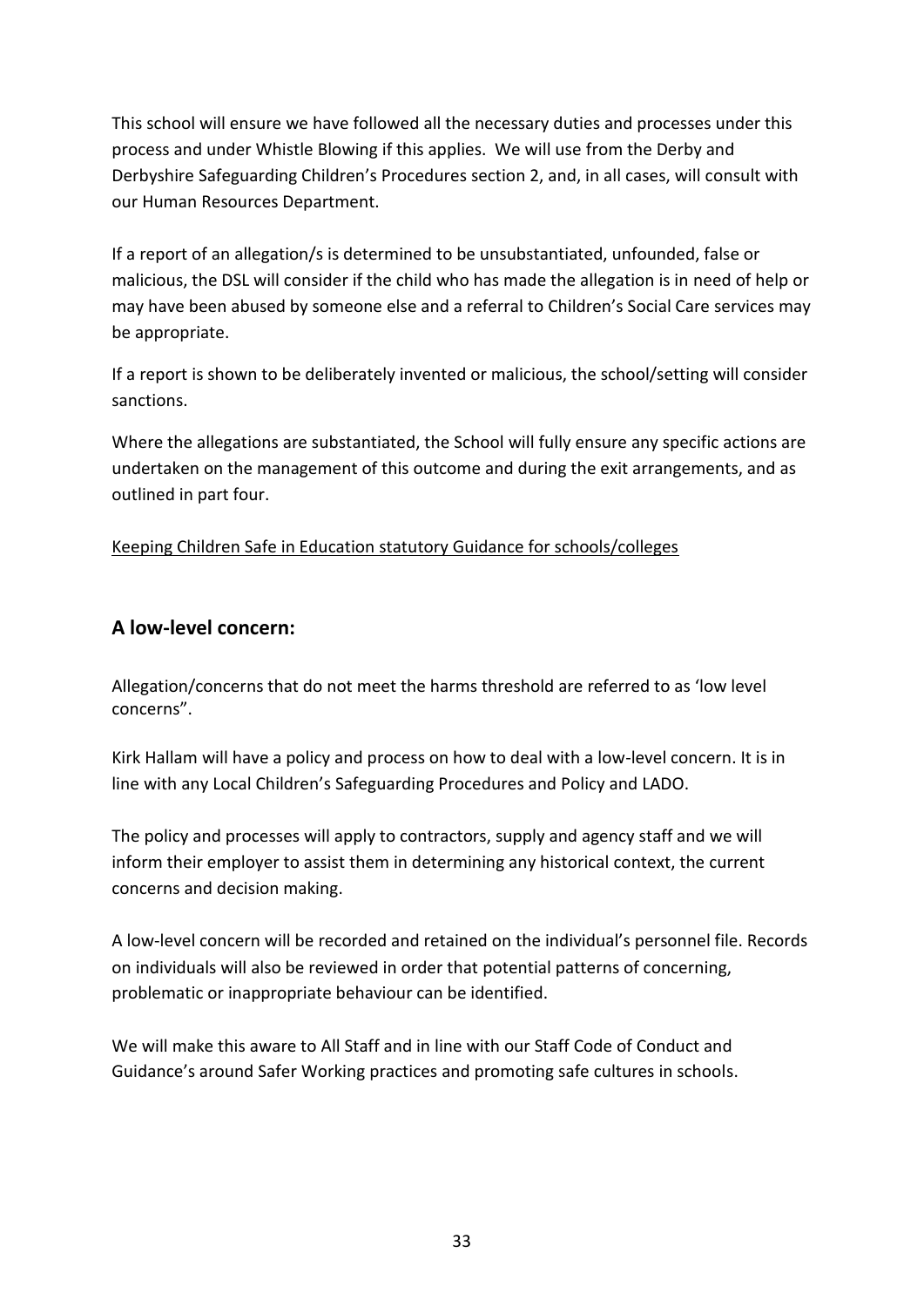# **Governors, Proprietors and School Governance**

The Governing Body and Senior School Leadership Team will:

- Take leadership responsibility for the school's Safeguarding and Child Protection arrangements.
- Ensure we are up to date with emerging issues in Safeguarding and recognise the strategies by the Local Authority in trying to keep children safe In Derbyshire, for example CRE/CSE/Online safety/Peer on Peer abuse.
- Ensure that we have enhanced DBS and other checks that may be required (Section 128)
- Have a nominated link Governor for Child Protection and Safeguarding who can also provide a link to the Local Authority and Partner Agencies.
- Ensure we undertake annual Safeguarding Training as part of whole school training.
- That we and including all DSL's undertakes WRAP/Prevent training and keeps up to date thereafter.
- Ensure that we have a Senior Designated Safeguarding Lead, and a Deputy Designated Safeguarding lead appointed from the Senior Management Team. The number of DSL's needs to be sufficient in number depending upon the size and demands of the school.
- That the DSL's are fully equipped to undertake the Safeguarding role, including the Deputy in absence of the senior DSL and all DSL's have access to the appropriate training and with certified training every two years.
- Ensure there is Designated Safeguarding Lead is on the premises and available at all times during the school day and there is a contact for any school holiday activities on site; where this is not available or in exceptional circumstances, there is cover in place. The Leadership Team will ensure there is always cover and there is a clear pathway for raising and reporting concerns in a timely way. This will include a DSL being a point of contact for trips, outings, and residential visits.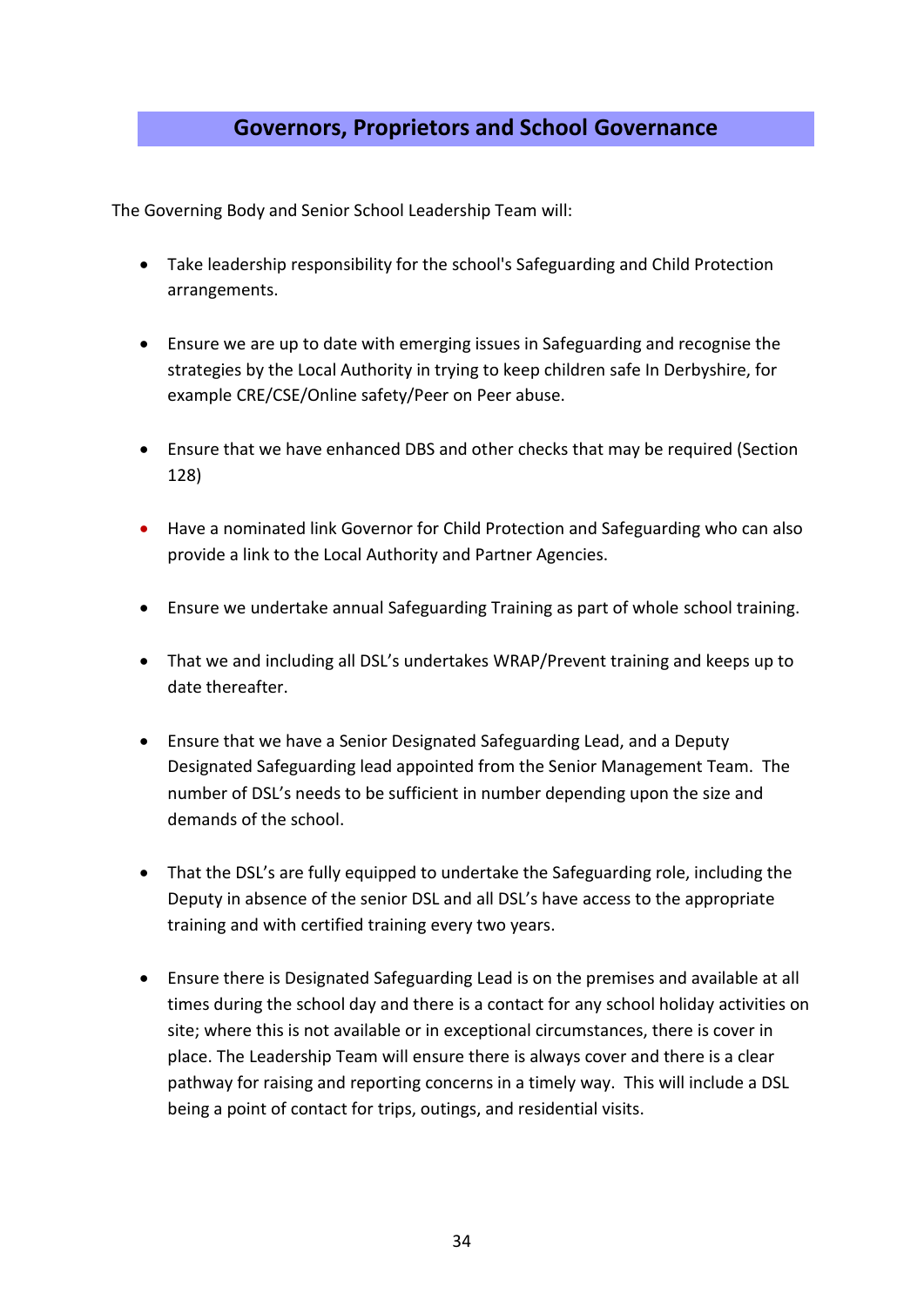- Work towards having a nominated link Governor for CIC (Children in Care/ Looked after Children) and SEN/D alongside other nominated leads in the School/College on these issues.
- Have an appointed teacher who is responsible for Looked after Children, and the additional roles as defined by the new DfE guidance.
- Work towards having an appointed lead in Mental Health and Wellbeing in the school/setting
- Have procedures are in place in handling allegations against Staff, or Volunteers and any concerns staff and volunteers have (including concerns about the setting) are referred to the Local Authority Designated Lead (LADO) where the threshold is met.
- Using quality assurance and audit to ensure there are robust Safer Recruitment procedures and a framework of checks in place, including tracking and monitoring of all staff (the Single Central Record)
- Ensure all staff and anyone who has contact with a child including Governors, volunteers and frequent visitors undertake an induction which includes knowledge regarding types of Child Abuse, specific Safeguarding issues and familiarisation with Child Protection responsibilities and Local Safeguarding Procedures. The induction will also include procedures to be followed if anyone has any concerns about a Child's Safety or welfare, and knowledge about the (schools/college) policies and procedures.
- That all staff / anyone who has contact with a child including Governors and volunteers receive the appropriate training, which is regularly updated, and includes an annual whole school training event in Safeguarding.
- Ensure all Staff who have any contact with children are aware of the GDPR 2018 regulations. That they share information about a child where there are safeguarding concerns and they do not use GDPR as a reason for not sharing that information.
- That in the curriculum children are taught about Safeguarding, including Online Safety, through a blend of teaching and learning opportunities.
- Monitor that Sex, Relationship and Healthy Relationship teaching is embedded in the in the curriculum and staff are trained and equipped to deliver.
- That all Child Protection records are kept centrally, kept up to date, are secure and reviewed annually.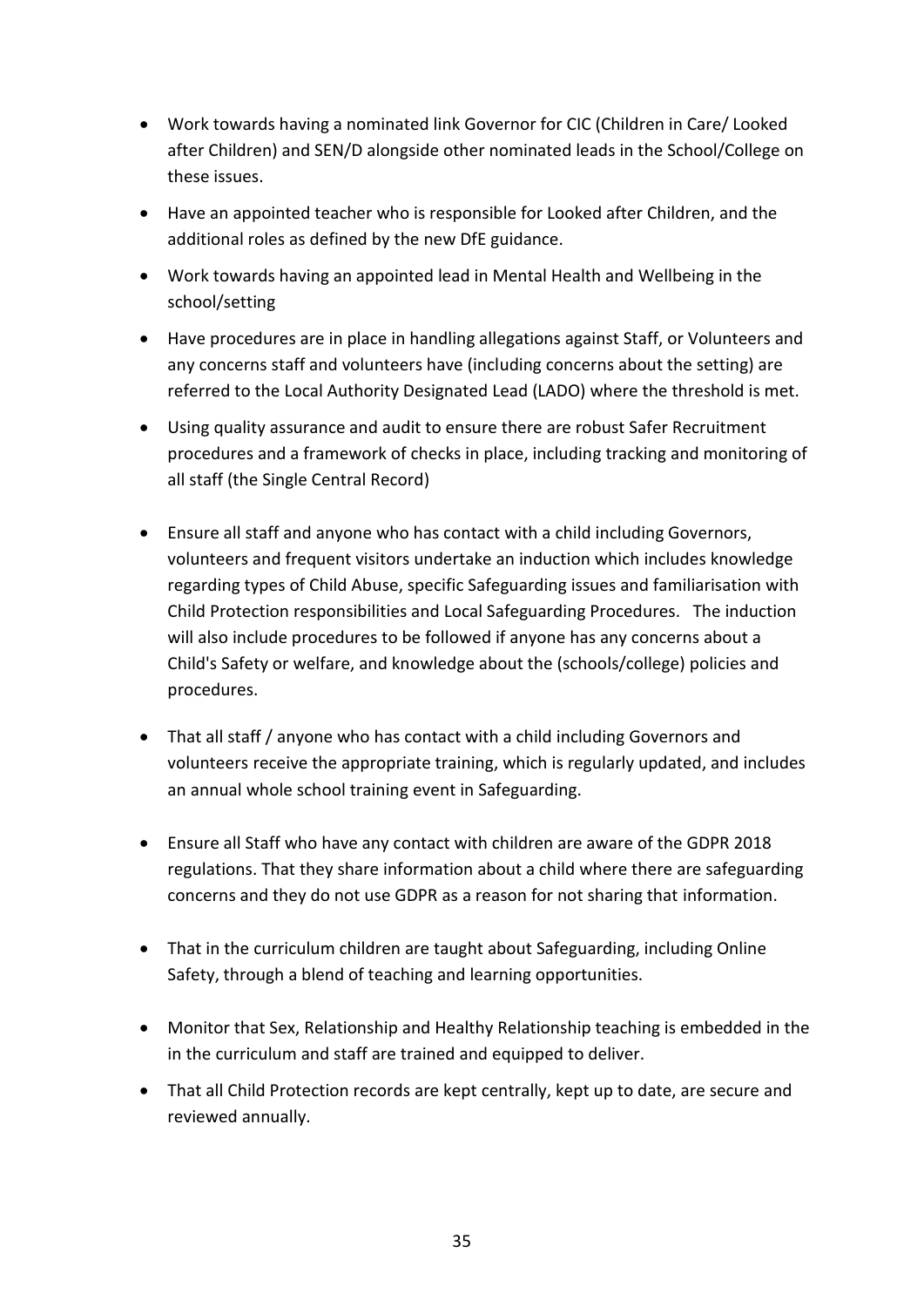• That an overview of records and data used in the school are discussed with the governing body to help identify patterns, trends, specific Safeguarding issues and that this is a regular activity of the leadership team/senior DSL.

# **Notifications**

# **The Governing Body/Senior Leadership Team will also ensure that:**

- We notify the Local Authority of a Child Missing from Education and within the timescales set out by the Local Authority
- We notify the allocated Social Worker, if there is an unexplained absence of a child who is the subject of a Child Protection Plan.
- We notify Children's Services if it is thought or known that a child may be Privately Fostered and will see advice from Children's Services on hosting families as they may come under this regulation.
- We notify the Local Authority and Children's Services if we have welfare concerns of a child is likely to be or is EHE.
- That we use the Police Prevent referral pathway to report concerns about extremism or views considered to be extreme.
- That we use the national systems in place to report any unsuitable adult to:
	- . The DBS service,
	- **National Barring and Disclosure Service**
	- . The Teacher Regulation Agency.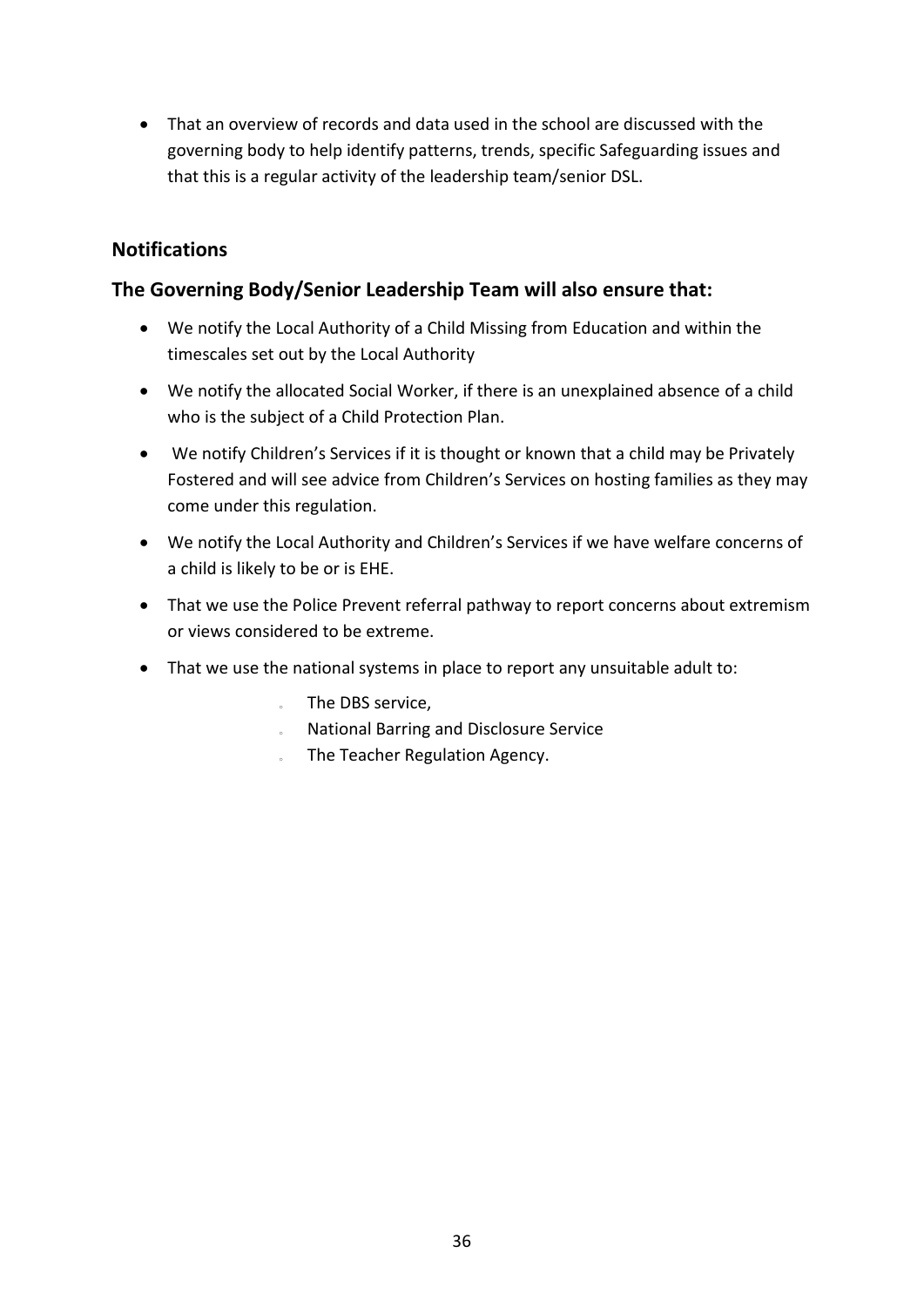# **Record keeping**

All concerns about a child will be recorded and records kept. This record will be a separate Child Protection/Welfare Record held on a separate file for each child. We will keep separate logs for each child if there is a bullying incident.

All concerns will be recorded clearly and with all decisions, actions taken, outcomes and a confirmation of feedback to the referrer.

We will endeavour to keep centralised records, hold them as private and confidential records but allow access to key staff that is designated in a role to Safeguard children at the school/setting.

We will follow the recommended GDPR guidelines and the Data Protection Act.

We will follow the Local Authorities' current guidance on the [Child Protection Record](https://schoolsnet.derbyshire.gov.uk/keeping-children-safe-in-education/safeguarding-policies-guidance-and-protocols/child-protection-record-keeping-guidance.aspx)  [Keeping Guidance for Schools](https://schoolsnet.derbyshire.gov.uk/keeping-children-safe-in-education/safeguarding-policies-guidance-and-protocols/child-protection-record-keeping-guidance.aspx) and await any instruction with regard to the National Inquiry into Child Sexual Abuse (historical Child Protection records on children and records on staff where there are allegations).

We will not destroy any child protection/welfare records including records which hold information on allegations against staff and any other person working in the school or connected to this school/setting.

# **Important Contacts**

A list of important contacts is explained in Appendix E.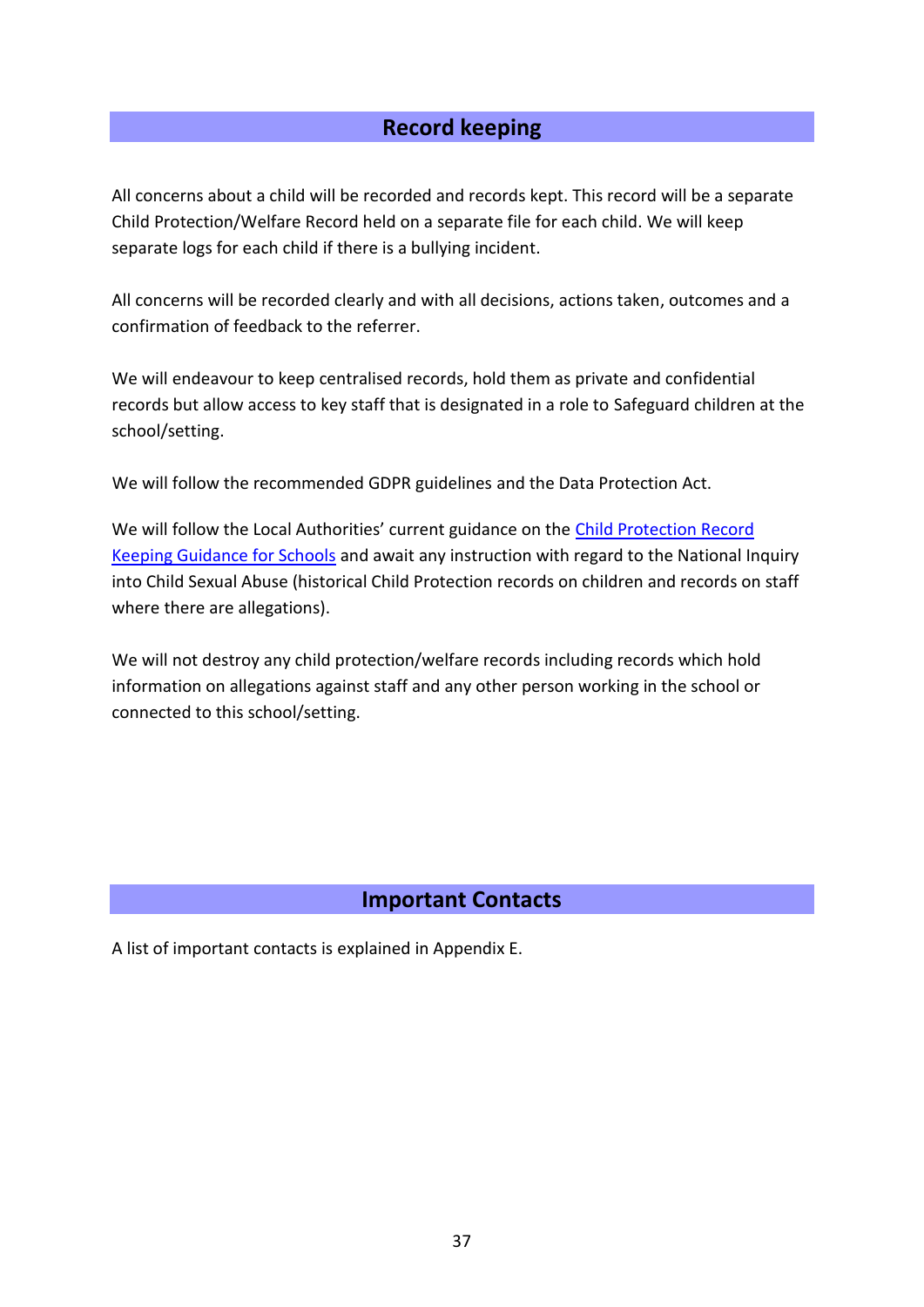# **Management of this Policy**

The Governing Body/Proprietor/Trustee will:

- Ensure all Governors are aware of the Safeguarding arrangements in the school/setting.
- Ensure all Governors are effective in the management of Safeguarding.
- Ensure all Staff including all other Governors and volunteers read and have access to this and all safeguarding policies.
- Display this policy on the school's/college's website
- That is overseen to ensure its implementation
- Review its content on an annual basis and in line with any updates to the Keeping Children Safe in Education statutory guidance.

The Head Teacher/Senior DSL will report annually on Safeguarding activity and progress within the School/Educational setting to the Governing Body.

An appointed Designated Safeguarding Lead will assist to complete the S175 Safeguarding Audit and with an Action Plan which used to report on Safeguarding activity and progress.

The Head Teacher/Senior DSL will report any significant safeguarding issues to the Chair of the Governing Body.

# **Signed by:**

Proprietor/ Chair of Governors Head Teacher/Principal

Date: **Date:** Date: **Date:** Partnership of the Contract of the Date: **Date:** Partnership of the Date:

Safeguarding link Governor

Date: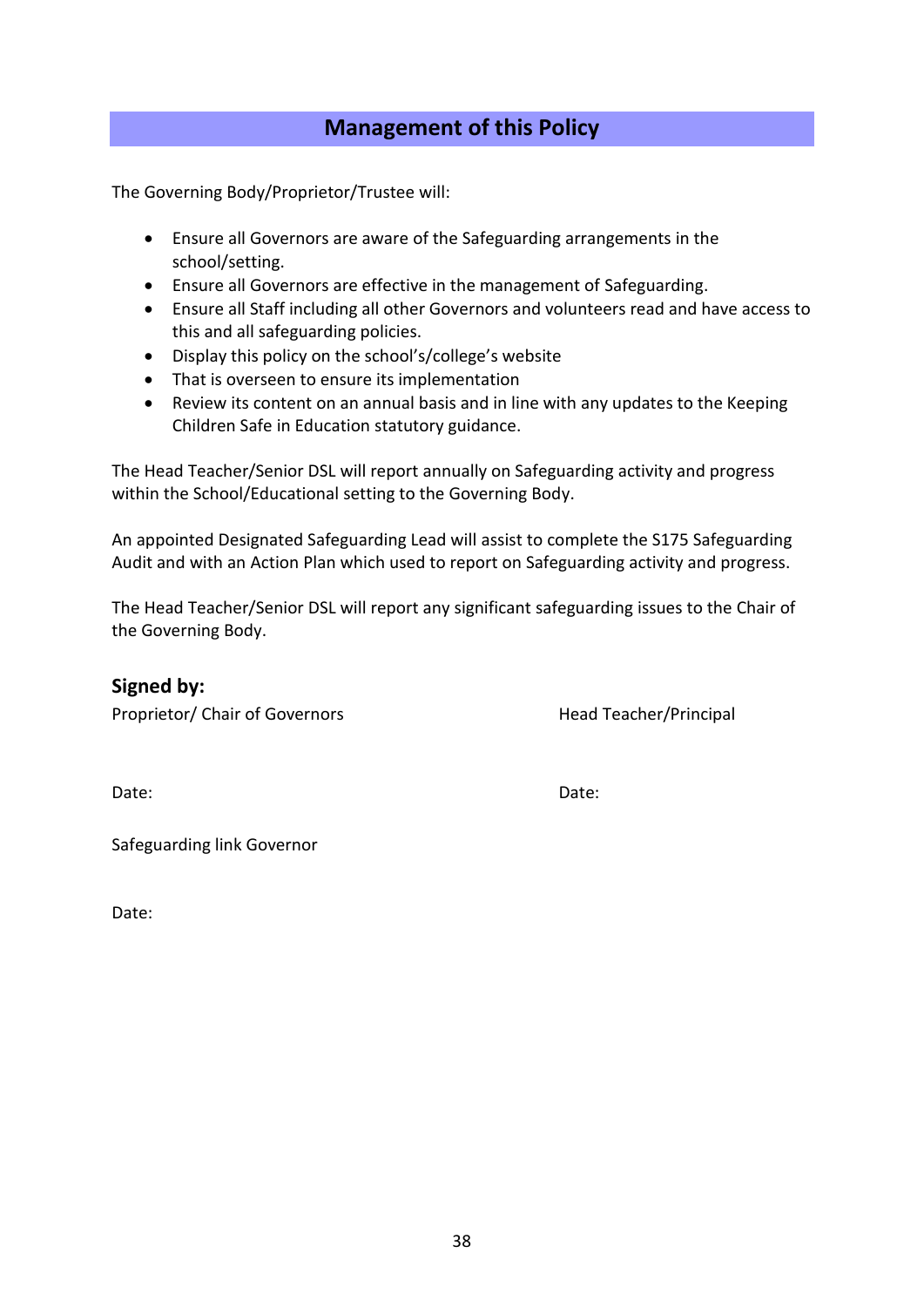# **Appendix A Roles and Responsibilities in Safeguarding**

| The Senior Designated Safeguarding Lead is:                                | <b>Megan Williams</b>                                                                                                                                        |
|----------------------------------------------------------------------------|--------------------------------------------------------------------------------------------------------------------------------------------------------------|
| The Deputy Designated Safeguarding Lead is:                                | Sian Pike / Maria Whitehead                                                                                                                                  |
| The Designated safeguarding leads(s) are:                                  | Dan Blackwood/ Chris Harrison-<br><b>Hill/Katie Briggs/Mandy Weatherall</b>                                                                                  |
| The Appointed Teacher for Looked after children/virtual School:            | <b>Megan Williams</b>                                                                                                                                        |
| The Appointed Teacher for SEND:                                            | <b>Mandy Weatherall</b>                                                                                                                                      |
| The Designated Lead(s) is/are for Anti- Bullying:                          | <b>Megan Williams</b>                                                                                                                                        |
| The Designated Link Governor for Safeguarding is: Graeme Taylor            |                                                                                                                                                              |
| The Designated Link Governor for Anti- Bullying is: Graeme Taylor          |                                                                                                                                                              |
| The Designated link Governor for Looked after Children (Child in Care) is: | <b>Graeme Taylor</b>                                                                                                                                         |
| Other Pastoral Members who take responsibility for safeguarding are:       | <b>Achievement Leaders:</b><br>Year 7 - Jenna Hibbert<br>Year 8 - Hayley Merritt<br>Year 9 - Amy Slater<br>Year 10 - Ellie Camina<br>Year 11 - Dan Blackwood |

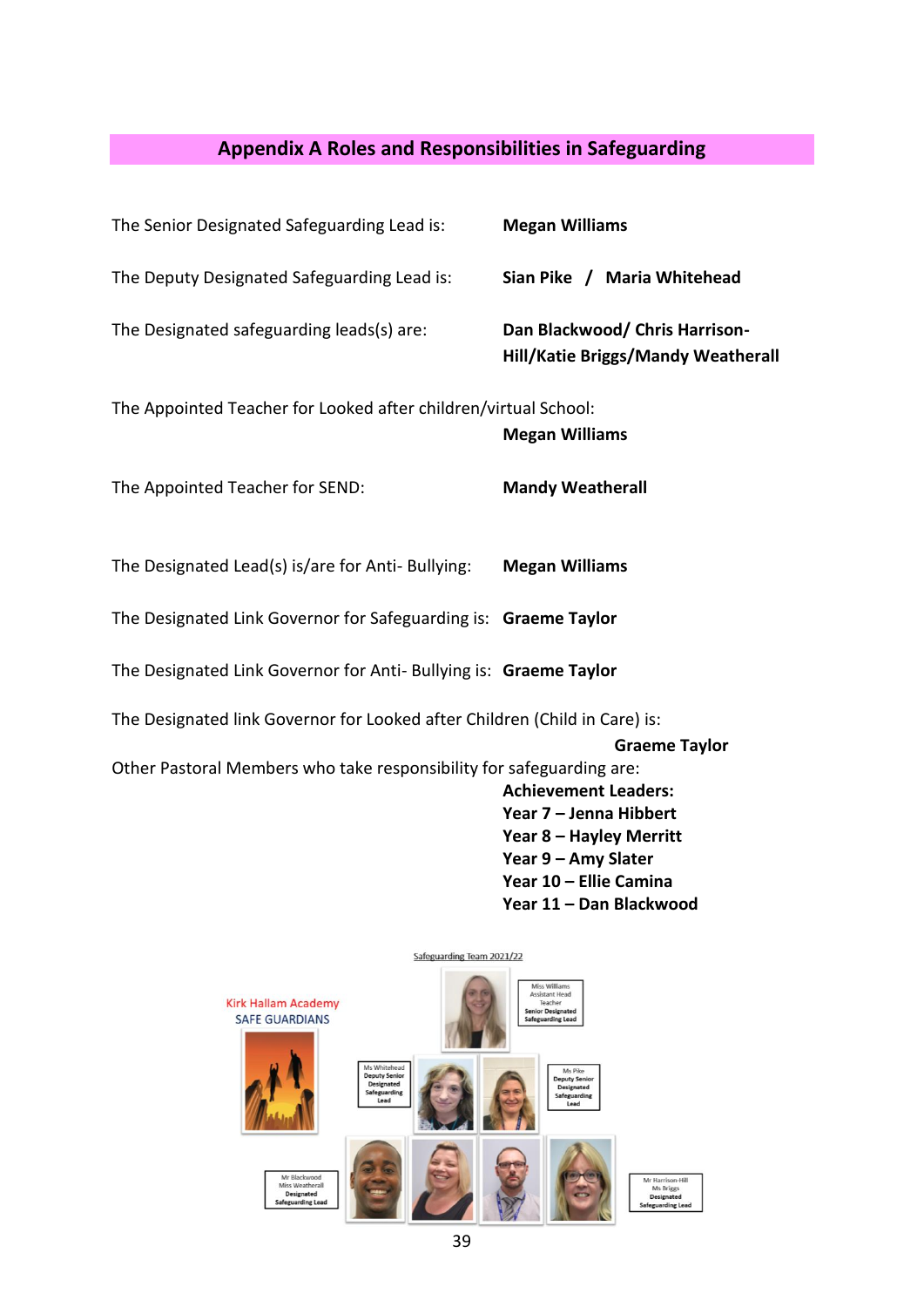#### **Appendix B. Types of Child Abuse**

- **Physical Abuse -** may involve hitting, shaking, throwing, poisoning, burning/scalding, drowning, suffocating, or otherwise causing physical harm to a child. Physical harm may also be caused when a parent or carer fabricates the symptoms of, or deliberately induces, illness in a child.
- **Emotional Abuse -** is the persistent emotional maltreatment of a child such as to cause severe and persistent adverse effects on the child's emotional development. It may involve conveying to children that they are worthless or unloved, inadequate, or valued only insofar as they meet the needs of another person. It may include not giving the child opportunities to express their views, deliberately silencing them or 'making fun' of what they say or how they communicate. It may feature age or developmentally inappropriate expectations being imposed on children. These may include interactions that are beyond the child's developmental capability, as well as overprotection and limitation of exploration and learning, or preventing the child participating in normal social interaction. It may involve seeing or hearing the ill-treatment of another. It may involve serious bullying (including cyber bullying), causing children frequently to feel frightened or in danger, or the exploitation or corruption of children. Some level of emotional abuse is involved in all types of maltreatment of a child, though it may occur alone.
- **Sexual Abuse** and child sexual abuse within the family (CSIF) involves forcing or enticing a child or young person to take part in sexual activities, not necessarily involving a high level of violence, whether or not the child is aware of what is happening. The activities may involve physical contact or non-contact activities, such as involving children in looking at, or in the production of, sexual images, watching sexual activities, encouraging children to behave in sexually inappropriate ways, or grooming a child in preparation for abuse (including via the internet). Sexual abuse is not solely perpetrated by adult males; women can also commit acts of sexual abuse, as can other children.
- **Neglect** is the persistent failure to meet a child's basic physical and/or psychological needs, likely to result in the serious impairment of the child's health or development. It may include a failure to:
- Provide adequate food, clothing, and shelter.
- Protect a child from physical and emotional harm or danger.
- Ensure adequate supervision (including the use of inadequate caregivers); or
- Ensure access to appropriate medical care or treatment.
- Respond to a child's basic emotional needs
- **Bullying** and forms of bullying on and off line including prejudice based and Cyber Bullying is also abusive which will include at least one, if not two, three or all four, of the defined categories of abuse **[cross reference /refer to School Bullying Policy and similar other policies].**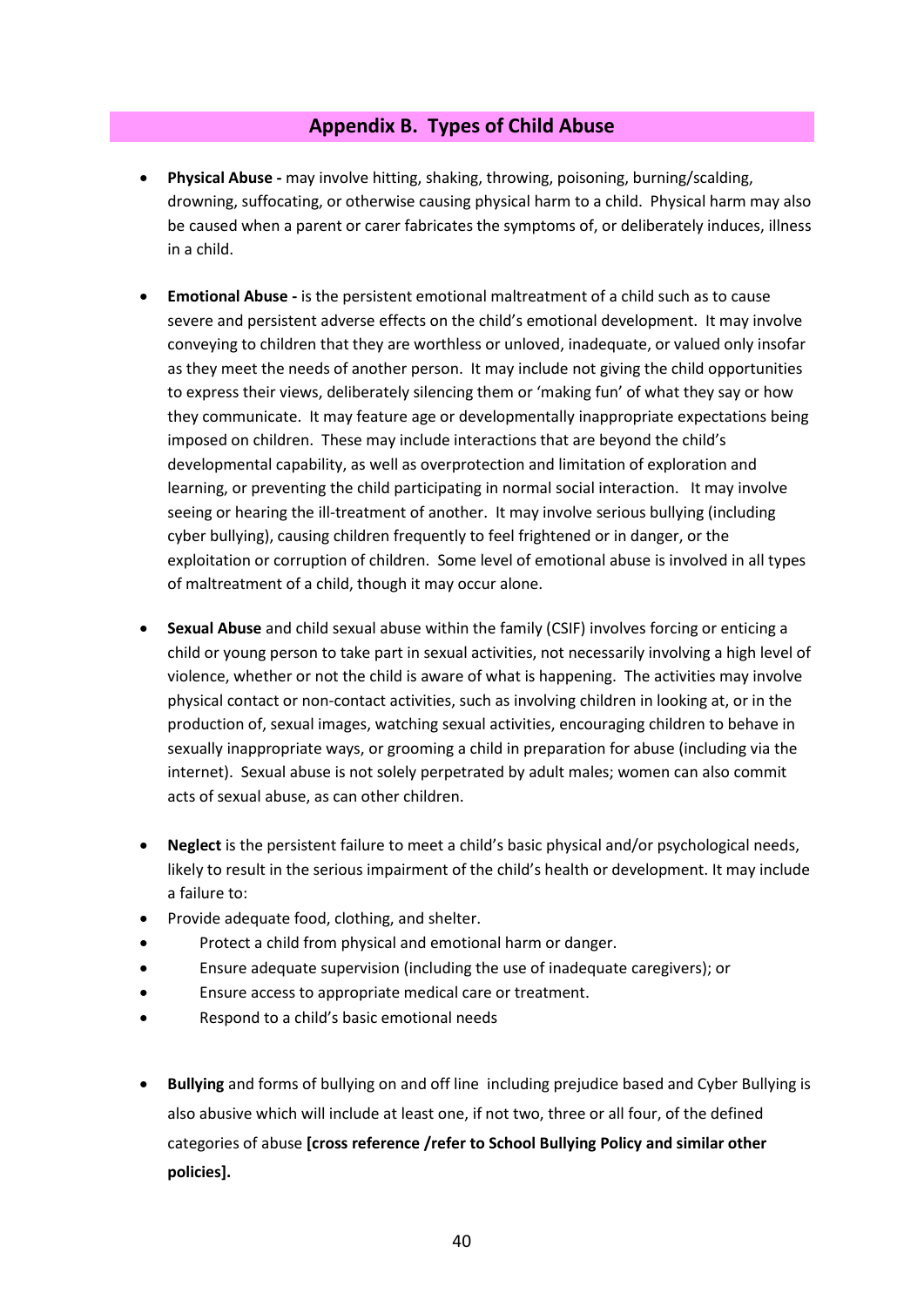# **Appendix C. Indicators of Child Abuse**

#### **Physical Abuse**

Most children will collect cuts and bruises and injuries, and these should always be interpreted in the context of the child's medical / social history, developmental stage and the explanation given. Most accidental bruises are seen over bony parts of the body, e.g. elbows, knees, shins, and are often on the front of the body. Some children, however, will have bruising that is more than likely inflicted rather than accidental.

Important indicators of physical abuse are bruises or injuries that are either unexplained or inconsistent with the explanation given; these can often be visible on the 'soft' parts of the body where accidental injuries are unlikely, e g, cheeks, abdomen, back and buttocks. A delay in seeking medical treatment when it is obviously necessary is also a cause for concern.

The physical signs of abuse may include:

- Unexplained bruising, marks, or injuries on any part of the body
- Multiple bruises- in clusters, often on the upper arm, outside of the thigh
- Cigarette burns
- Human bite marks
- Broken bones
- Scalds, with upward splash marks.
- Multiple burns with a clearly demarcated edge.

Changes in behaviour that can also indicate physical abuse:

- Fear of parents being approached for an explanation
- Aggressive behaviour or severe temper outbursts
- Flinching when approached or touched
- Reluctance to get changed, for example in hot weather
- Depression
- Withdrawn behaviour
- Running away from home.

#### **Emotional Abuse**

Emotional abuse can be difficult to identify as there are often no outward physical signs. Indications may be a developmental delay due to a failure to thrive and grow, however, children who appear well-cared for may nevertheless be emotionally abused by being taunted, put down or belittled. They may receive little or no love, affection or attention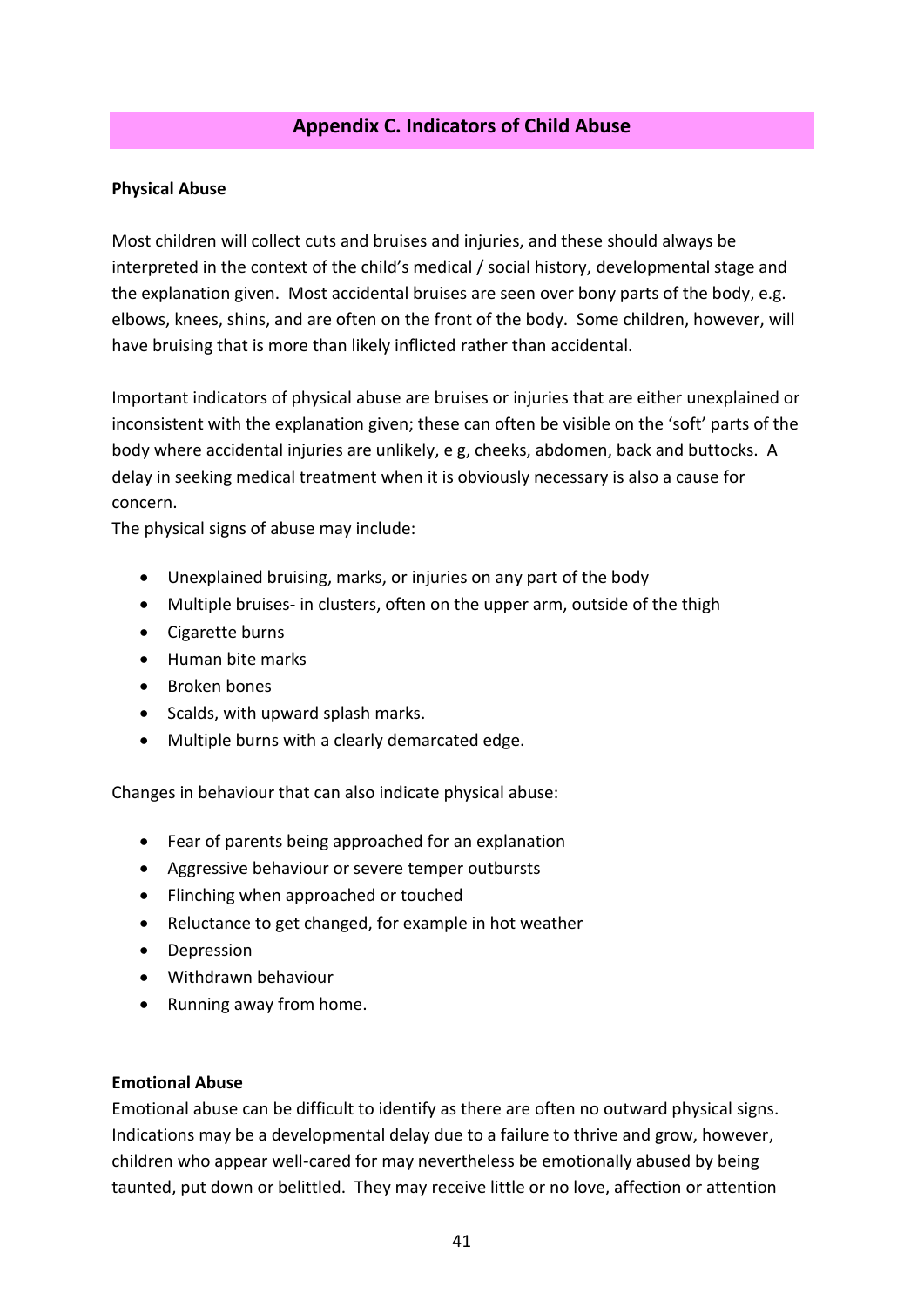from their parents or carers. Emotional abuse can also take the form of children not being allowed to mix or play with other children.

Changes in behaviour which can indicate emotional abuse include:

- Neurotic behaviour e.g. sulking, hair twisting, rocking
- Being unable to play
- Fear of making mistakes
- Sudden speech disorders
- Self-harm
- Fear of parent being approached regarding their behaviour
- Developmental delay in terms of emotional progress.

#### **Sexual Abuse**

It is recognised that there is underreporting of sexual abuse within the family. School / College all staff and volunteers should play a crucial role in identifying / reporting any concerns that they may have through, for example, the observation and play of younger children and understanding the indicators of behaviour in older children which may be underlining of such abuse.

All Staff and volunteers should be aware that adults, who may be men, women, or other children, who use children to meet their own sexual, needs abuse both girls and boys of all ages. Indications of sexual abuse may be physical or from the child's behaviour. In all cases, children who tell about sexual abuse do so because they want it to stop. It is important, therefore, that they are listened to and taken seriously.

The physical signs of sexual abuse may include:

- Pain or itching in the genital area
- Bruising or bleeding near genital area
- Sexually transmitted disease
- Vaginal discharge or infection
- Stomach pains
- Discomfort when walking or sitting down
- Pregnancy.

Changes in behaviour which can also indicate sexual abuse include:

- Sudden or unexplained changes in behaviour e.g. becoming aggressive or withdrawn
- Fear of being left with a specific person or group of people
- Having nightmares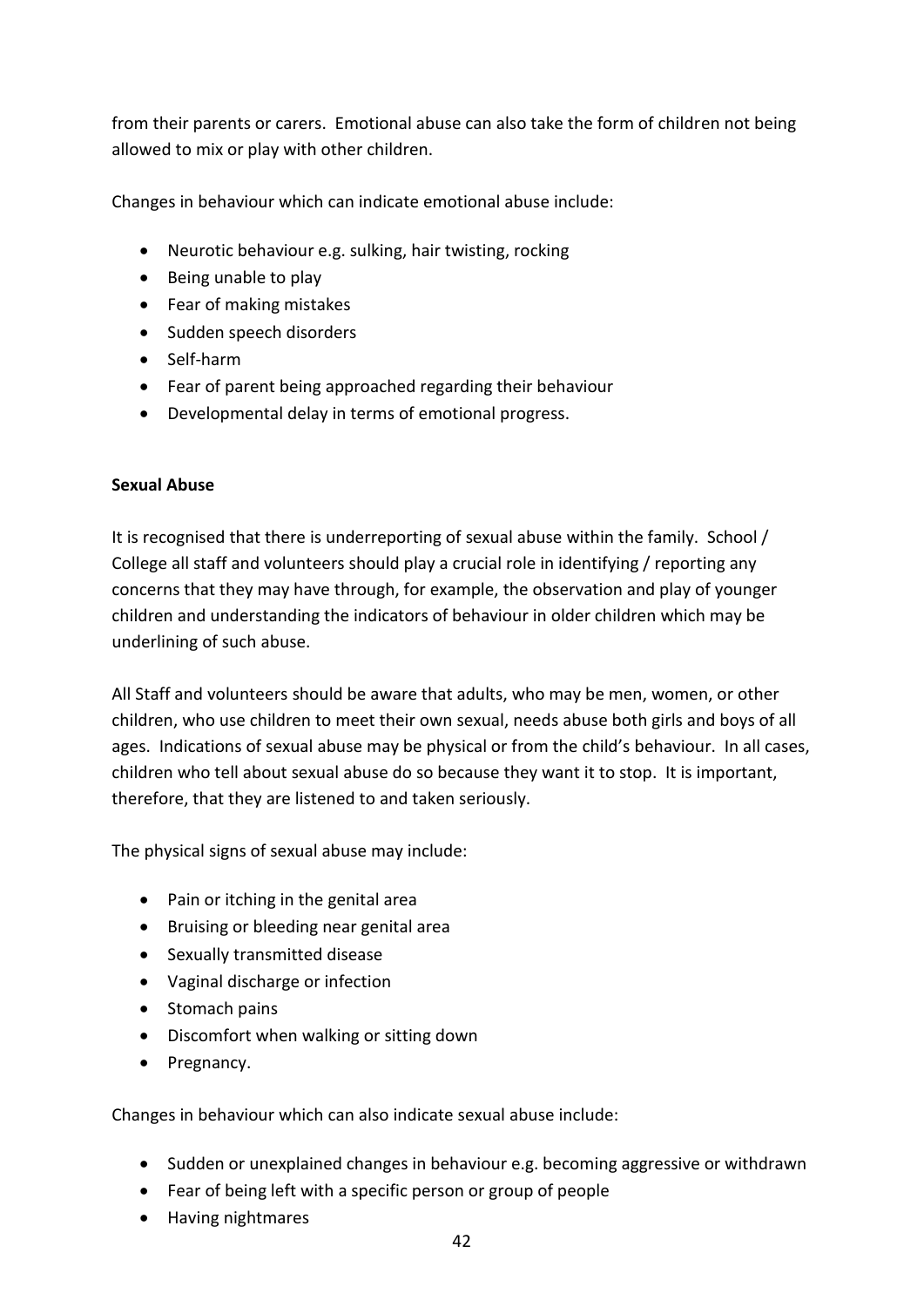- Running away from home
- Sexual knowledge which is beyond their age, or developmental level
- Sexual drawings or language
- Bedwetting
- Eating problems such as overeating or anorexia
- Self-harm or mutilation, sometimes leading to suicide attempts
- Saying they have secrets they cannot tell anyone about
- Substance or drug abuse
- Suddenly having unexplained sources of money
- Not allowed to have friends (particularly in adolescence)
- Acting in a sexually explicit way towards adults.

#### **Neglect**

It can be difficult to recognise Neglect, however its effects can be long term and damaging for children.

The physical signs of neglect may include:

- Being constantly dirty or 'smelly'.
- Constant hunger, sometimes stealing food from other children.
- Losing weight or being constantly underweight.
- Inappropriate or dirty clothing.

Neglect may be indicated by changes in behaviour which may include:

- Mentioning being left alone or unsupervised.
- Not having many friends.
- Complaining of being tired all the time.
- Not requesting medical assistance and/or failing to attend appointments.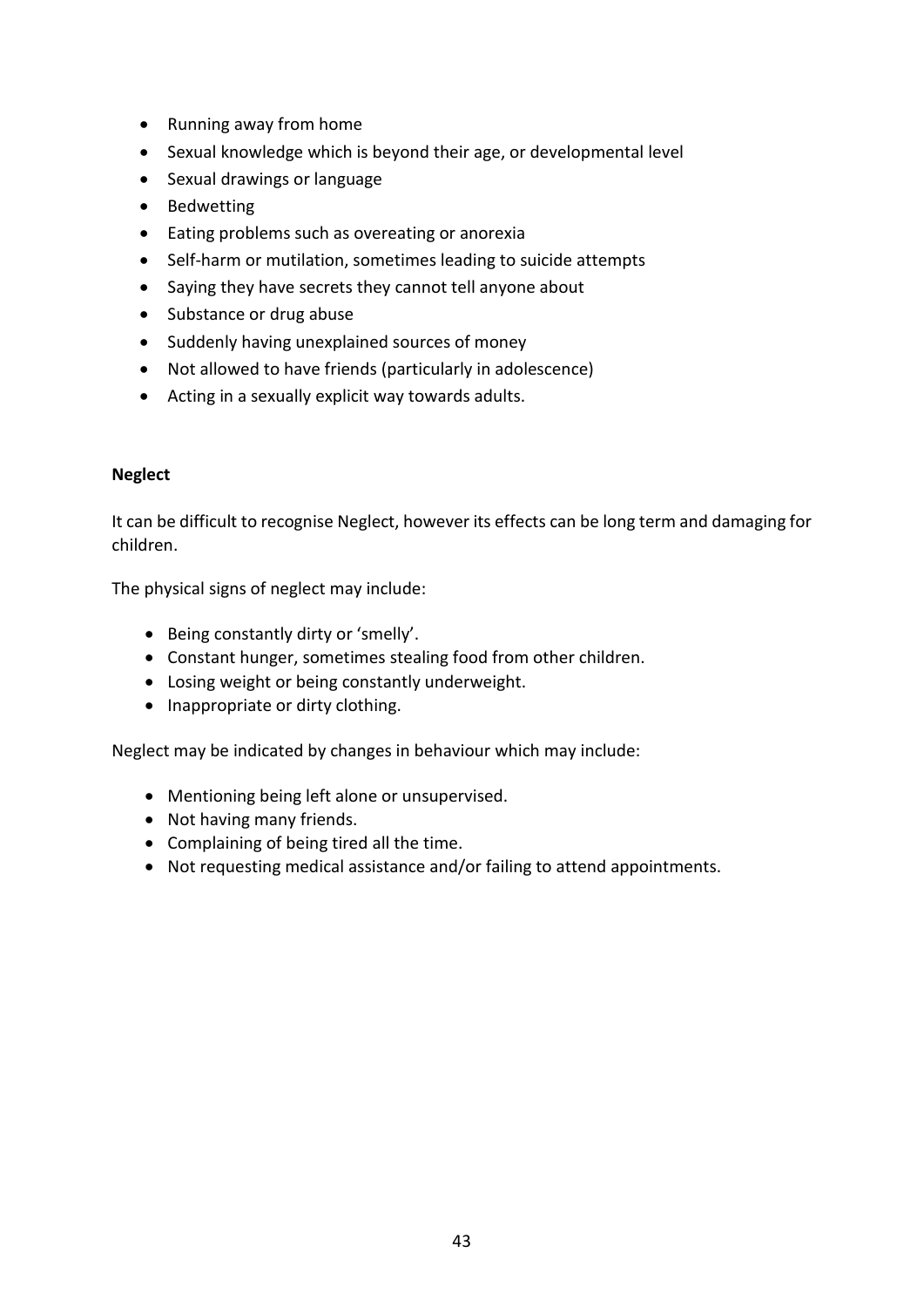# **Appendix D Making a referral:**

#### **Essential information to include when making a referral:**

- Full names and dates of birth for the child and other members of the family.
- Address and daytime phone numbers for the parents, including mobile.
- The child's address and phone number.
- Whereabouts of the child (and siblings).
- Child and family's ethnic origin.
- Child and family's main language.
- Actions taken and people contacted.
- Special needs of the child, including need for an accredited interpreter, accredited sign language interpreter or other language support.
- A clear indication of the family's knowledge of the referral and whether they have consented to the sharing of confidential information.
- The details of the person making the referral.

Other information that may be essential.

- Addresses of wider family members.
- Previous addresses of the family.
- Schools and nurseries attended by the child and others in the household.
- Name, address & phone number of GP/Midwife/Health Visitor/School Nurse.
- Hospital ward/consultant/Named nurse and dates of admission/discharge.
- Details of other children who may be in contact with the alleged abuser.
- Details of other practitioners involved with the family.
- Child's legal status and anyone not already mentioned who has parental responsibility.
- History of previous concerns and any previous or current early help assessments completed.
- Any other information that is likely to impact on the undertaking of an assessment or [Section 47 Enquiry.](http://trixresources.proceduresonline.com/nat_key/keywords/sec_47_enq.html)
- Any other information that may put a worker at risk e.g.- dogs, weapons.

Where there is a difference of professional opinion around the referral and / or any steps taken by Starting Point, we will escalate our concerns including into Starting Point, asking to speak to a Starting Point manager.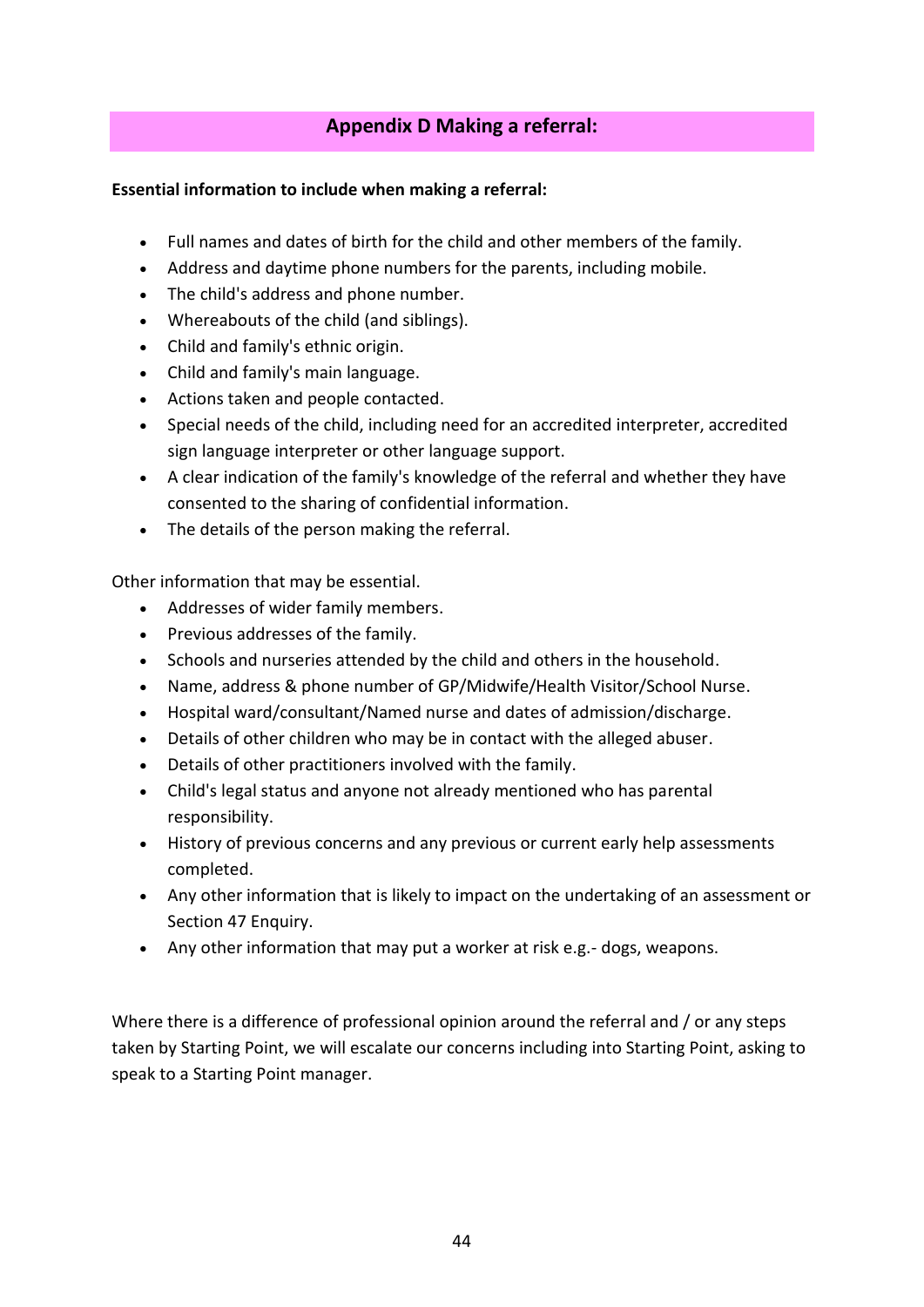#### **Making a Referral**

Before a referral is made into front door services e.g.- Starting Point Derbyshire, First Contact Derby, if the information is not about immediate concerns for the health, safety and or wellbeing of a child, consideration must be given to:

- Undertaking an early help assessment
- Using and evidencing the current threshold document available to all practitioners and which is found on the partnership website : [https://derbyshirescbs.proceduresonline.com/docs\\_library.html](https://derbyshirescbs.proceduresonline.com/docs_library.html)

#### **Level 1 - Universal Open Access to Provision**

Unborn babies, children and young people who make good overall progress in most areas of development and receive appropriate universal services, such as health care and education. They may also use leisure and play facilities, housing, or voluntary services.

#### **Level 2 - Emerging Needs**

Unborn babies, children, and young people whose needs require some extra co-ordinated support from more than one agency. These services should work together to agree what extra help may be needed to support a child or young person at an early stage. There is no need for intensive or specialist services.

#### **Level 3 - Intensive**

Vulnerable unborn babies, children, and young people and those who have a disability. Children and young people whose needs are more complex. This refers to the range, depth, or significance of the needs. A number of these indicators would need to be present to indicate need at a level 3 criteria.

More than one service is likely to become involved. It is expected that the updated early help assessment will provide clear analysis and rationale for both the family and other services that Level 3 Intensive threshold has now been met.

If it was considered that the team around the family (TAF) plan had not met the child or family's emerging needs and that threshold for Level 3 intervention was met, consideration would be given to the role of intensive services being offered through children's services early help team or the completion of a single assessment by a qualified social worker.

#### **Level 4 - Specialist**

Unborn babies, babies, children, young people, and families whose needs are complex and enduring and cross many domains. More than one service is normally involved, with all professionals involved on a statutory basis with qualified social workers as the professional leads. It is usually Local Authority Children's Social Care who act as the lead agency.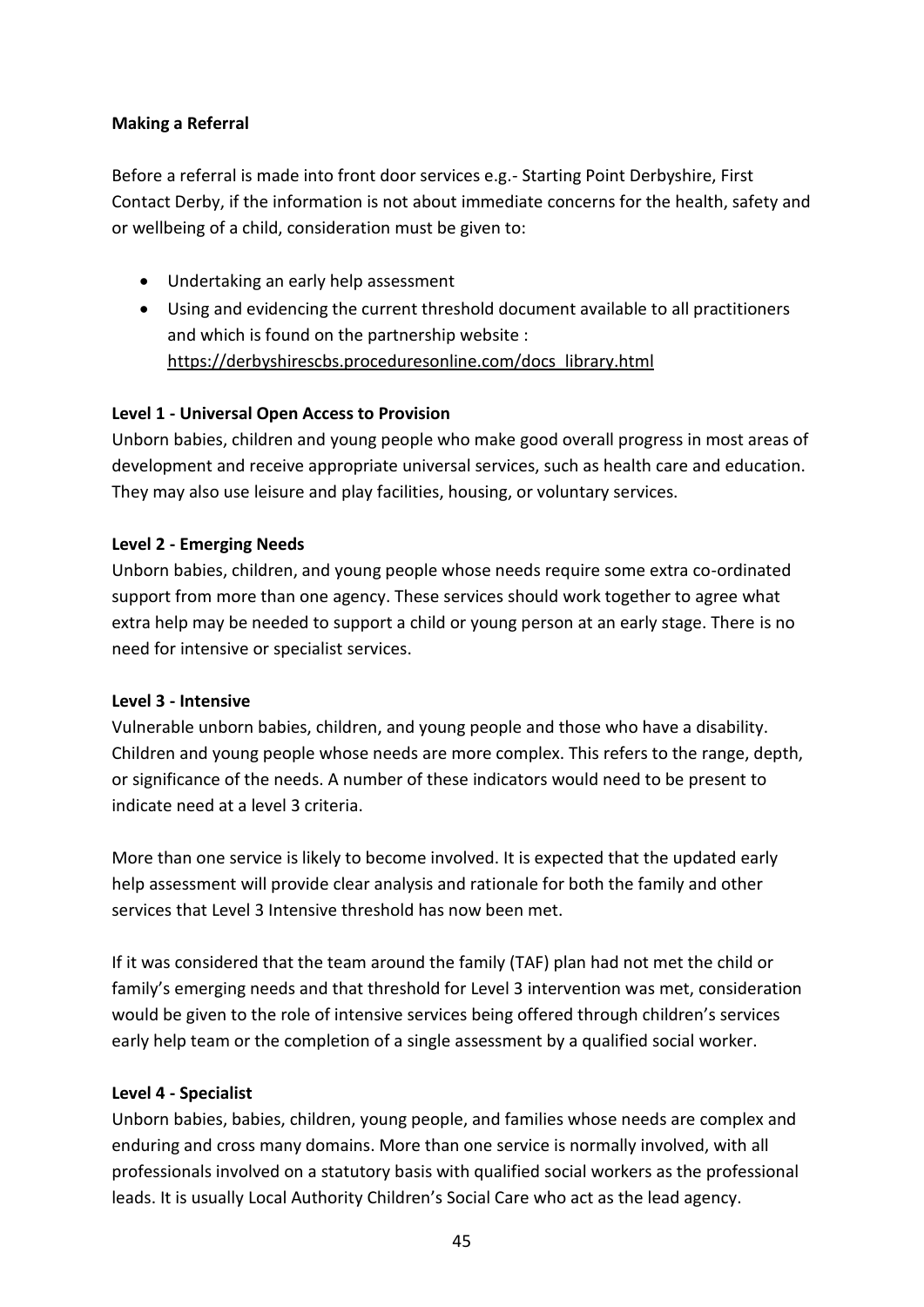#### **Confidentiality**

The safety and welfare of the child overrides all other considerations, including the following:

- Confidentiality.
- The gathering of evidence.
- Commitment or loyalty to relatives, friends, or colleagues.

The overriding consideration must be the protection of the child - for this reason, absolute confidentiality cannot and should not be promised to anyone.

#### **Listening to the Child**

If the child makes an allegation or discloses information which raises concern about Significant Harm, the initial response should be limited to listening carefully to what the child says to:

- Clarify the concerns.
- Offer reassurance about how s/he will be kept safe.
- Explain that the information will be passed to Children's Social Care and/or the Police.

If a child is freely recalling events, the response should be to listen, rather than stop the child; however, it is important that the child should not be asked to repeat the information to a colleague or asked to write the information down.

If the child has an injury but no explanation is volunteered, it is acceptable to enquire how the injury was sustained. A body map diagram may be used but it is not acceptable to take photographs.

However, the child must not be pressed for information, led, or cross-examined or given false assurances of absolute confidentiality. Such well-intentioned actions could prejudice police investigations, especially in cases of Sexual Abuse.

A record of all conversations, (including the timings, the setting, those present, as well as what was said by all parties) and actions must be kept.

No enquiries or investigations may be initiated without the authority of the Children's Social Care or the Police.

If the child can understand the significance and consequences of making a referral, he/she should be asked her/his views by the referring practitioner.

Whilst the child's views should be considered, it remains the responsibility of the practitioner to take whatever action is required to ensure the safety of that child and any other children.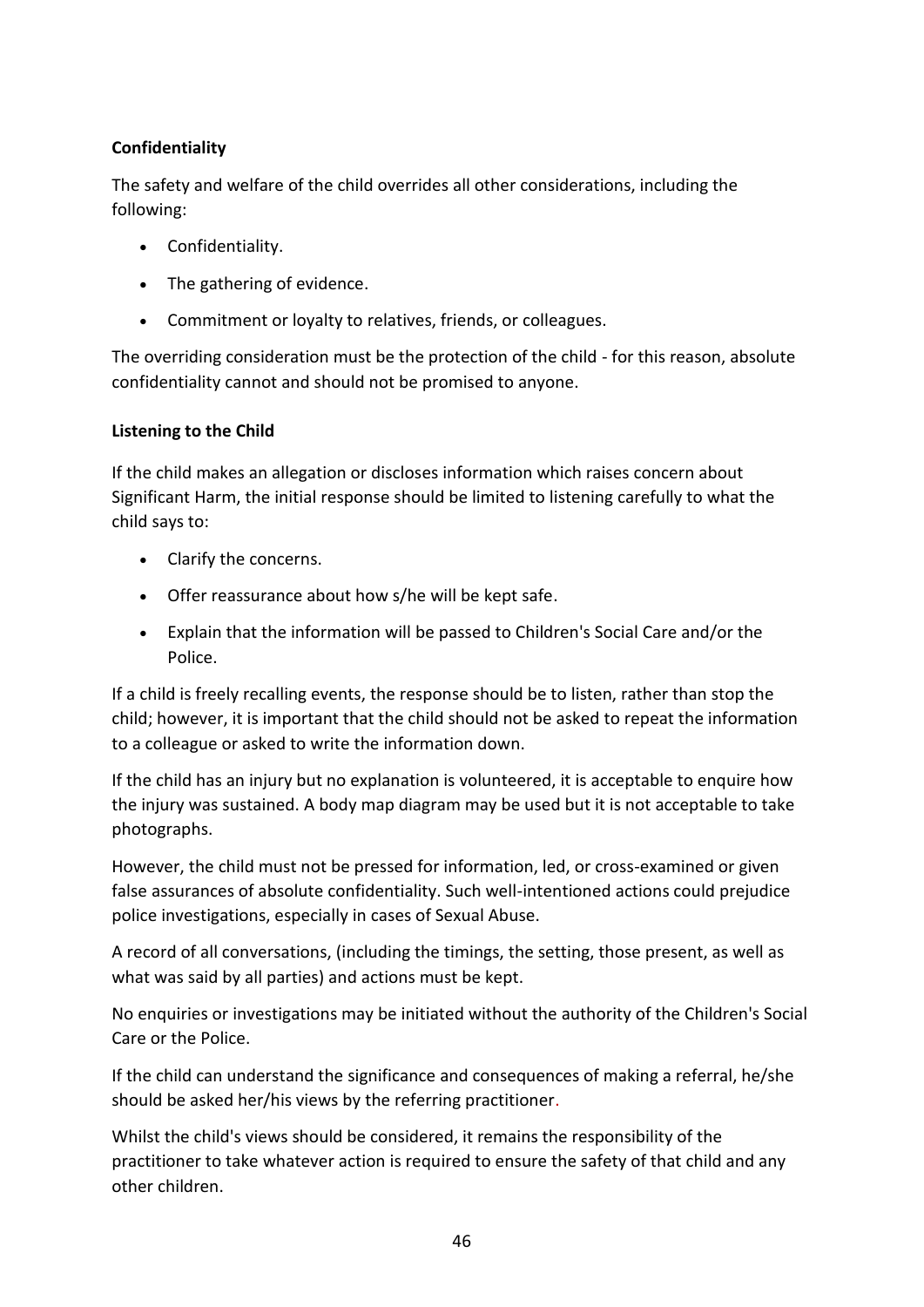#### **Parental Consultation**

Practitioners should, in general, discuss concerns with the family and, where possible inform them that they are making a referral unless this may, either by delay or the behavioural response it prompts or for any other reason, place the child at increased risk of Significant Harm.

Situations where it **would not** be appropriate to inform family members prior to referral include where:

- Discussion would put a child at risk of Significant Harm.
- There is evidence to suggest that involving the parents / caregivers would impede the police investigation and / or Children and Families Services enquiry.
- Where there are concerns that a child may have been conceived as a result of an incestuous relationship or intra-familial sexual abuse.
- Complex (multiple or organized) abuse is suspected.
- Fabricated or induced illness is suspected.
- To contact parents / caregivers would place you or others at risk.
- Discussion would place one parent at risk of harm, for example. in cases of domestic abuse.
- It is not possible to contact parents / caregivers without causing undue delay in making the referral.
- Where there are concerns about a possible forced marriage or honor-based violence.
- An allegation is made that a child under 13 has been involved in penetrative sex or other intimate sexual activity.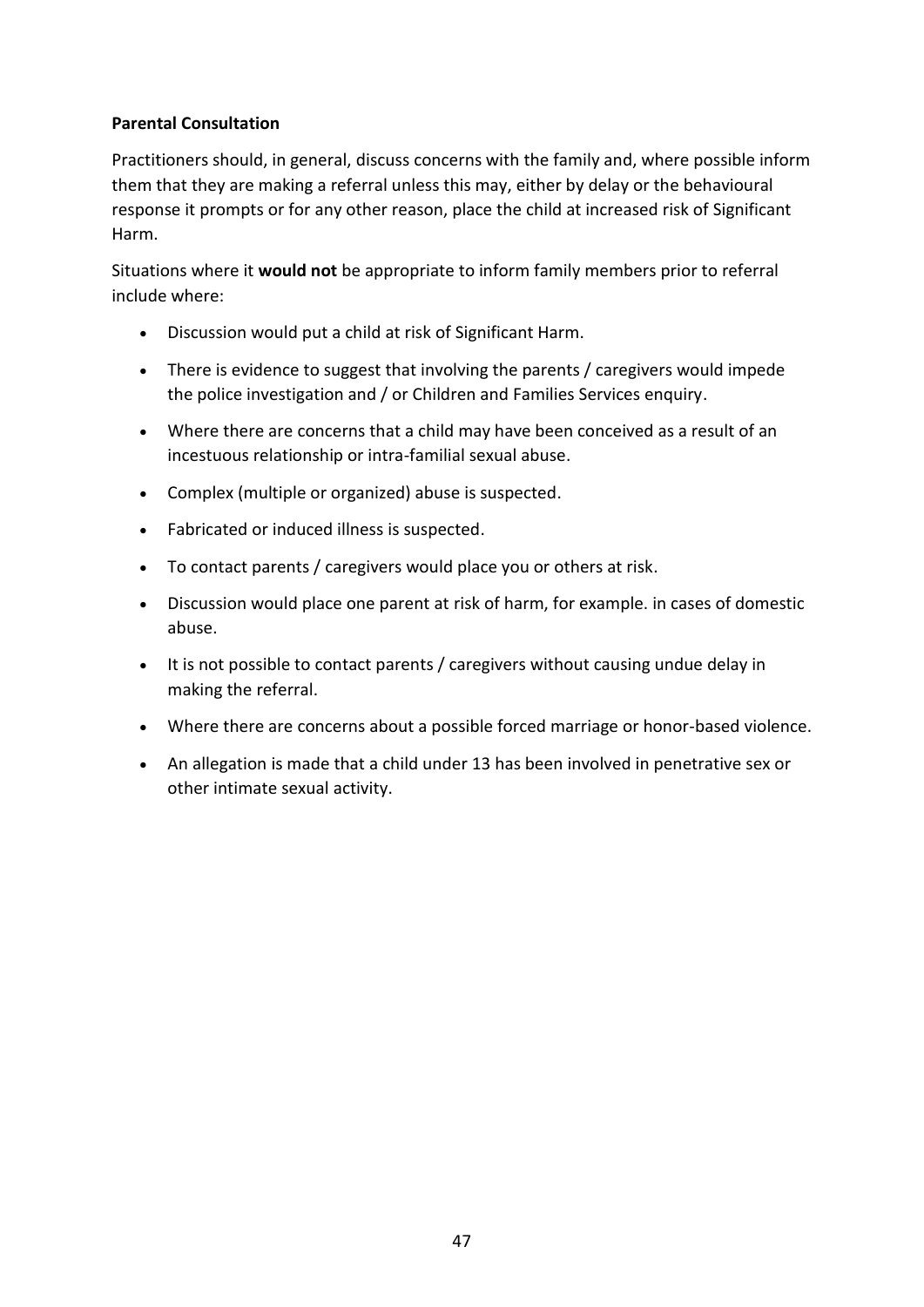#### **Appendix E. Important Contact Details**

Derbyshire Call Derbyshire (Starting Point): Tel: 01629 533190 24/7, 365 days per week Derbyshire contact and referral service for concerns that a child/adult over 18 is suffering or at risk of significant harm.

# **All other requests for support for children and their families use an on-line referral form [www.derbyshire.gov.uk/startingpoint](http://www.derbyshire.gov.uk/startingpoint)**

| Starting Point Professionals Advice line Children | Tel: 01629 535353 |
|---------------------------------------------------|-------------------|
| Derby City First Contact Team                     | Tel: 01332 641172 |

LADO Derby & Derbyshire (Local Authority Designated Officer- allegations against staff, volunteers, carers)

#### **[Professional.Allegations@derbyshire.gov.uk](mailto:Professional.Allegations@derbyshire.gov.uk)**

When to contact the Police:

#### **[https://schoolsnet.derbyshire.gov.uk/keeping-children-safe-in-education/safeguarding](https://schoolsnet.derbyshire.gov.uk/keeping-children-safe-in-education/safeguarding-policies-guidance-and-protocols/when-to-contact-the-police.aspx)[policies-guidance-and-protocols/when-to-contact-the-police.aspx](https://schoolsnet.derbyshire.gov.uk/keeping-children-safe-in-education/safeguarding-policies-guidance-and-protocols/when-to-contact-the-police.aspx)**

Police Non-Emergencies: 101

**DfE**- one single access web link to access all Local Authority's reporting webpage or phone numbers of national helplines for any concerns/worries about a child, young person, and vulnerable adults

**[Report Child Abuse](https://www.gov.uk/report-child-abuse)**

#### **Cyber Crime**

www.saferderbyshire.gov.uk/cyberchoices

**Prevent:** Making a Prevent referral Derby & Derbyshire

#### **www.saferderbyshire.gov.uk/preventreferral**

Contact the lead officer for Prevent at Derbyshire County Council

DCC Prevent Lead 01629 538473